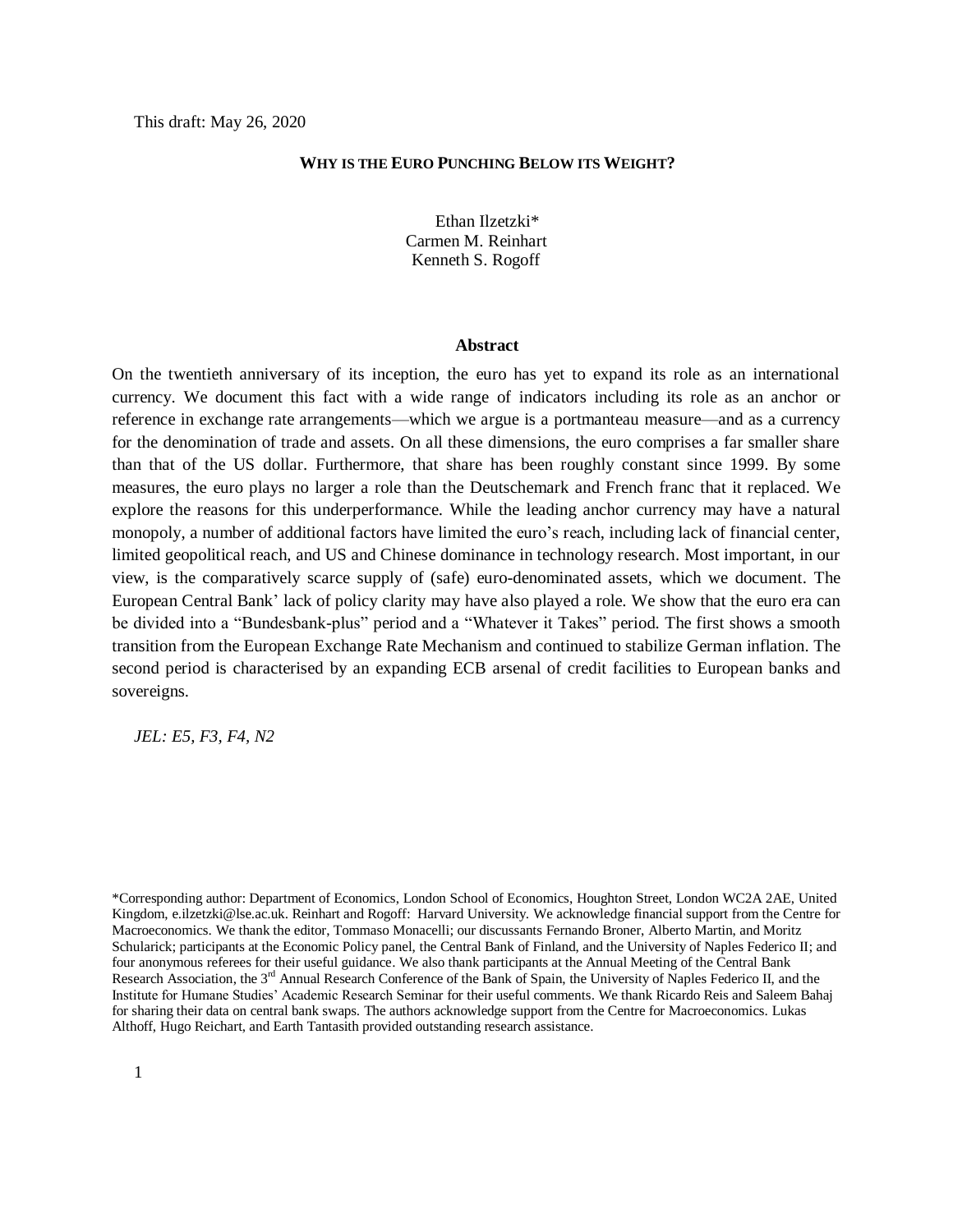# **I. Introduction**

Although many arguments were advanced in support of the founding of the euro, surely one of the central goals was for Europe to have an international currency of the same stature as the dollar. In this paper, we document a broad range of measures of the euro's status as an international currency. These markers include trade invoicing, international public and private bond issuance, central bank reserve portfolios, and other measures. Our central metric is based on the currency central banks strive to either fix their exchange rate to, or to use as a reference in a managed float. By most of these measures, the euro comes up as a distant second to the dollar. These metrics show that the advent of euro did little more than consolidate the pre-existing franc and DM zones, both largely regional in nature. 1

We explore some of the possible reasons for the euro's stall. While the leading anchor currency arguably has a natural monopoly in peacetime, we contend that there are a number of structural factors that have limited the euro's international reach. Central to these is the fragmented nature of Eurozone debt markets compared to the deep unified market for US Treasuries.<sup>2</sup> The supply of truly safe eurodenominated government debt is limited, a fact that became evident as sovereign risk escalated in the Eurozone periphery and markets for periphery debt became increasingly thin. Put simply, a significant portion of Eurozone sovereign debt, not least that of Italy, cannot be regarded on par with safe German or US debt. More generally, the fact that Eurozone capital markets do not appear to be as integrated as in the United States may also an obstacle.<sup>3</sup> Our findings are consistent with a growing body of work documenting the dollar's dominance in international trade and finance. <sup>4</sup> Our focus is on the role of the euro as a runner up to the dollar. We document its relative weight as an anchor currency using a variety of indicators. The stall of the euro has been emphasized previously in Ilzetzki, Reinhart and Rogoff (2017, 2019) and, more recently, by Maggiori, Neiman, and Schreger (2019, forthcoming); the latter particularly

<sup>&</sup>lt;sup>1</sup> Cohen and Subacchi (2008) referred to the new international monetary order as a "one-and-a-half currency system". They too emphasize the continuity with the DM bloc. We quantify the relative weights of the dollar and the euro and show that the euro bloc has made limited progress in furthering its international role a decade later.

 $2^2$  Portes and Rey (1998) were early to suggest capital market deepening and integration as central determinants of the euro's international role.

 $3$  Coeuré (2019) also makes the point that the scarcity of safe assets in the Euro-area limits its internationalization. See Cimadomo et al's (2018) literature review on the comparison between US and Eurozone capital market integration.

<sup>&</sup>lt;sup>4</sup> For broad reviews of the topic see Prasad (2015), Eichengreen (2011), and Eichengreen, Mehl, and Chițu (2017). Dooley, Folkerts-Landau and Garber (2003) were early to suggest that the dollar may have become the central anchor of the  $21<sup>st</sup>$  century monetary system. Rey (2013) demonstrates the centrality of US monetary policy in international finance and Ilzetzki, Reinhart and Rogoff (2019) document the dollar's role as an anchor currency. The dollar's dominance has been documented in trade invoicing (Goldberg and Tille, 2008, Gopinath 2015, Faudot and Ponsot 2016) and debt denomination (Bruno and Shin 2015 and Maggiori, Nieman, and Schreger, forthcoming).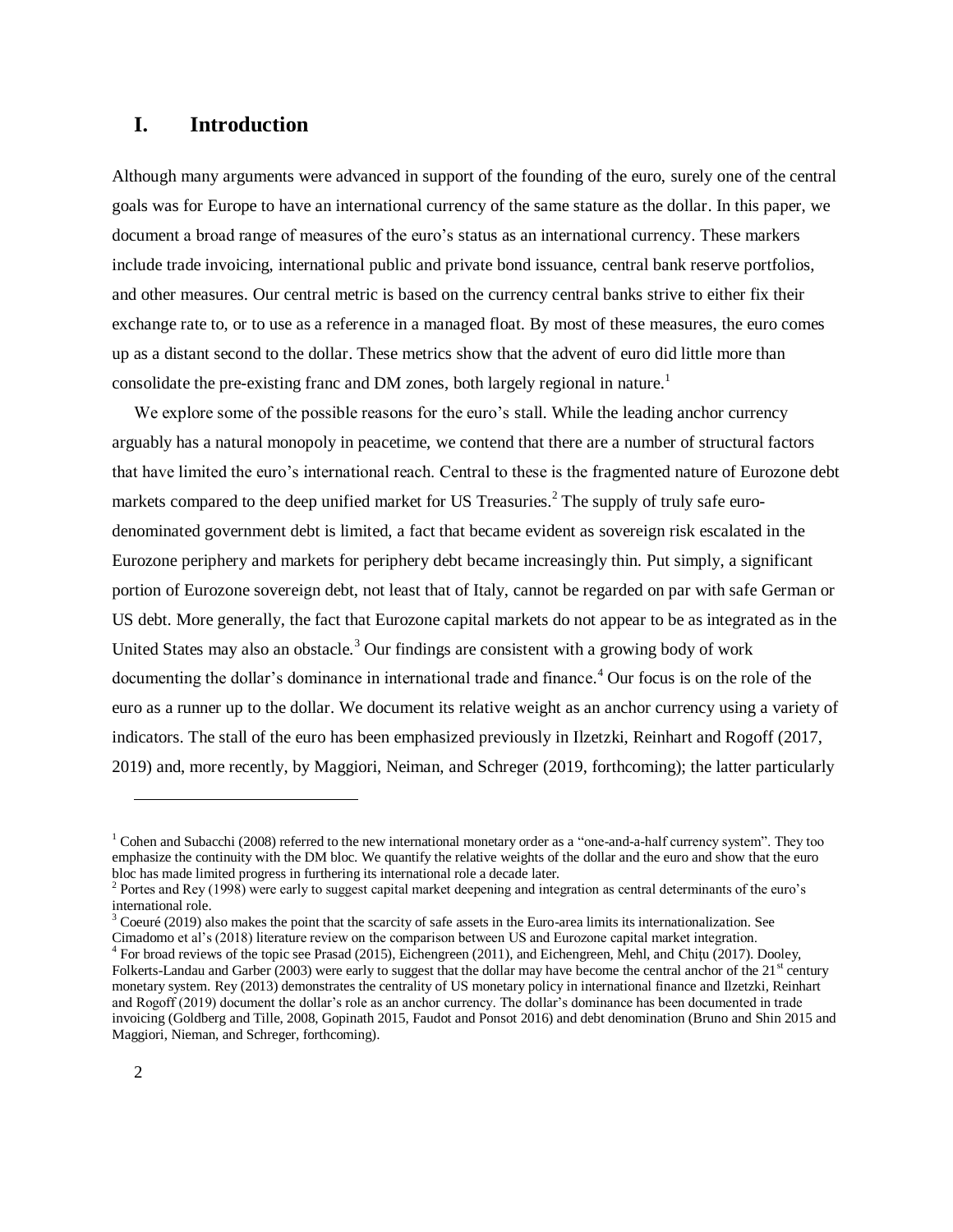highlight dollar dominance in international private bond markets. The ECB's annual review of the international role of the euro has also documented the euro's runner-up status as an international currency.<sup>5</sup> The present paper aims to explore a broader range of evidence, but also to consider some possible reasons for the euro's limited reach. We highlight the possibility of a natural monopoly for the dominant currency and that the Eurozone crisis may have stalled the euro's emergence. But we further investigate deeper structural limitations to the euro's reach including the scarcity of truly safe euro assets.<sup>6</sup>

We also highlight that from its inception until mid-2012, the European Central Bank's (ECB's) policy may have put a excessive de-facto weight on German macroeconomic stability, and not enough on the rest.<sup>7</sup> This excessive focus on German macroeconomic conditions may been a contributing factor to macroeconomic instability elsewhere, instability that ultimately resulted in crisis and paralysis. Specifically, we show that ECB policy came very close to mimicking a Taylor rule for Germany, a rule that at many times may have been counterproductive for the Eurozone as a whole. Post mid-2012, the ECB looks to be following something much closer to euro-wide Taylor rule, but only by treading into de facto fiscal policy and straining the limits of its mandate, a policy that may not be sustainable if another large economic shock were to hit or political consensus were to fray in the face of populist pressures. To be clear, lack of ECB policy coherence may have had damaging impacts on the Eurozone economy, but played only a secondary role in the Euro's limited reach as an anchor currency.

We conclude by asking where the euro stands now in relation to ever-rising dollar dominance, and what it might take to overcome the challenges the euro has faced in its first 20 years. One further reason for the dollar's continued dominance has been the dramatic rise of dollar-anchored Asian economies' share in global economic activity.<sup>8</sup> Looking forward, whether the euro remains a regional currency or expands its international reach may well be determined in Asia. The euro's international role could expand substantially if China—perhaps in response to a sustained trade war—gave the euro a larger

<sup>&</sup>lt;sup>5</sup> European Central Bank (2019) emphasizes the recovery of the euro as an international currency following the crisis. We discuss the crisis in Section III.B below. The ECB stresses that internationalizing the euro isn't part of its official mandate. However, the European Commission has stated the internationalization of the euro as an objective, most recently in a December 2018 communique leading to the European Commission (2019) report.

 $6$  We do not consider the normative question of whether Eurozone members or the world economy would benefit from a multipolar monetary system.

 $^7$  Feldstein (1997) predicted that converging macroeconomic objectives would lead to conflict among Eurozone members and may hamper the monetary union project. He particularly noted the divergence between Germany's and other member countries' opinion on monetary policy as a potential source of instability.

<sup>&</sup>lt;sup>8</sup> That these economies maintained their dollar anchors for two decades despite substantial trade with Europe is in itself be an indication of the euro's limited international role.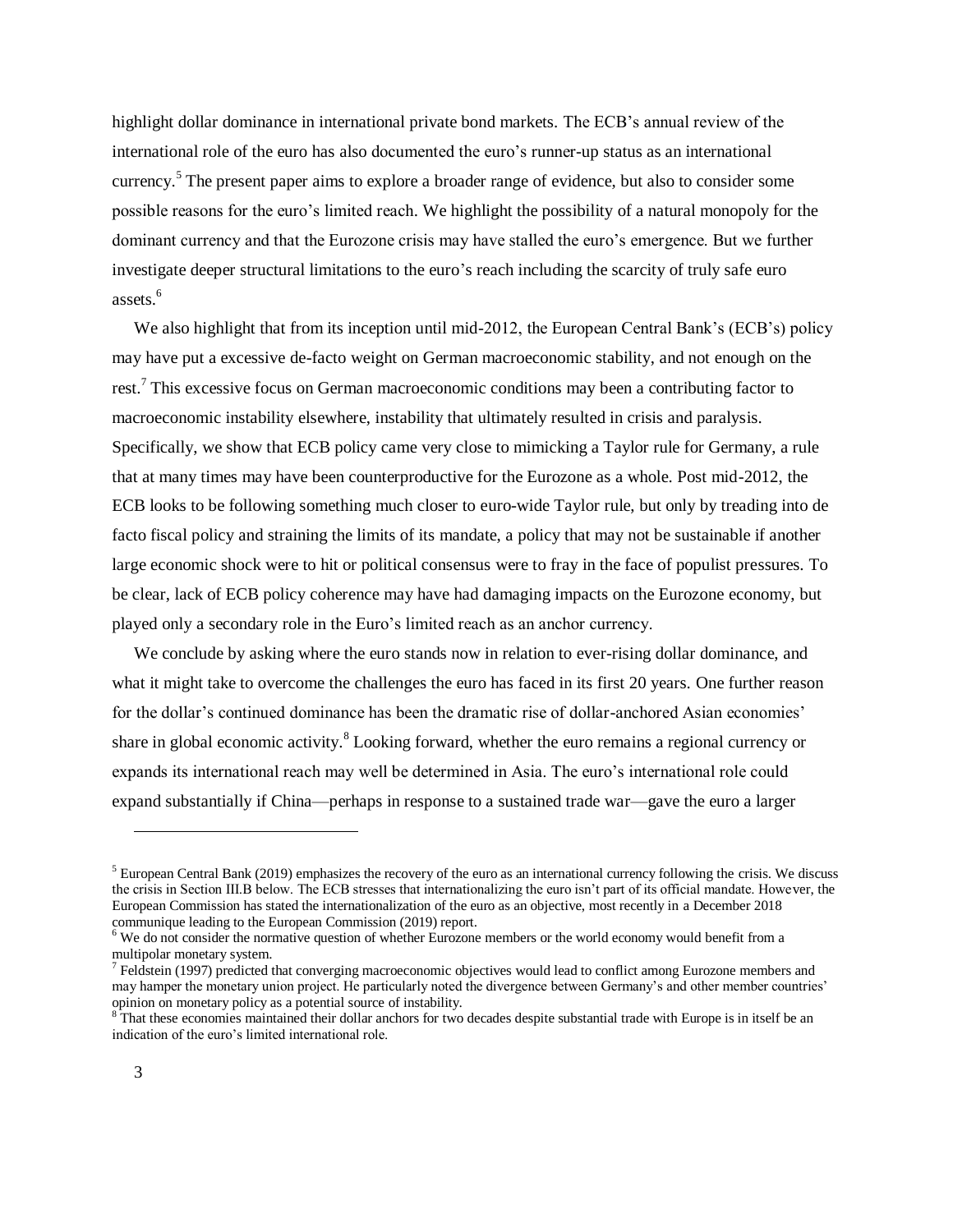weight in its currency basket on a sustained basis, and particularly if many other Asian countries followed suit. However, we caution that even if China were to permanently retain a much higher weight on the euro in its basket, the boost to the euro's international status would likely be short-lived. The emergence of the renminbi as an anchor currency could quickly usurp the euro's runner-up status in the international monetary system.

# **II. The International Role of the Euro**

This section documents the international role of the euro at its twentieth anniversary along a number of dimensions. A natural point of departure is the anchor currency classification of Ilzetzki, Reinhart and Rogoff (henceforth IRR, 2019). The IRR dataset assigns an "anchor" or "reference currency" to each country and territory in the world at a monthly frequency from 1945 to 2016. As we argue in IRR (2019), we view our anchor/reference classification as an encompassing portmanteau measure of the diverse forms of anchor currency dominance including invoice pricing, reserves, debt denomination, etc. Thus, in principle, the currency to which a central bank anchors its exchange rate summarizes the revealed preference of policymakers' aggregated across all these considerations. After documenting the euro's stalled rise as an anchor currency, we turn to specific aspects of the role of an international currency and document the euro's standing on each dimension.<sup>9</sup>

# *II.A The Euro as an Anchor Currency*

The IRR classification is based on a set of algorithms that jointly classify a country's exchange rate arrangement (in terms of its flexibility) and anchor or reference currency. Details can be found in IRR (2019).<sup>10</sup> IRR document how the 21<sup>st</sup> century has seen a rise of managed floating (particularly the many

<sup>&</sup>lt;sup>9</sup> To be clear, we do not imply a causal chain beginning with anchor currency choice and leading to private sector decisions. The various dimensions of an international currency likely reinforce each other.

 $10$  In IRR (2019), the exchange rate of 196 countries and territories is evaluated against eleven candidate anchor currencies: The candidate anchors are the US dollar, the Deutschmark, and French franc (replaced by the euro following 1999), the Japanese yen, the British pound, the Russian ruble, the Swiss franc, the Australian dollar, the South African rand, and the Brazilian real. The candidate anchors were chosen based on historical practice and currencies that are widely included in exchange rate baskets. In addition, currencies that are classified as freely floating themselves become candidate anchors in the relevant years: This adds the Canadian dollar and the Turkish lira in some years. The Chinese renminbi is not considered a candidate anchor currency as it has been strongly linked to the dollar itself and is not fully internationally convertible. Hence anchoring to the dollar and the renminbi is observationally equivalent. We therefore note the possibility that this classification may currently overstate the role of the dollar and warn the reader from simple extrapolations into the future. The algorithm also allows for de facto currency baskets as potential anchors. Baskets include a dollar-euro, dollar-yen, euro-yen, and dollar-euro-yen basket, with equal weights on the anchors in each basket. However, IRR (2019) demonstrates that only a small number of currencies have de facto pegs to baskets.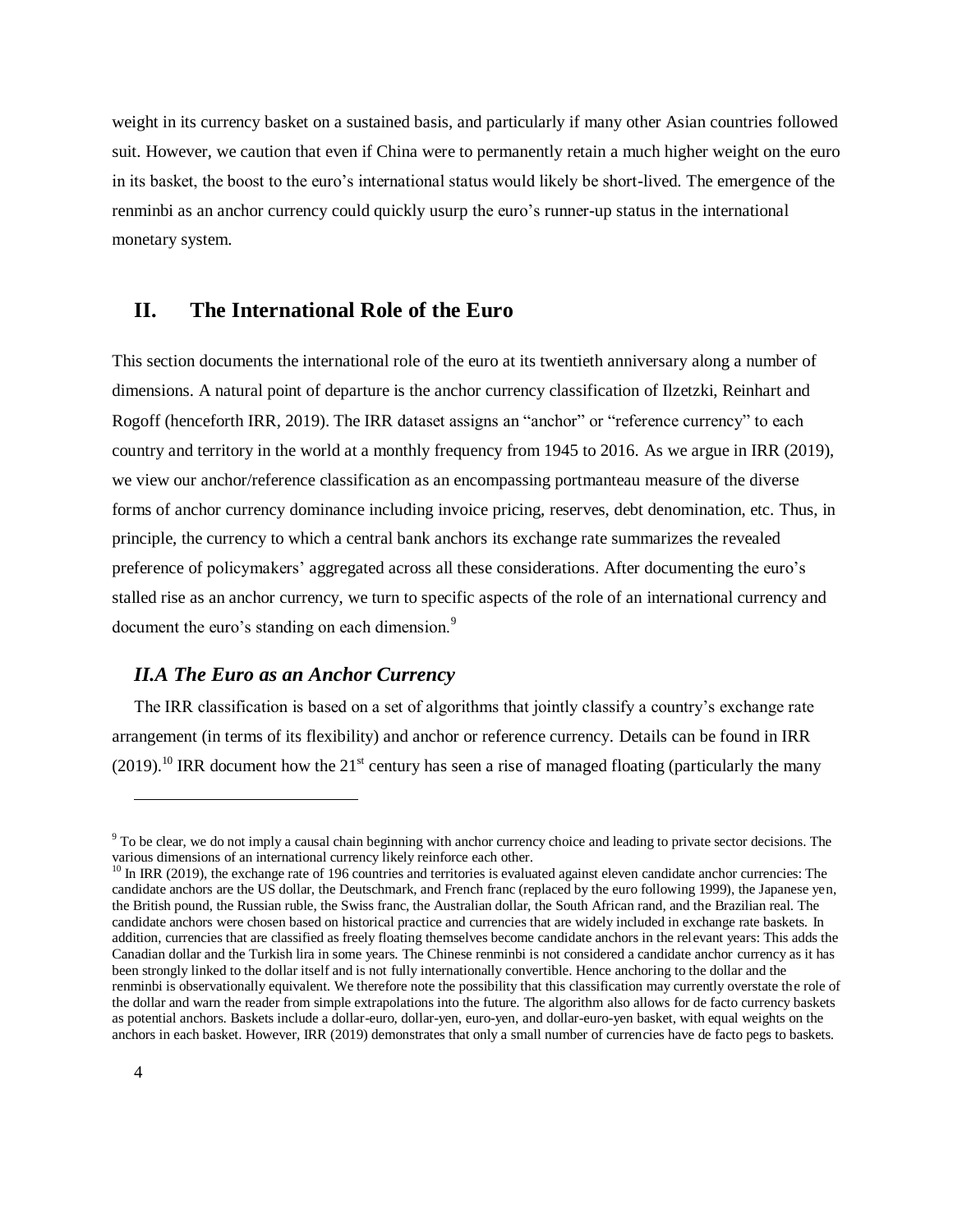flavors of inflation-targeting) regimes, especially in emerging markets. Although such currencies cannot be said to be within a fixed band relative to any anchor currency (or basket of anchor currencies), our classification algorithm nevertheless reveals that many can still be regarded as managed floating, with central banks explicitly (or implicitly) still placing a significant weight on exchange rate stabilization. To make this distinction, we refer to the dollar (or other anchor) as a "reference" currency rather than an "anchor" currency in these cases.<sup>11</sup> Appendix I gives a brief overview of the IRR classification algorithm. Further detail can be found in IRR (2019).

To what extent has the euro's role as anchor currency appreciably changed in the first two decades of its existence? The answer can be seen in Figure I, which shows the share of countries anchored to the euro since its inception in 1999. These data are spliced together with the share of countries previously anchored to the German DM or the French franc from 1975 to 1998. For comparison purposes, the figure also shows the share of countries anchored to the US dollar from 1975 to 2016. The top panel presents the share of countries anchored to the euro or dollar weighted by these countries' share of world GDP. This is the more relevant measure when thinking of the international reach of the euro. The lower panel shows the (unweighted) share of countries. $^{12}$ 

The figure shows that to date the euro hasn't made inroads as a global anchor currency. In fact, the GDP-weighted measure suggests that the importance of the euro has declined in this period, with nearly 25 percent of world GDP anchored to the euro at its inception, compared to only 15 percent today. In large part, of course, this reflects a decade of poor growth post crisis that reduced the size of Europe's footprint on the world economy, especially relative to the faster growth of emerging markets. The thin line at the bottom of the figure shows the share of world GDP anchored to the euro, excluding the Eurozone itself. This line is perhaps the more relevant one in considering the euro's *international* role. It

Anchors are determined on the basis of 1, 2, and 5 percent exchange rate bands. Each country is assigned an anchor as that which the country's currency can be said to be within the narrowest band among the eleven anchors considered. Data is available at <https://www.ilzetzki.com/irr-data> and full chronologies of anchor currencies since 1945 can be found in Ilzetzki, Reinhart, and Rogoff (2017).

<sup>&</sup>lt;sup>11</sup> The reference currency is assigned using additional criteria for managed floats. These include the currency composition of foreign trade invoicing, external debt denominated, and central bank foreign reserves, in addition to the central bank's historical practices. As noted in IRR (2019), the criteria point in the same direction in all cases so that a reference currency can be unambiguously assigned to all managed floating currencies. Finally, freely floating currencies are assigned to be anchored to themselves.

<sup>&</sup>lt;sup>12</sup> Other exchange rate regimes classifications include Reinhart and Rogoff (2004), Shambaugh (2004), Levy-Yeyati and Sturzenegger, (2005, 2016) and Klein and Shambaugh (2010). They all implicitly classify anchor currency as well and would likely show similar patterns. Levy-Yeyati and Sturzenegger (2005) classify on the basis of reserve accumulation. We document the dollar's dominance on this dimension in the following section. The other classifications are similar in spirit to our own and would likely lead a similar preponderance of anchoring to the dollar.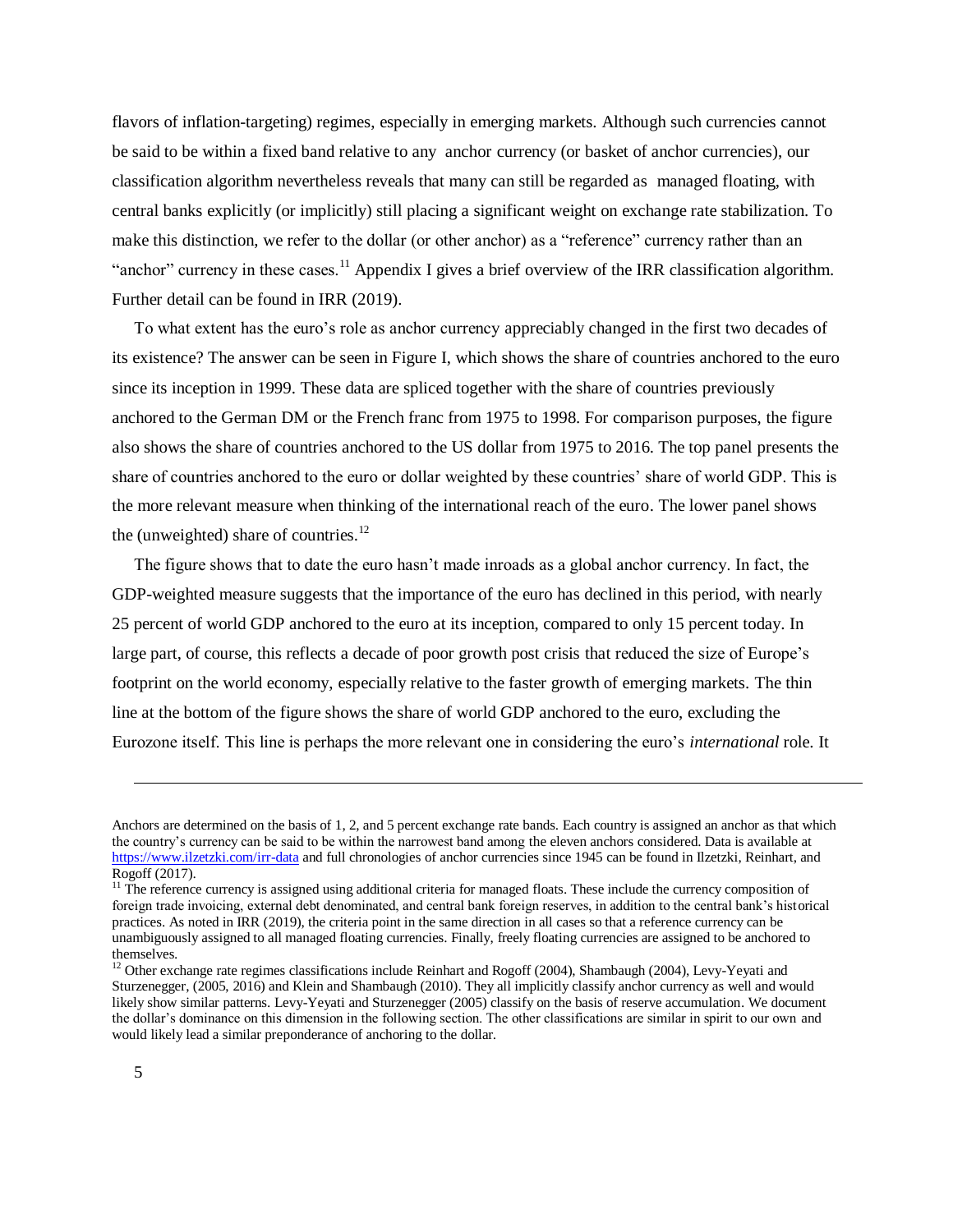shows that the growth of dollar-anchored emerging markets is only part of the story. By this metric, the euro's role as an anchor currency is truly limited, with countries representing only 3.5 percent of non-Eurozone world GDP anchored to the euro. The biggest loss to the euro bloc in this period was the UK, which transitioned from a euro anchor to a freely floating regime. This loss is unlikely to be recovered in the foreseeable future, with the UK now in the process of exiting the European Union (EU). We note that the stall in the euro's significance would be virtually as large even if one ended the base period in the mid-1980s, long before the euro's conception.

The bottom panel of Figure I, which reflects the international popularity of the euro (irrespective of country size) also reveals stagnation after some modest gains in the early years of the new currency. In this panel, the share of countries unweighted by GDP has slightly risen from 26 to 28 percent. However, in a longer historical perspective, this increase is moderate relative to the gains of the DM-franc bloc post-Bretton Woods. This bloc grew from 17 percent in 1975 to 26 percent on the eve of euro adoption. We note that much of the increase in the share of countries anchored to the euro over this period consisted of new European Union members in Central and Eastern Europe, who are required to join the euro sooner or later according to EU rules.

The fate of the dollar in this period provides an interesting counterpoint. The top panel of Figure I illustrates that the US bloc has steadily and dramatically increased in its reach from the mid '80s (with 45 percent of world GDP anchored to the dollar) to today (nearly 70 percent). This is despite the similar decline of the US economy as a share of world GDP, even if recent performance has been better in the US than in the Eurozone (see Figure A.1 in the appendix). Even when excluding the US itself from the count, more than half of world GDP anchored to the dollar, compared to one third at the advent of the euro. This is largely driven by the growth of dollar-anchored emerging markets, most prominently China. Further, the bottom panel of Figure I shows that more countries (in unweighted terms) joined the dollar bloc than did the euro bloc since 1999.<sup>13</sup>

Figure II presents the evolution of these two blocs in two maps. The top map compares euro bloc in 2016 to the bloc in 1999. Countries in darker shades have anchored to the euro since its advent. Countries in lighter shades were anchored to the euro at its inception, but have since left the bloc. The reach of the

<sup>&</sup>lt;sup>13</sup> Two factors account for most of the increase in dollar anchoring in the 1990s seen in Figure I. First, countries formerly in the Soviet bloc (with either multiple exchange rate markets or anchored to the Russian ruble) anchored to the dollar after the fall of the iron curtain. This included some current EU and Eurozone members (Poland, Baltic countries) who have since adopted a euro anchor (or the euro itself). These cases drive the increases in euro anchoring between 1995 and 2000 seen in the bottom panel of Figure I. Second, hyperinflationary currencies (most prominently in Latin America) who were unanchored in the 1970s and 1980s, re-anchored to the dollar when global inflation stabilized in the 1990s.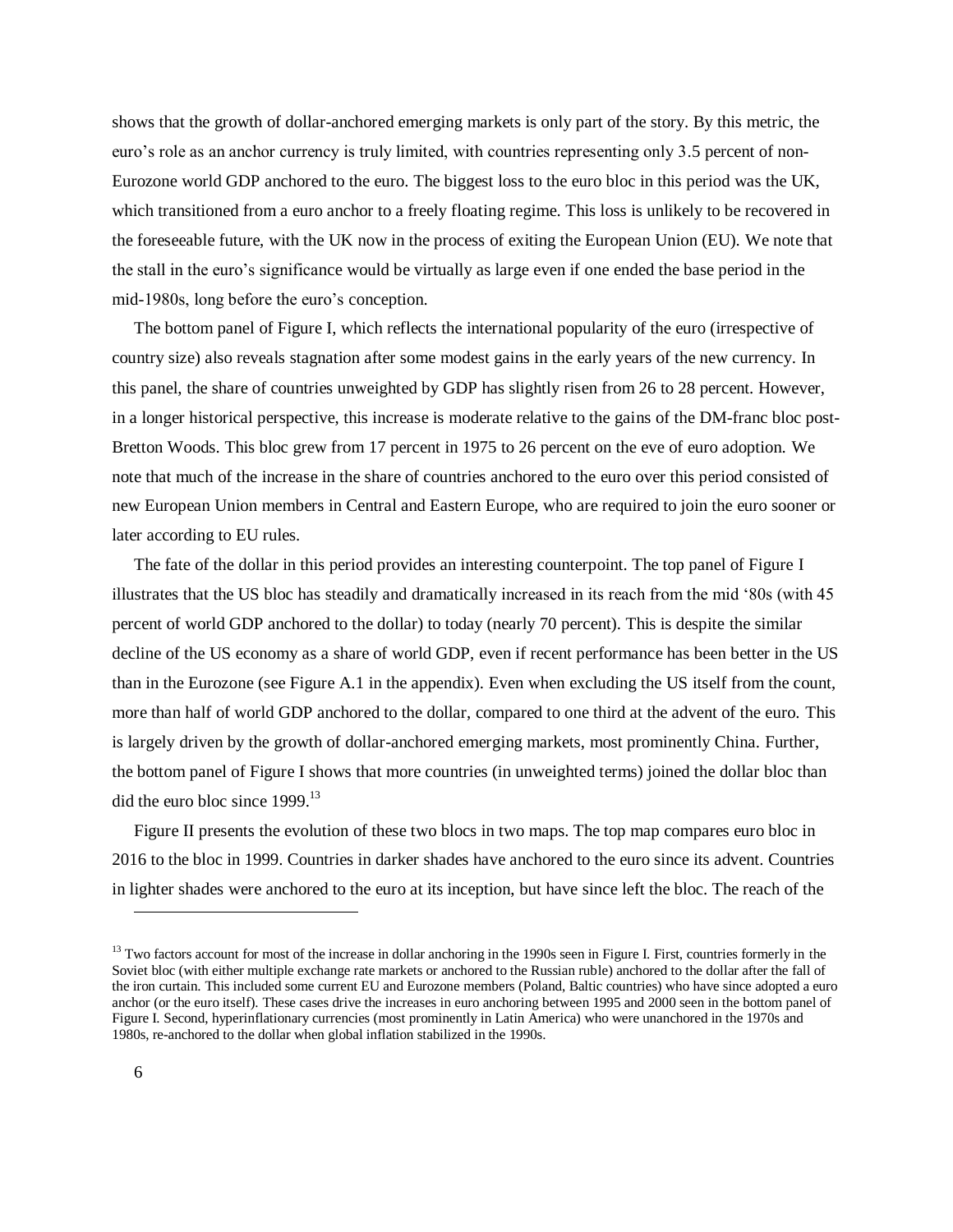euro is largely confined to the euro area itself, to non-euro EU members, and to former French colonies in Africa, most notably the members of the West-African CFR franc zone. Currencies that have anchored to the euro since 1999 are also largely confined to EU accession countries in Central and Eastern Europe. This period has also seen the (relatively larger) economies of the UK and Turkey de-anchor themselves from the euro.

The contrast with the dollar bloc, shown in the bottom map, is striking. The dollar's reach is truly global, with currencies in all world regions anchored to the dollar. A number of economies have decoupled their currencies from their link to the US dollar, most notably Canada and South Africa, in favor of freely floating regimes. A number of other economies (Brazil, Turkey) briefly flirted with freely floating regimes in the early 2000s, only to re-anchor to the dollar as the global financial crisis unfolded. But numerous countries ranging from Europe to Africa to Asia have moved to a dollar anchor in this period. In comparison to the dollar's global reach, the euro remains a regional currency.<sup>14</sup>

Two caveats are due. First, while the dollar bloc has expanded more rapidly in the past two decades than the (arguably shrinking) euro bloc, currencies in the euro bloc are more closely anchored to the euro than those in the dollar bloc are to the dollar, on average. The nineteen ECB member countries have abandoned national currencies altogether in favor of the euro, the CFA franc is pegged to the euro, and a number of Eastern European countries have crawling pegs to the euro. In comparison, several large members of the dollar bloc have managed floating currencies (e.g. Brazil, Turkey) or have wide bands around the dollar (e.g. India). $^{15}$ 

Second, the Chinese role in the international monetary system is evolving steadily, in particular moving to a more fluid peg the last couple years, with the euro apparently receiving a larger weight. Of course, the Chinese government has long-term ambitions to make the renminbi itself an anchor currency (see Prasad, 2016). A more independent renminbi would be a substantial loss to the dollar bloc and would increase the international standing of the euro *relative* to the dollar, but less so in absolute terms. In fact, a

 $<sup>14</sup>$  Of course, the gap between the euro and other candidate anchors is also substantial. For example, no country currently anchors</sup> its currency to the British pound or the Japanese yen. The wildcard remains the renminbi, as we discuss below.

<sup>&</sup>lt;sup>15</sup> Figure A.2 in the appendix shows an index that re-weighs countries anchored to the dollar and euro based on their exchange rate flexibility, putting a substantially higher weight on those countries that have a harder peg (details in the figure's footnote). Even by this index, the dollar is nearly twice as important as the euro as an anchor currency.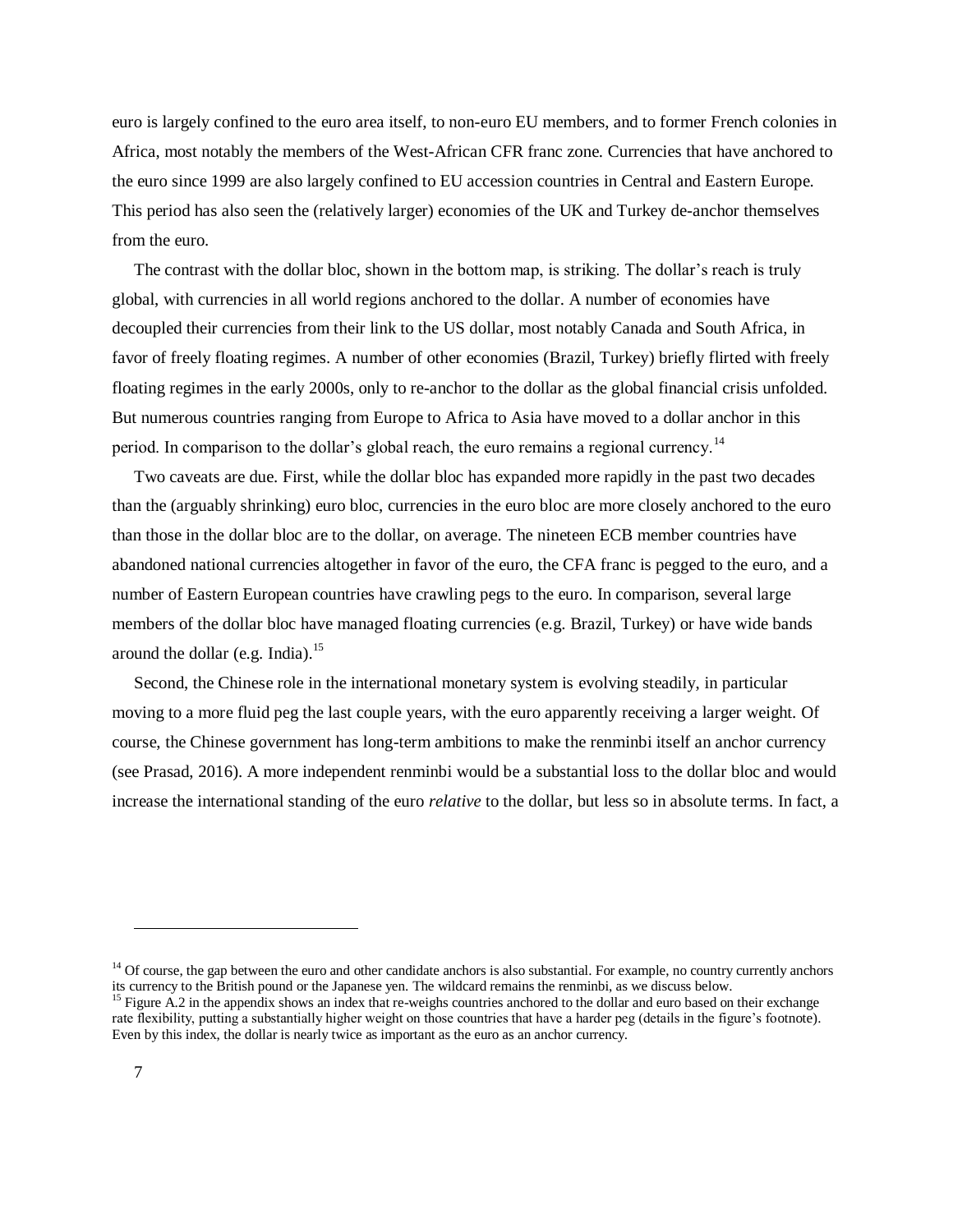freely floating renminbi could easily usurp the euro's role as the second major anchor currency nearly overnight.<sup>16</sup>

For the moment, with the renminbi widely unconvertible, a fully international role for the renminbi appears distant, despite China's rapidly growing role as an international lender. In the nearer future, China nevertheless remains a wildcard, as its anchor to the dollar is itself evolving. In late 2015, the People's Bank of China announced that it is replacing its US dollar band with a narrow band around a basket of currencies, including a greater weight to the euro. It is too soon to tell how this policy will play out in practice, but we note here that should such a policy come to fruition, the world's second largest economy may transfer some of the weight of its anchor toward the euro. Applying our algorithm to the brief period since this transition suggests that the China may have transitioned to a roughly equally weighted dollareuro basket. We note that the timeframe is too short to evaluate an exchange rate regime, particularly given that this has been a period of relative stability in the dollar-euro exchange rate. However, should this transition prove durable, it would increase the share of world GDP anchored to the euro from 15 to 23 percent and decrease the share anchored to the US dollar from 69 to 61 percent if Chinese GDP is allocated equally to the dollar and euro anchors. Should other countries in the Asian supply chain follow suit, China's change to a more diversified exchange rate basket would have an even larger effect.<sup>17</sup> (As noted earlier, a number of other major central banks currently in the dollar bloc have also shown increased flexibility, although they have shown no sign of viewing the euro as an alternative.)

## *II.B Markers of an Anchor Currency*

Having documented the limited reach of the euro as an anchor currency, we now turn to narrower, but more specific markers, of an international currency and document how the euro fares on each dimension. Anchoring to a currency often requires central banks to hold a large stock of foreign exchange reserves, particularly in an era of increasing capital account openness. Figure III shows the share of world central bank reserves held in dollars and euros from 1995 to 2018 (or European Exchange Rate Mechanism, EERM, currencies prior to 1999).<sup>18</sup> The shares have held steady with roughly 20 percent of central bank

<sup>&</sup>lt;sup>16</sup> China's share of world GDP stands at 16 percent, already exceeding the share of world GDP anchored to the euro, standing at 15 percent, as shown in Figure I. This share would increase further if other countries, particularly in East-Asia, moved to a renminbi anchor. See Fratzscher and Mehl (2011) and IRR (2019) on the possibility of latent anchoring to the renminbi. At such a point, however, one would need to consider whether these currencies constitute a separate renminbi bloc, as discussed in footnote 13 above.

<sup>&</sup>lt;sup>18</sup> Data are from the IMF's *Currency Composition of Foreign Exchange Reserves* database, which gives the currency composition of official foreign exchange reserves for reporting countries. In 2018, these comprised 93 percent of all reserves.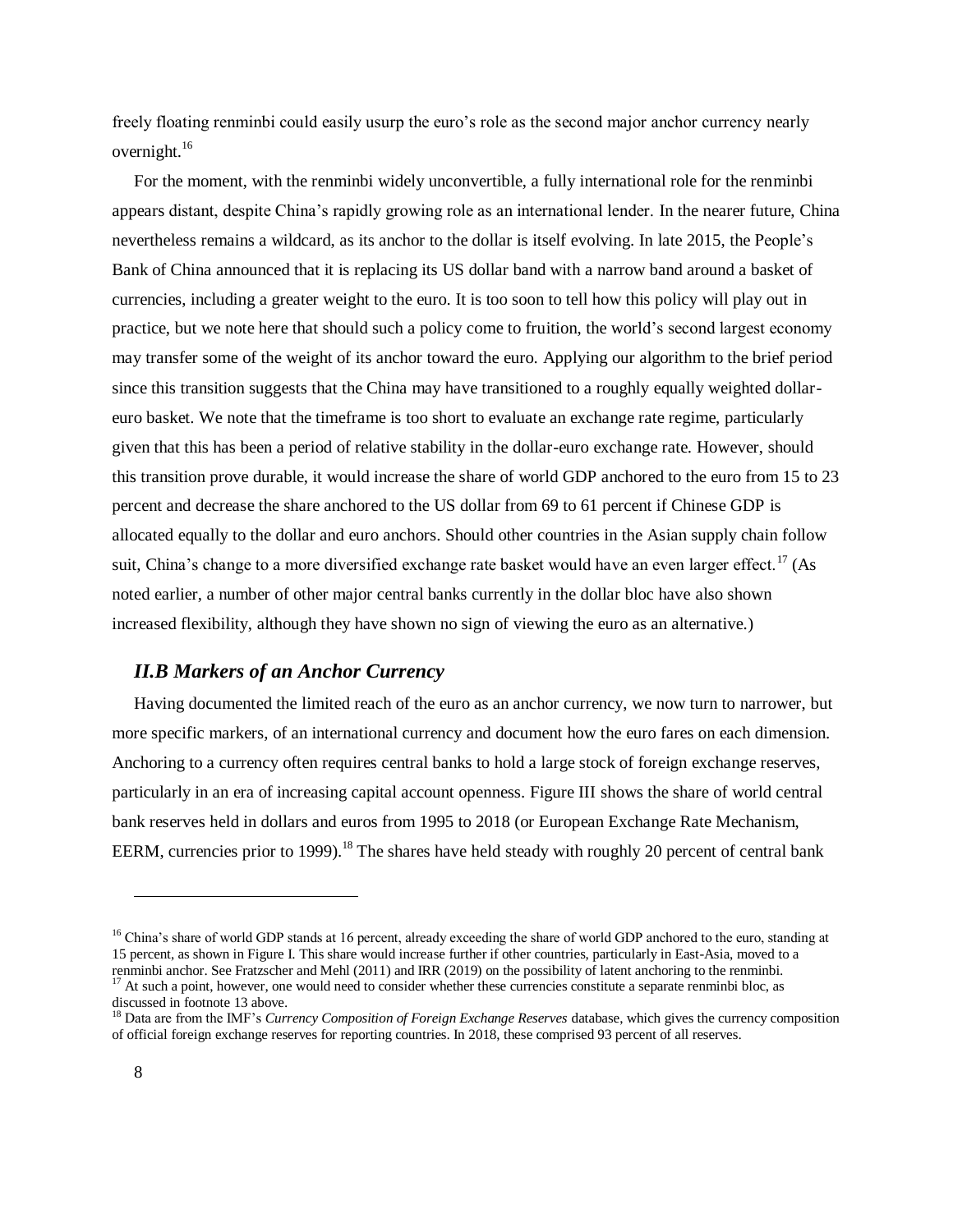reserves held in euro-denominated assets, compared to roughly 60 percent in dollars. The figure shows that the euro's share of central bank reserves is no higher than that of EERM currencies in 1995.<sup>19 20</sup>

Admittedly, this stable *share* of central bank reserves should be viewed in the context of an unprecedented surge in reserve holdings, particularly from emerging markets. The dark line in Figure III shows that global central bank reserves have increased more than eight-fold from \$1.2 trillion in 1999 to nearly \$11 trillion today (both values in US dollars). This means that the *quantity* of euro-denominated assets held as central bank reserves has also increased by roughly the same proportion and currently stands at  $\epsilon$ 2 trillion. The demand for central bank reserves in general has led to a dramatic increase in demand for euro-denominated assets. These facts are consistent with central banks attempting to maintain a roughly constant euro exposure in their portfolios, but they show no signs of tilting towards the euro over time. In contrast, the share of central bank reserves held in currencies other than dollars or euros is steadily increasing and has nearly doubled (from 10 to 17 percent) since the global financial crisis.

Official foreign exchange holdings may provide a skewed view of the relative importance of the euro if governments put an undue weight on the dollar in their policy considerations. It is therefore useful to consider measures emanating from the private sector as well. Figure IV looks at the foreign exchange turnover for four major currencies from 1995 to  $2016$ <sup>21</sup> This measure comes from the Bank for International Settlement's survey of over one thousand of the largest currency dealers worldwide and gives a sense of the total demand for transactions in and liquidity of major currencies. This indicator gives the share of foreign exchange transactions in which the stated currency is on one side of the transaction. The total share of transactions therefore sums up to 200 percent, but the maximum possible share for any given currency is 100 percent.

The figure shows a strikingly similar pattern to that arising from official holdings. Close to 90 percent of transactions involved trades of US dollars for another currency, highlighting the centrality of the dollar as an international medium of exchange. The euro's share of foreign exchange turnover has held roughly constant throughout the period at around 35 percent and peaked just below 40 percent in 2010. By this

<sup>&</sup>lt;sup>19</sup> "Euro" reserves prior to 1999 are given by reserves denominated in Deutschemark, French franc, Dutch guilder and ERM, so they slightly understate the share of European currencies in international reserves prior to 1999.

 $^{20}$  One shouldn't make too much of the higher frequency fluctuations in dollar and euro shares. Figure A.3 in the appendix zooms in on the euro share of central bank reserves alongside the dollar-euro exchange rate. The high-frequency changes in the euro share are largely driven by valuation effects.

<sup>&</sup>lt;sup>21</sup> The euro is replaced by the Deutschemark prior to 1999. On one hand this understates the share of pre-1999 Eurozone transactions, because it excludes all Eurozone economies other than Germany. On the other hand it overstates this share because it counts trans-national intra-Eurozone transactions.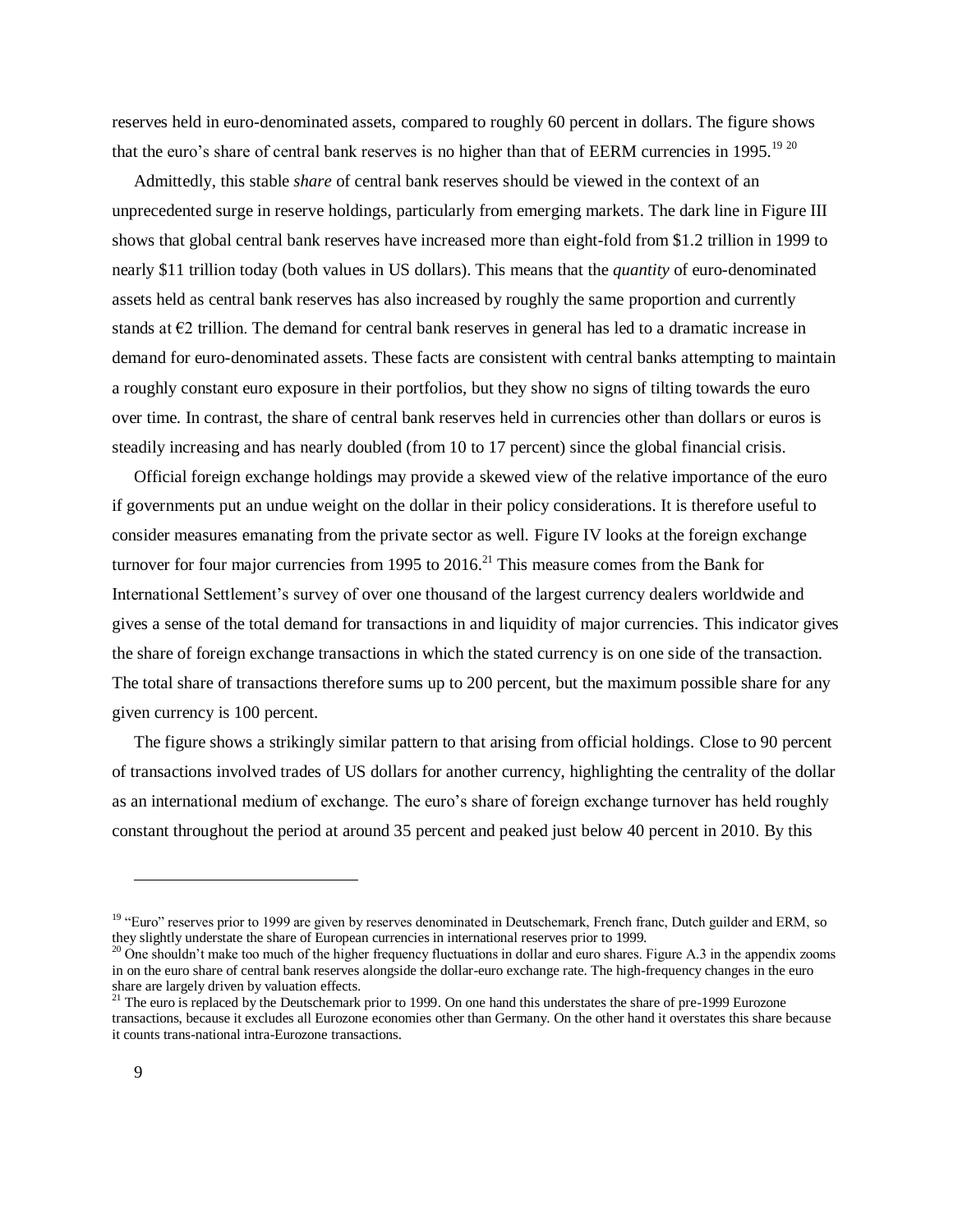measure the currency balance of the international monetary system has remained very stable during the euro's first two decades with no sign that this anchor currency has gained market share. The euro's share is slightly smaller than the combined share of the UK pound and the Japanese yen. Japanese and UK GDP combine to two thirds of that of the Eurozone and these two economies have an even smaller relative share of global international trade. The turnover statistics suggest that the euro is punching below its weight—and not only in comparison to the dominant US dollar.

The global financial crisis highlighted the significant role of the US dollar not only in the global, but also in the European financial system. The scale of Federal Reserve's swap lines with the ECB and private European financial institutions was, of course, part of the policy response to meet this demand for dollars.<sup>22</sup> Figure A.4 in the appendix (adapted from Bahaj and Reis, 2019) illustrates the magnitude of the Fed's global dollar denominated liquidity provision during the crisis. While the crisis period was perhaps an unusual period, if anything the narrow focus on swap lines understates the global demand for dollar liquidity that the Fed supplies. Figure V shows the total dollar-denominated liabilities of the Federal Reserve to non-US residents from 2000 to early 2019. The Fed provides over \$5 trillion in direct liquidity to the rest of the world, a figure that has more than trebled since the beginning of the  $21<sup>st</sup>$  century. A third of this liquidity is held in the EU illustrating the massive demand for dollar funding there. Half of this latter sum is held in the UK; the dotted line in the figure shows the Fed's liquidity provision to residents of the EU excluding the UK.<sup>23</sup> The figure also shows euro-denominated liabilities of the ECB to non-Eurozone residents. While these liabilities have increased 40-fold since the advent of the euro, ECBsupplied international liquidity is an order of magnitude smaller than that of the Fed. The figure illustrates that demand for Fed liquidity in Europe alone exceeds the demand for ECB liquidity elsewhere. In fact, the figure somewhat overstates the demand for ECB-issued liquidity overseas as almost the entirety of the large increases in euro denominated liabilities in 2008 and 2012 were held by the Federal Reserve as part of swap arrangements between these two central banks. The more recent rise in ECB overseas liabilities since 2016, including swap lines with People's Bank of China, could be a real phenomenon worth following in years to come.

Figure VI shows that demand for dollar-denominated assets is not restricted to the safe assets created by the Fed. It shows the composition of developing countries' public (and publicly guaranteed: PPG) foreign currency debt denominated in euros (or DM and French francs prior to 1999) and dollars from

<sup>&</sup>lt;sup>22</sup> See Bahaj and Reis (2019) for a detailed analysis of the role of central bank swap lines during the crisis and beyond.  $^{23}$  Excluding other non-Eurozone EU members would have almost no visible effect on the figure.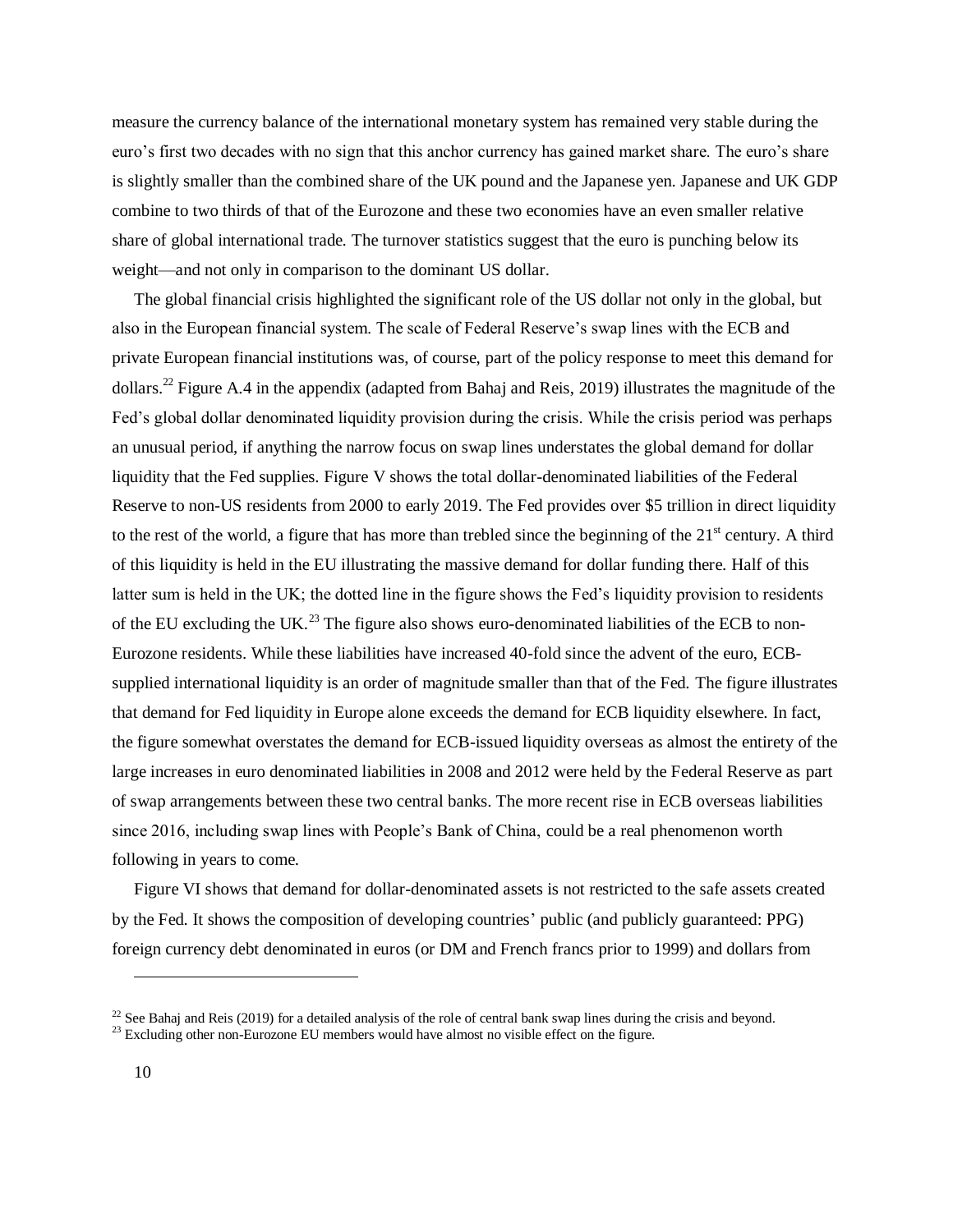1975 to 2017. This metric also shows a very stable international role for the euro with the share of developing country sovereign debt denominated in euros hovering around 10 percent. The euro has not become a currency of choice for external debt denomination with only 8 percent of PPG debt denominated in euros in 2017, exactly the share the euro held in 2000. If one goes back to the decade prior to euro adoption, we see that in fact the euro plays a smaller role today than did the German and French currencies it replaced, with the latter two holding a 13 percent share in 1990 and a similar share at the end of the Bretton Woods period. In comparison, the share of public debt denominated in US dollars in the developing world has increased dramatically. The dollar's share has steadily increased from 45 percent in the early 1990s to 75 percent today.<sup>24</sup> In fact, these data likely understate the increase in dollar dominance over this period because the World Bank data do not fully incorporate China's official lending to dozens of countries in the last decade, the lion's share of which is denominated in dollars, not renminbi (see Horn, Reinhart, and Trebesch 2019). Again should China re-calibrate its exchange rate policy—for example as an economic and political response to trade wars—this situation could change.

In an important recent paper, Maggiori, Neiman and Schreger (forthcoming) find a huge chasm between the dollar and euro when it comes to privately issued debt. In fact, in most regions of the world, when private borrowers want to sell bonds abroad, they end up denominating debt either in the lender's currency or in the US dollar. Europe, even Germany, is no exception. This constraint is particularly important when it comes to small and medium size businesses, who generally have very little international capital market access, in part due to fixed costs to entering the market. US small and medium size firms stand as a striking exception, a factor that Maggiori, Neiman and Schreger conjecture may quantitatively be even more important for growth than the traditional "exorbitant privilege" that the US government has in borrowing abroad.

Table I summarizes these and other measures and compares the roles of the US dollar and the euro as international currencies as the latter comes to its twentieth anniversary. The US economy is 50 percent larger than the Eurozone economy but the dollar dominates by a larger margin on nearly all dimensions. Twice as many countries have anchored their currencies to the US dollar as compared to the euro. The share of world GDP represented by the euro-anchored economies is even smaller. Developing countries prefer denominating their external debt in dollars relative to the euro by a factor of nearly ten to one. Almost all foreign exchange transactions have the dollar on one side of the exchange. The European

 $24$  The past two decades have also seen a large increase in local-currency denominated external public debt, not included in this figure.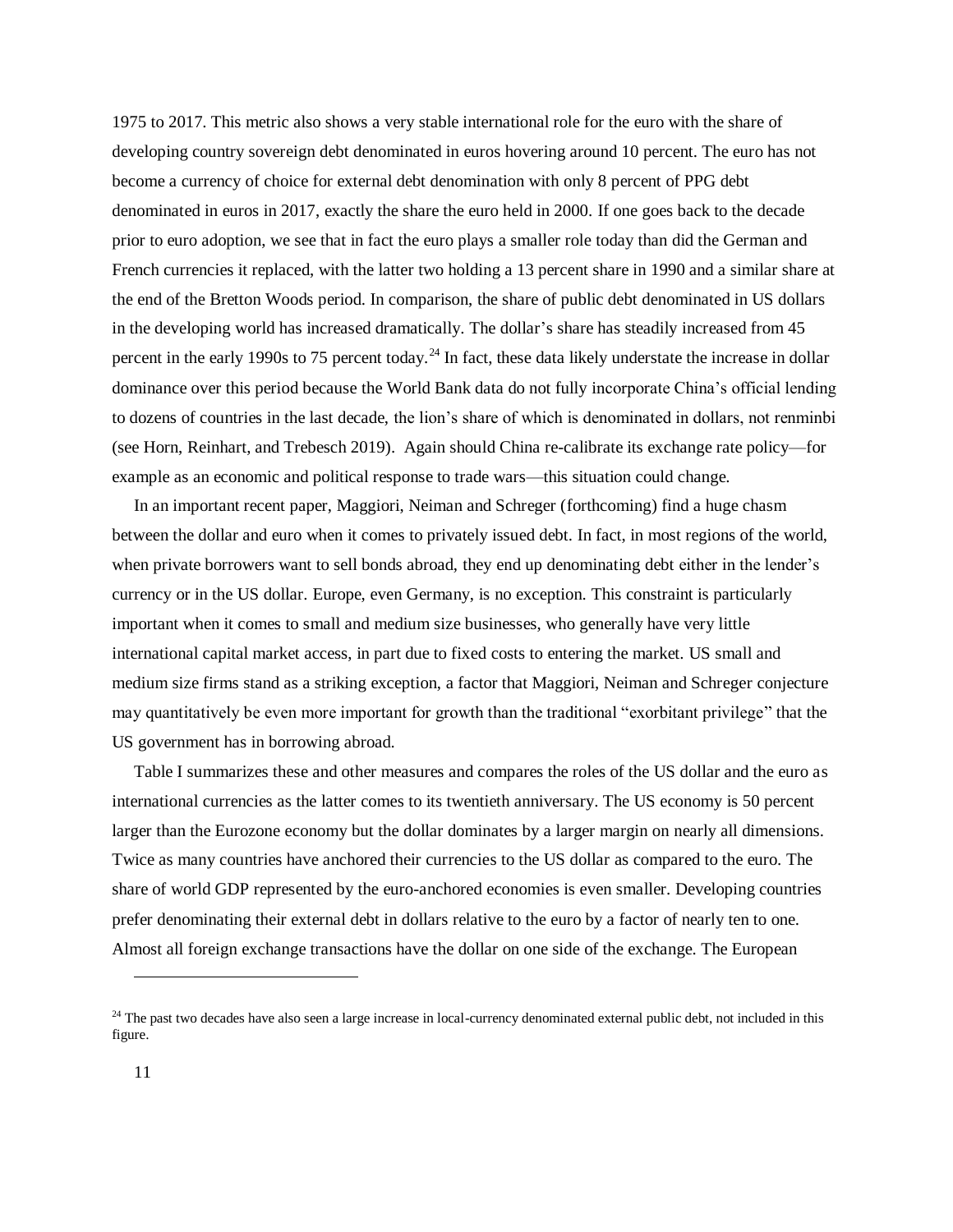banking system has been showing increased home bias over time, but European banks still hold only 71 percent of their assets and denominate 59 of their liabilities in euros. This compares to 85 and 76 percent in the US, respectively.

The table includes an additional indicator for which a snapshot is available in 2015: the currency of choice for trade invoicing. We report here a "trade invoicing index", which we have constructed using the data of Gopinath (2015). It averages the percent of countries invoicing *any* trade in euros (or dollars) with the *share* of trade invoiced in this currency. The euro fares far better on this indicator than on any other anchor currency metric with an index of 56 compared to 69 for the US. However, these numbers need to be taken in context of EU dominance in international trade. One quarter of the world's exports originates in the Eurozone, compared to only 9 percent from the US (the figure for China is 12 percent). The gap is only slightly smaller for imports. One might have expected a larger role for the euro given that the EU is the largest global hub for international trade in goods and services by a large margin.  $25\frac{26}{10}$ 

In summary, our data on anchor currencies suggest that the euro lags by a substantial margin relative to the dollar as an anchor currency. This margin existed at the advent of the euro and has held stable over the two decades of the euro's existence. Specific roles of an international currency—trade and debt denomination and foreign exchange reserves—all show similar patterns. This is to be expected. The various roles of an anchor currency are complements and dominance of an anchor in each dimension is likely to reinforce its dominance in the others. The following section discusses these complementary roles as one explanation for the still fledging role of the euro as an anchor.

### **III. Why is the Euro Punching below Its Weight?**

Why has the euro still remained a largely regional currency for Europe, its periphery, and some of its former African colonies? The simplest answer is that there is only room for one major anchor currency and that the dollar already plays this role. There are a number of mutually-reinforcing factors that would lead to a natural monopoly for a single global medium of exchange, store of value, and unit of account.

<sup>&</sup>lt;sup>25</sup> Both the trade figure and Gopinath data include intra-Eurozone trade. A rough estimate of the Eurozone's exports to the rest of the world is still close to a fifth of total world trade. The euros's trade invoicing index would be smaller, and the dollar's higher, if adjusted to exclude intra-Eurozone trade. If all intra-Eurozone trade is invoiced in euros, the dollar index would come to roughly 75 and the euro index would decline to below 50 under this adjustment.

<sup>&</sup>lt;sup>26</sup> The dollar is also an important currency for *intra*-national trade in dollarized economies. On de facto dollarization see Calvo and Vegh (1999); Reinhart, Rogoff, and Savastano (2014); and Ize and Levy Yeyati (2003).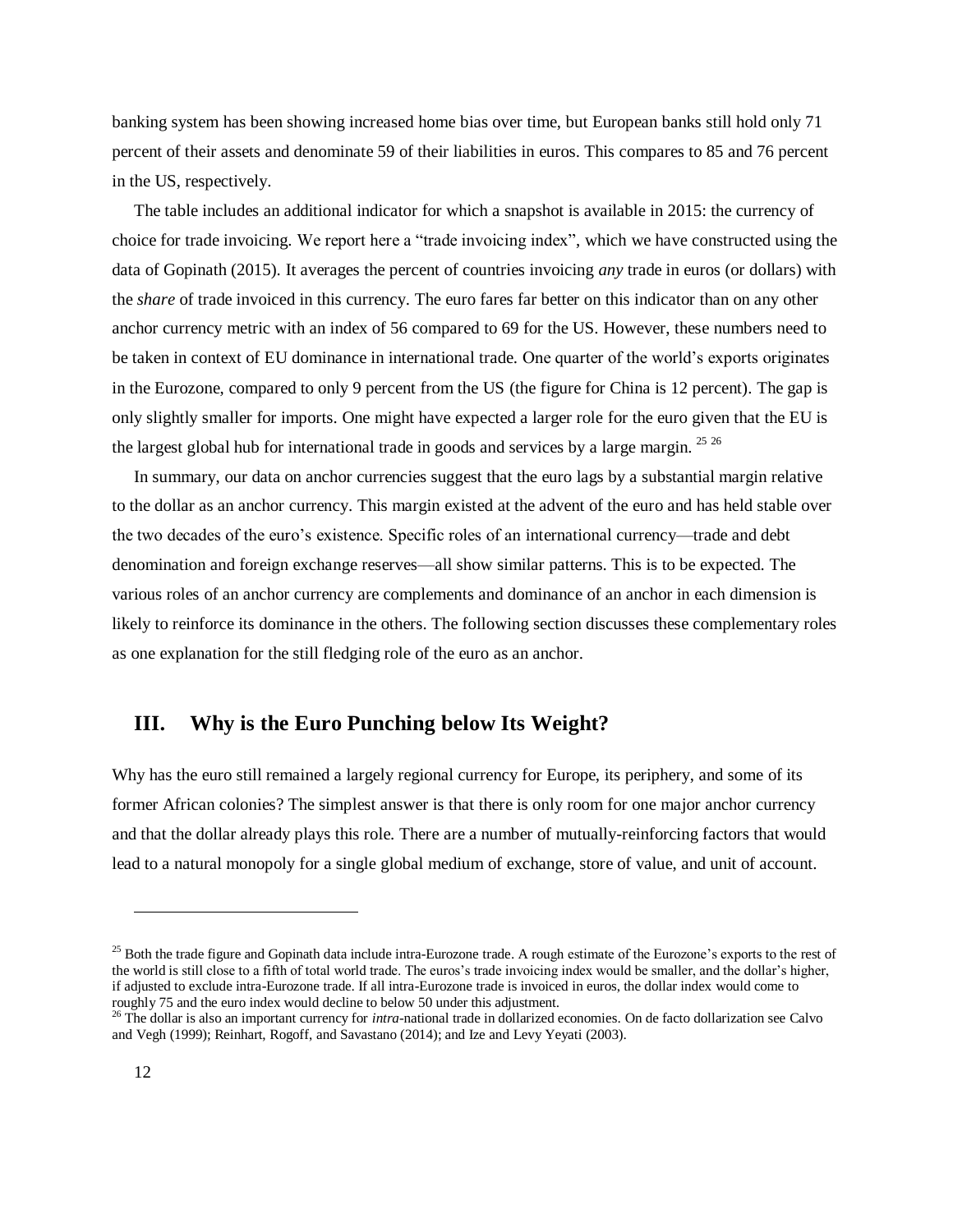Swoboda (1969) pointed to the convenience yield of invoicing trade in a common currency. Global oil and other primary commodity markets are based on the US dollar. The rise of global supply chains will have reinforced the strategic complementarities in firms' invoicing decisions (Bacchetta and Wincoop, 2005; Goldberg and Tille, 2008). Similar complementarities exist in the currency denomination of assets (Hassan, Mertens, and Zhang, 2016; He, Krishnamurthy,and Milbradt. 2019). Finally, currency denomination in goods and financial assets may also be complementary, as suggested in recent work by Gopinath and Stein (2018).

History would appear to support these theories. The British pound played a similarly outsized role in the  $19<sup>th</sup>$  and early  $20<sup>th</sup>$  century. There is perhaps an analogy to the relatively limited reach of the Latin Monetary Union, with France in its center, to that of the euro today. History also suggests persistence in the global anchor currency of choice. The UK pound dominated well after the US economy surpassed it in size. Earlier, Spanish silver dollar persisted as a global currency long after Spain's empire declined. That the US dollar rose in global status only in the aftermath of World War I and the unravelling of the British Empire suggests that large seismic shifts may be necessary for the main anchor currency to fall from grace.<sup>27</sup>

The natural monopoly in anchor currencies is not a universally held view. Eichengreen (2011) predicts a not-so-distant future where the dollar, euro, and the renminbi share the stage in a tripartite international monetary oligopoly.<sup>28</sup> <sup>29</sup> Our evidence from the previous section shows that the euro has shown no sign of emerging to more than a secondary role in the monetary order of the  $21<sup>st</sup>$  century to date. This section points to a number of factors that may have inhibited the euro's rise. These factors are also ones to look at in considering its potential to increase its international position in the future.

While denomination of goods and assets are complements, much of the discussion that follows focusses on financial rather than goods markets. The reason for this was highlighted in Table I. The euro is already a major invoicing currency, almost at par with the dollar. Further, the Eurozone is not punching below its weight in volume of trade, being both the source and destination of more than a quarter of world trade. It is particularly in the financial arena that dollar dominance looms large.

 $^{27}$  Eichengreen, Mehl, and Chitu (2017) have a different interpretation of the historical record where there were important periods where several international currencies shared the stage.

<sup>28</sup> As we note in the concluding section, the sheer size of East-Asian economies implies that the euro would likely be a distant third in such a tripartite system. China's (growing) share of world GDP alone exceeds the total share of world GDP currently anchored to the euro.

 $29$  Bergsten (1997) predicted a dollar-euro duopoly with the dollar and euro each comprising 40% of central bank reserves.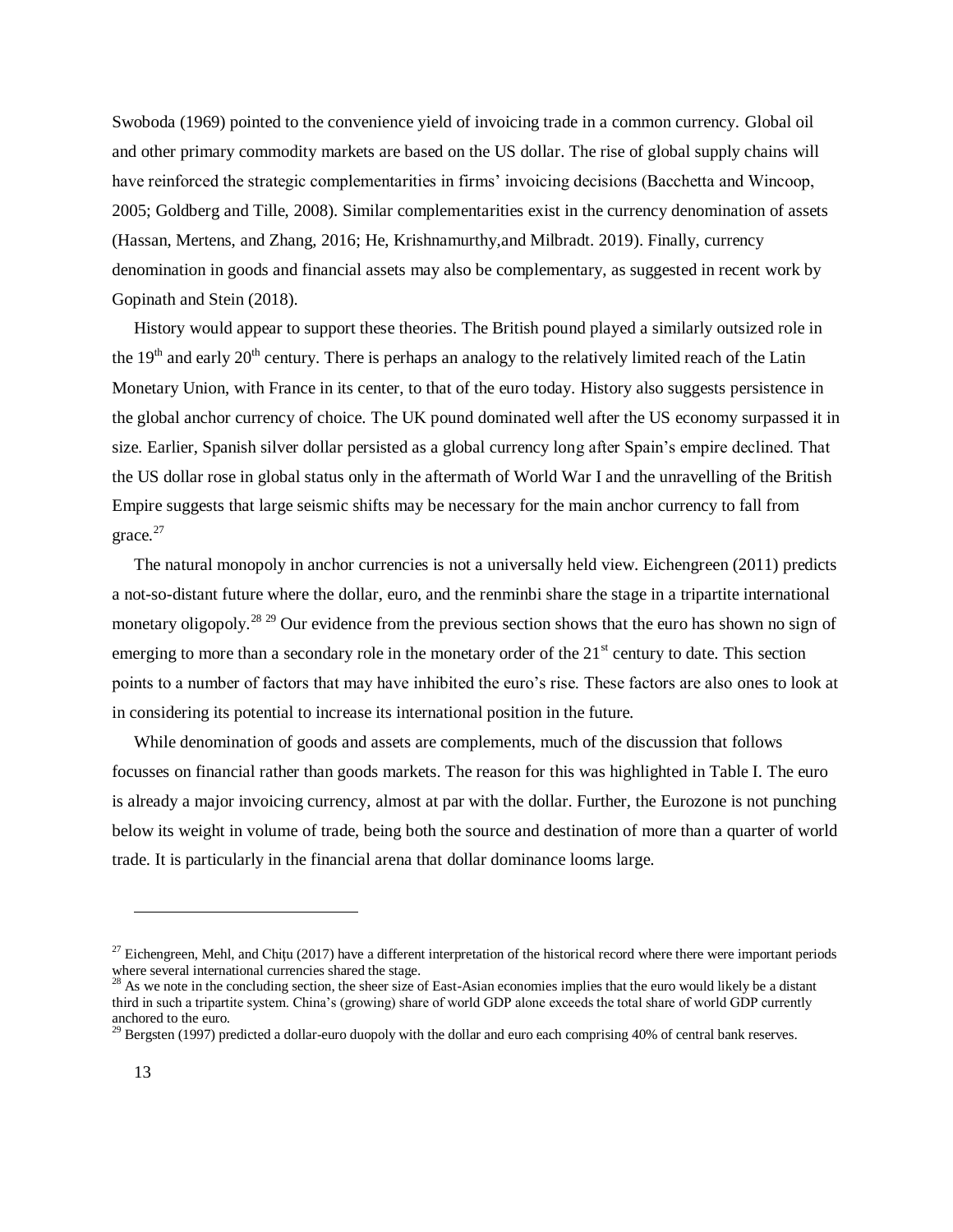We begin our discussion with the availability of safe assets, which we view as central to the euro's limited international reach. Next, we reflect on some other structural weaknesses that may challenge the euro's international status in the foreseeable future. We then turn to the Eurozone crisis. While the crisis may have stalled the euro's emergence as an international currency, it also exposed its structural deficiencies, so that the crisis may have been as much a result as a cause of the euro's weaknesses. In the following section, we turn to ECB policy, which may have been an additional hindrance to the euro's expansion.

### *III.A Asset Availability*

We begin our discussion with a search for high-quality euro denominated assets. The core supply of euro-denominated assets will necessarily originate in Europe and central to these are high-grade sovereign bonds. The large and increasing demand for safe assets has been widely studied (see Caballero, Farhi, and Gourinchas 2017).<sup>30</sup> Whether they are accumulated as a safe asset or for exchange rate stabilization (IRR, 2019), central bank reserves are largely held in bonds of a relatively select number of issuers. We documented in Figure III that the lion's share of these reserve holdings are held in US dollar denominated assets. The ratio of dollar to euro assets in central bank reserves is three, while US GDP is only 50% larger than the Eurozone. This reflects a substantial dollar bias in safe asset holdings. The left-hand panel of Figure VII puts this demand in the context of the supply of euro and dollar safe assets. The figure shows that the supply of marketable US government debt, at over \$14 trillion in 2018, dwarfs the combined availability of German and French marketable government debt, at just over \$3 trillion. Even if one includes the debt of other non-crisis Eurozone economies, the marketable debt of Eurozone sovereigns amounts to only \$4 trillion.<sup>31</sup> In the context of \$10 trillion central bank foreign exchange reserves, safe euro denominated assets are in short supply.

This is not to say that European sovereigns are insufficiently indebted. Quite to the contrary, only four euro-area governments currently meet the Maastricht criterion of a debt to GDP ratio under 60 percent. France's debt to GDP ratio is inching towards 100 percent, and Italy's debt well exceeds the size of its economy. Instead, it is the absence of a Eurozone-wide safe asset that doesn't allow the area to mobilize its combined fiscal capacity. With volatile spreads throughout the crisis, the debts of Italy, Spain, Portugal, and Greece can hardly be said to be safe and have not been widely included in reserve portfolios

 $30$  Chahrour and Valchev (2018) provide a theory that links the availability of safe assets to anchor currency choice.

<sup>&</sup>lt;sup>31</sup> This includes all original Eurozone members excluding Greece, Ireland, Italy, Portugal, and Spain.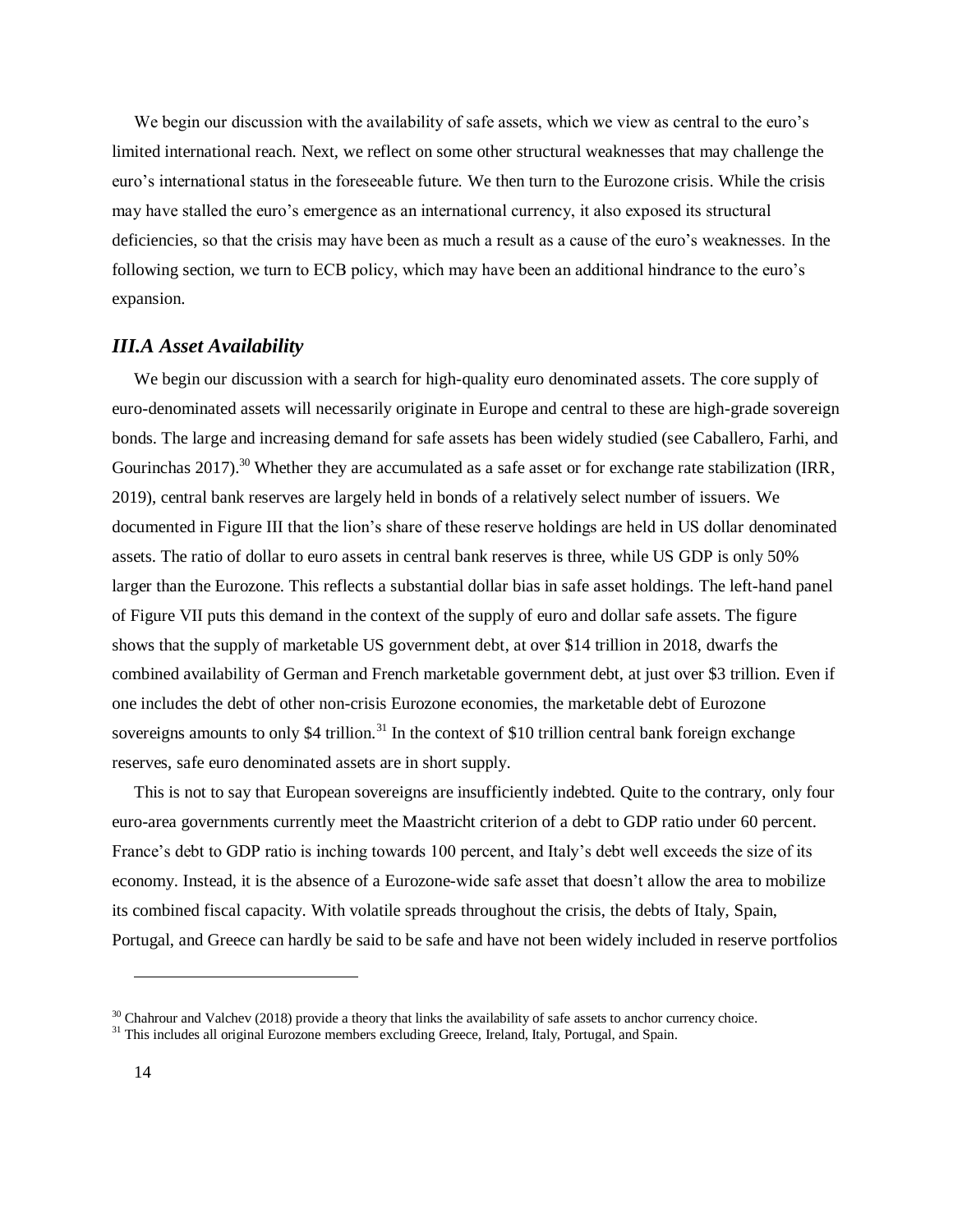outside the Eurozone. The illiquidity of these debt markets becomes particularly manifest in times of economic or political turmoil. (More on this in Section III.C below.)

The foreign demand for US debt can hardly be taken for granted. As Figure VIII shows, the share of US marketable debt held overseas has gradually declined since 2008. Central bank reserve holdings of US bonds has even been declining in absolute terms since 2015. But as the figure illustrates, this hasn't reflected a transition to euro-based assets, whose share of foreign ownership has similarly declined.<sup>32</sup>

US dominance as a supplier of corporate bonds is even more striking. As the right-hand panel of Figure VII shows, the total stock of US non-financial corporate debt securities outstanding is almost five times as large (at 39 percent of US GDP) as the stock of Eurozone corporate issues (at 11 percent of GDP). A foreign investor seeking a diversified international corporate bond portfolio will by necessity bias her holdings to dollar-denominated assets. The vast gap is significantly explained by the reliance on bank, rather than bond financing in the Eurozone, with the stock of outstanding corporate bank loans twice as large as in the US. Close to 80 percent of Eurozone corporate debt is held as unmarketable assets on bank balance sheets (compared to less than 30 percent in the US), making them unavailable as assets for foreign holders. If anything, this figure likely *overstates* the supply of marketable euro denominated debt. As Maggiori, Neiman and Schreger (forthcoming) show, US corporate debt is universally denominated in dollars, but issuance in foreign currency is more common elsewhere.<sup>33</sup>

Turning from bonds to stocks, Table II shows the market capitalization of major equity markets. The US dominates in this category as well with the total valuation of stocks on the New York Stock Exchange and NASDAQ each doubles the market capitalization of the largest ex-US competitor (the Japan Exchange Group).<sup>34</sup> US equity markets exceed the combined market capitalization of equity markets in all other regions considered here (Eurozone, China, UK, and Japan) and comprise nearly half of the world's equity market capitalization. This too is yet another huge factor pointing to dollar dominance. Even though the US accounts for only 20% of GDP, it has a far superior capacity for securitizing assets given its relatively reliable legal and regulatory system.

Although a number of national exchanges united under the Euronext umbrella, Eurozone equity markets remain very fragmented, with Euronext only halfway between the London Stock Exchange and

 $32$  A substantial portion of these declines are due to an increase in Federal Reserve and ECB holdings of these assets. <sup>33</sup> 20% of Eurozone corporate bonds are denominated in foreign currency. There is also a growing share of US corporations issuing euro-denominated bonds (so called "reverse yankee" bonds), but this is a smaller phenomenon at around 2% of outstanding US marketable corporate debt.

<sup>&</sup>lt;sup>34</sup> Based on December 2018 valuations.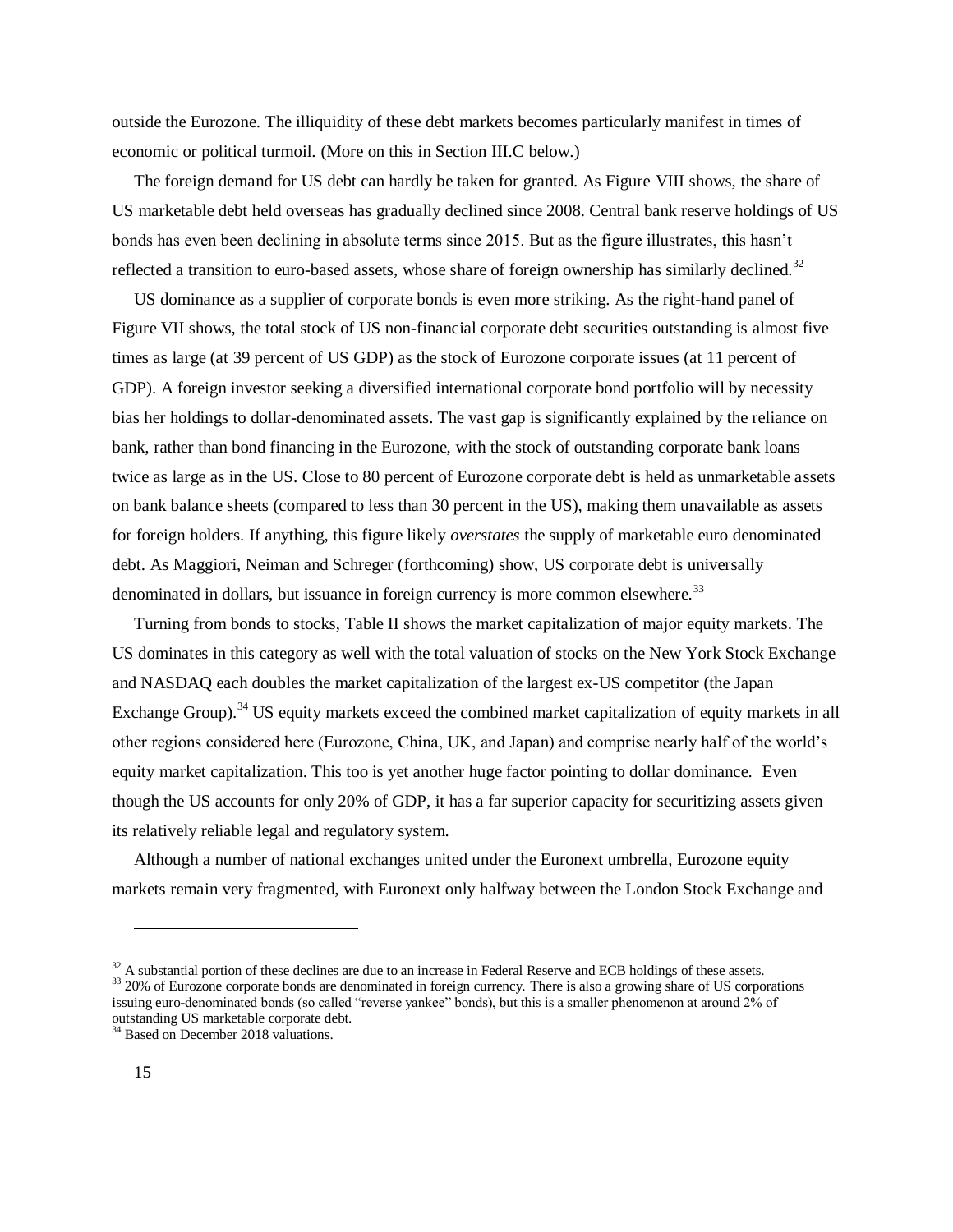the Japan Exchange Group in total market capitalization. Combining all Eurozone exchanges from the Euronext down to the Malta Stock Exchange gives a total market capitalization that is still five times smaller than the two US stock exchanges. Trade volumes are even smaller in comparison, with monthly equity turnover in US markets more than ten times that of European markets, reflecting higher liquidity of US-issued stocks. While Chinese stock markets are still somewhat opaque and closed to foreign investors, and while market capitalizations obviously fluctuate with market valuations, Chinese stock exchanges (including Hong Kong) have by now surpassed their European counterparts in terms of market capitalization. The depth of the US equity market coupled with the comparatively low returns in fixed income assets helps explain why some of the world's largest sovereign wealth funds have pivoted to US equity markets.

Interestingly, the relative market capitalizations of US and Eurozone stock exchanges are of strikingly similar magnitudes to the relative role of the dollar and the euro on other dimensions (see Figures III to VI and Table I). World demand for US equities may indeed be an important source for US dollar demand. The inclusion of equities in this discussion may appear disconnected from the safe-asset discussion that initiated this section, but US equities may be in fact safer than locally available fixed-income assets in many developing countries, certainly when one considers taxation and the risk of outright expropriation.

Importantly, Eurozone capital markets remain much less integrated than in the United States, with regulatory and informational barriers leading to a much larger home bias than across US States. The illiquidity of markets for many Eurozone governments' debt is partly due to the significant home bias that has arisen after the Eurozone crisis, but the problem extends to capital markets more broadly. Cimadomo, et al (2018) survey the literature and find that income shocks across US states appear to be shared to a much greater extent than across Eurozone countries. Although one might expect the difference to have become less after the formation of the euro, the results in the literature even on that score are mixed. One possible reason is the growing importance of private equity, particularly in the United States. In Europe, venture capital remains extremely balkanized due in part to regulatory barriers, greatly limiting its impact in general, and certainly in sharing risk. (See Raposo and Lehmann 2019 for a discussion of barriers to venture capital market integration in Europe).

In summary, whether considering government bonds, corporate bonds, and equities (not to speak of more exotic instruments like securitized products or ETFs), dollar-denominated and US-originated assets dominate the international marketplace. Europe is under-producing assets even relative to the size of its economy.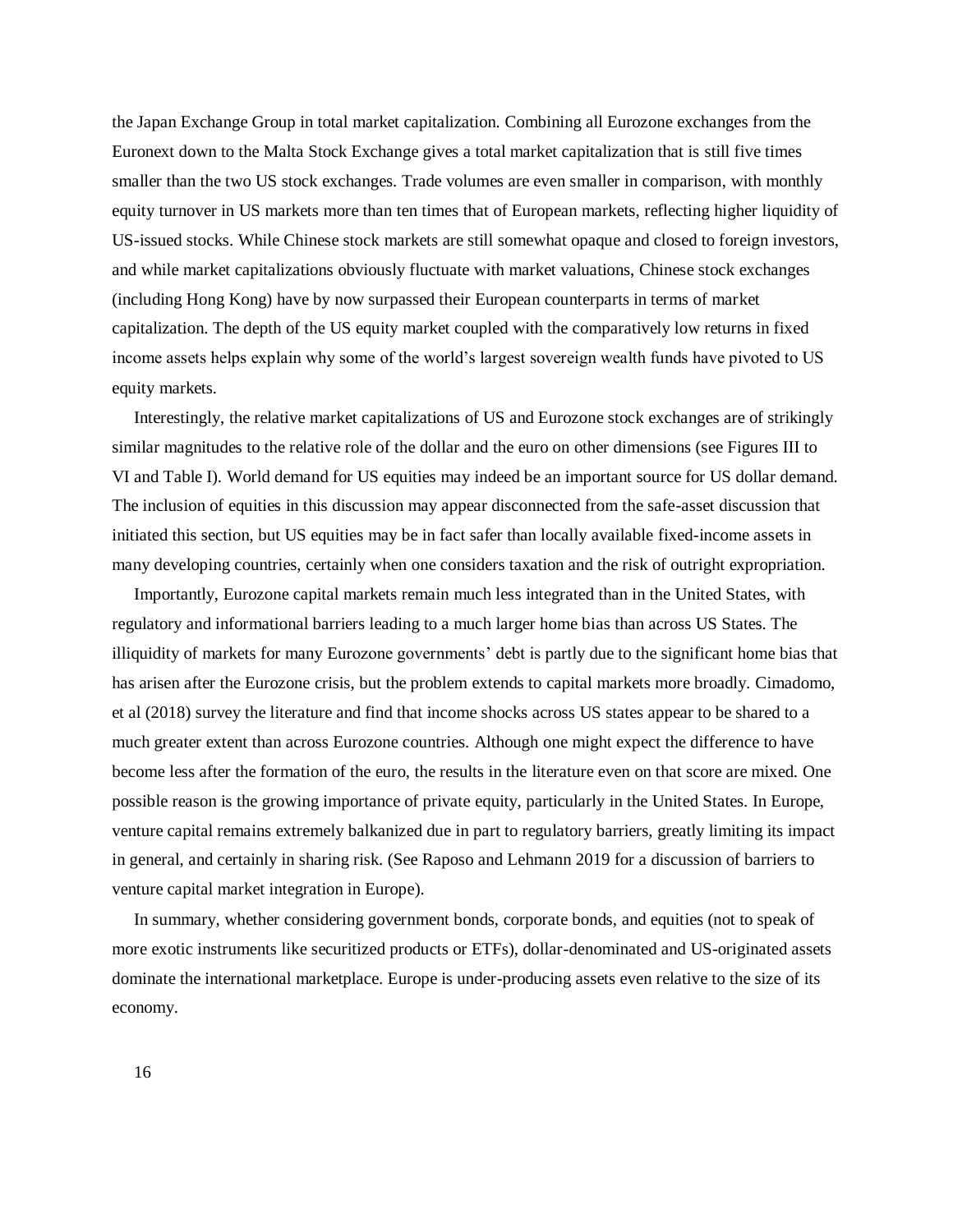### *III.B Other Long-Term Structural Impediments to the Euro's International Role*

 The correlation between stock market capitalization and anchor currency status is no coincidence. There is a long history of a single country hosting both the anchor currency and the largest financial center, and usually being a dominant military power.<sup>35</sup> Europe does not seem likely to fulfill these criteria anytime soon. Following its victory in the Napoleonic Wars, London emerged as the dominant global financial center, a role it occupied until World War I, even after the US economy surpassed the UK in size.<sup>36</sup> In the  $17<sup>th</sup>$  and  $18<sup>th</sup>$  century, the Netherlands' role as a major financial center lead to an important international role for the Dutch guilder.<sup>37</sup> The strong international role of the Spanish escudo in the  $16<sup>th</sup>$ century coincided with Spanish imperial expansion and political and military dominance in Europe. (See Schmelzing 2019 for a timeline of the dominant safe assets from the  $13<sup>th</sup>$  century to today.)

Causation, of course, goes both ways. Demand for US stocks and bonds firms-up demand for US dollars. And conversely, attractive and liquid US financial markets provide firms worldwide with dollar financing. Nearly one-thousand foreign firms are listed on the NYSE and NASDAQ and many others borrow in dollar terms on US bond markets.

Aside from aggregate asset measures, dollar dominance in transactions the United States huge regulatory control of the "rails" of the international financial system which are used to clear global transactions. More than 50% of SWIFT messages are for dollar transactions (see Cook and Soramki, 2015, annual SWIFT updates). At present, all dollar transactions have to go through banks and clearing houses that are regulated by the United States authorities, who in turn can rely on a well-established regulatory and legal infrastructure.

The Eurozone faces many challenges in establishing a global financial center in continental Europe to compete with London, New York, and Singapore. Of course, London is the de facto financial center for the Eurozone, but it is the UK has not joined the euro, and Brexit is unfolding as we write. Although some of London's back office business may go to Paris and Frankfurt, the reasons why it will be difficult for Germany and France to establish a financial center are well known. First, there is the matter of high taxation which makes it less desirable to headquarter in those locations. Second, there is a strong case to

<sup>&</sup>lt;sup>35</sup> Eichengreen, Mehl, and Chitu (forthcoming) document empirically the historical importance of security alliances in predicting reserve holdings. See also Strange (1971) for a historical account of the geopolitics of Sterling's decline and the US dollar's emergence.

 $<sup>6</sup>$  Ahamed (2009) emphasizes how the UK's dominance in banking and trade finance continued to reinforce the centrality of the</sup> pound up until World War I long after the US had vastly surpassed the UK in economic size, with US bankers remaining mainly domestically focused until after the First World War when the UK banks' capacity to raise capital had been sharply diminished.  $37$  Denzel (2010)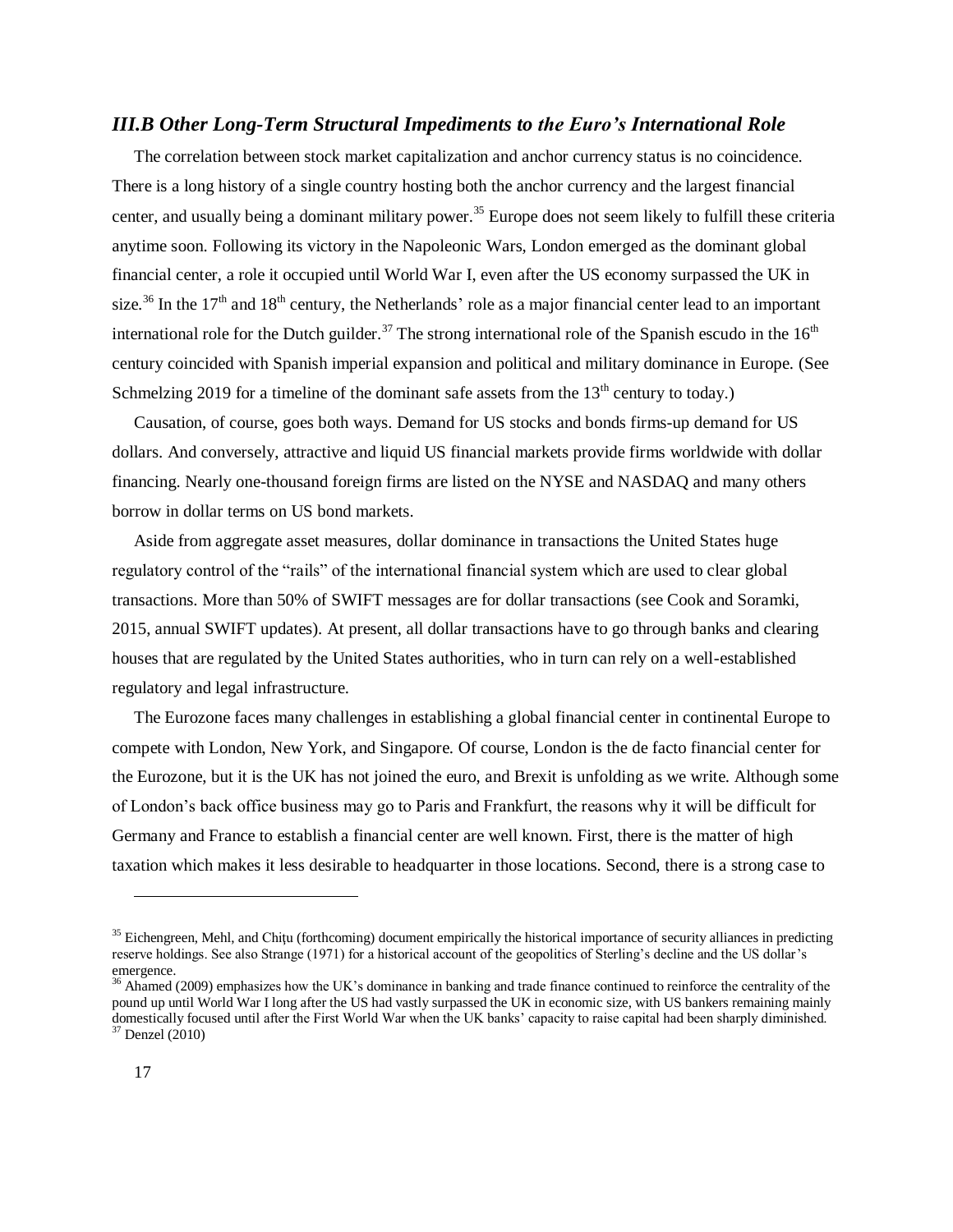be made that German and especially French legal structures are not as conducive to sophisticated financial market development as Anglo-Saxon law, as La Porta, Lopez-de-Silanes and Shleifer (1998) have argued in an influential body of research. Third, and perhaps most important going forward, the future of finance lies in technology (see, for example, Rogoff, 2016). Europe badly trails both the US and China in technology research (OECD, 2018), with little prospect of catchup. (The leading European artificial intelligence firm DeepMind, is located in London.)

Coeuré (2019) lists another obstacle to the rise of the euro is the fact that the Eurozone does not "speak with one voice" in international economic affairs. That is certainly true, but perhaps equally important is that Europe is not a leading military power, and is extremely reliant on the United States for its security. Although it is possible to be a dominant financial center without being dominant militarily (Schmelzing 2019 gives the example of Venice in the  $14<sup>th</sup>$  century which had great financial power with relatively limited military power), the intervening centuries have largely favored dominant military powers as best able to produce "safe assets," and to enforce financial contracts.

In sum, although individual Eurozone countries enjoy a plethora of admirable governance features, there are at present serious obstacles to rise of the euro as an international currency, including lack of a continental financial center, Europe's weak position in technology research and lack of independent military strength. All these features predate the 2010 Eurozone debt crisis, which we turn next.

### *III.C The Eurozone Crisis*

The stagnating international role of the euro is evaluated in a particularly challenging period for the euro area. The region was particularly affected by the global financial crisis. Extensive narratives of the European debt crisis have been outlined elsewhere (see Blustein 2016 and Mody 2018, for example), including the possibility that the currency union itself exacerbated its depth (see Feldstein 2012, for example). Here we narrow in on the extent to which the limited role of the euro as an international currency was a cause or an effect of the crisis.<sup>38</sup>

Figure IX shows the spreads of ten-year sovereign bonds for four of the European crisis countries over the interest rate on ten-year German bunds (shown in solid lines, left-hand axis). The advent of the euro dramatically and rapidly compressed these spreads. Most notably, Greek spreads declined by 700 basis

<sup>&</sup>lt;sup>38</sup> Of course the crisis originated in the US and could have affected the US economy as well. The fact that the demand for dollar liquidity overseas increased during the crisis (see Figure V) while the Euro's future came in to question suggests that the euro's weaknesses may have been structural rather than cyclical.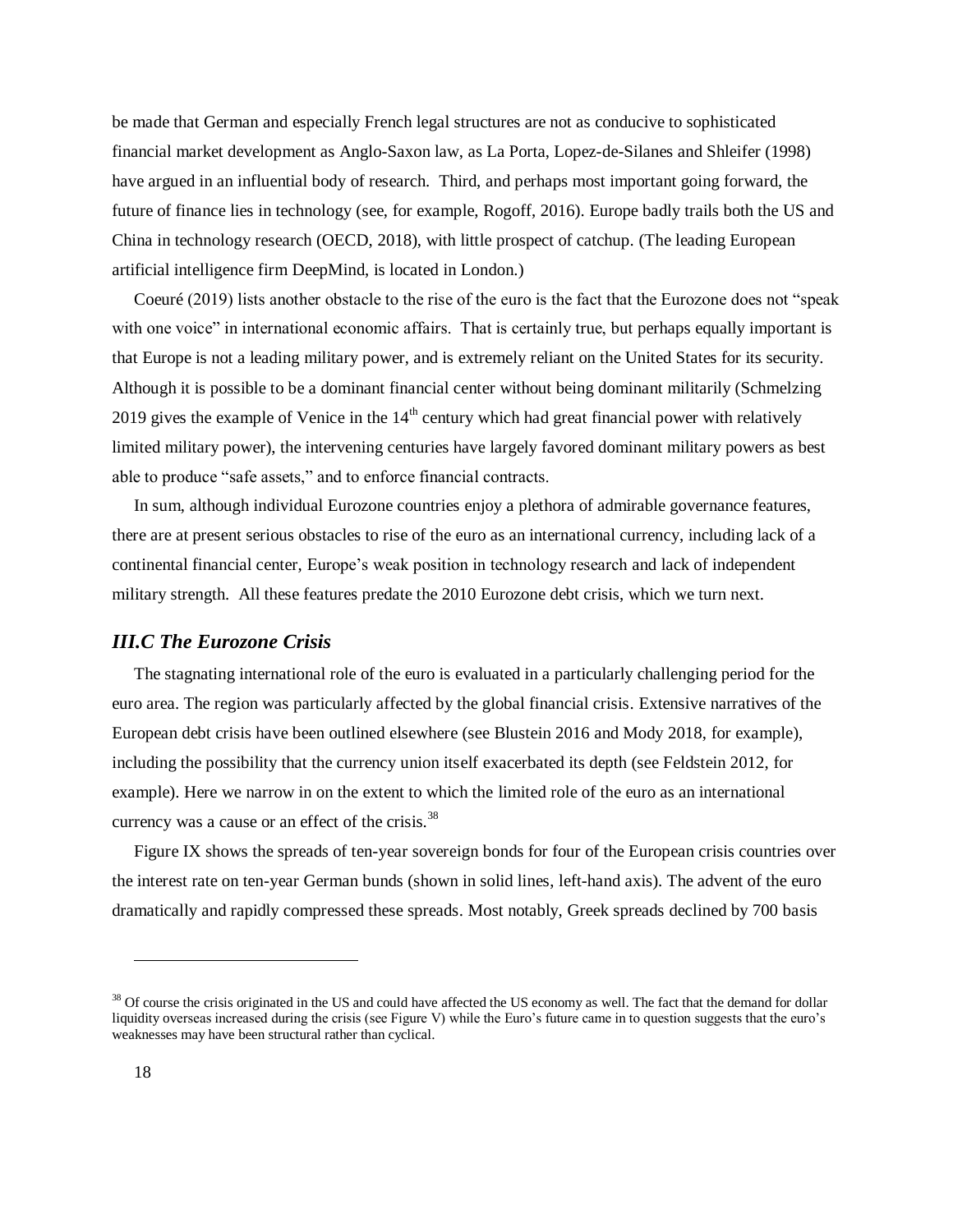points from 1997 to 1999. By the time Greece joined the euro in 2001, the Greek government could borrow for ten years at the same rate as the German federal government. This suggests that by the time the euro was adopted, investors treated the debts of all European sovereigns as nearly perfect substitutes.<sup>39</sup> Even in this period, however, much of the foreign demand for the bonds of Southern European sovereigns was confined to Europe itself (particularly European banks).<sup>40</sup>

This insatiable demand for the debt of peripheral European sovereign bonds is also apparent in the share of these bonds held by foreigners, shown in dashed lines in Figure IX (right-hand axis). The share of debt held by foreign nationals doubled from 1997 to 2008. At the onset of the crisis, the foreign share was as high as that in Germany or France. The spike in the sovereign spreads of the crisis countries in 2010 to 2012 is well known. The figure shows that this was accompanied by a sharp decline in the share of marketable debt of these governments held by foreigners.<sup>41</sup> We have seen that home bias increased elsewhere in Figure VIII. But the magnitude of the drop in foreign holdings was larger and more precipitous in the crisis countries. Further, the foreign holdings of crisis country bonds declined in absolute terms, not only as a share of their total outstanding debt.

The drop in the relative bond prices together with a decline in the shares in foreign portfolios indicates a substantial decline in foreign demand. Figure IX suggests that investors ceased treating European sovereign bonds as perfect substitutes as early as 2007. Spreads range from 150 to 550 basis points (and are rising) at the time of writing, more than a decade later. While spreads have declined, they are showing no sign of converging—this despite massive ECB interventions. (The ECB held around 20 percent of all Italian, Spanish, and Portuguese debt in 2018.)

The crisis may have been exacerbated by the internationalization of the euro, but it also revealed the euro's deficiencies as an international currency. Investor over-optimism about the equivalent quality of all Euro-area sovereign debt in the euro's first decade (or their reliance on an implicit ECB guarantee) gave some sovereigns (e.g. Greece and Portugal) an illusion of fiscal space that narrowed as the crisis unfolded. Even when south-European sovereigns were at peak demand, much of this demand was within Europe rather than broad-based. The crisis brought to the fore the varying quality of European sovereign debt. This has highlighted the short supply of euro-based "safe assets" discussed above and may limit the euro's role as an anchor currency for years to come. Of course, to the extent efforts towards significantly

 $39$  At times Southern European governments could borrow more cheaply than could the German government.

<sup>&</sup>lt;sup>40</sup> This may have been partly driven by ECB policy giving all Eurozone bonds common treatment as collateral.

<sup>&</sup>lt;sup>41</sup> Battistini, Pagano, and Simonelli (2014) have documented the increase in home bias in European sovereign debt during the Eurozone crisis.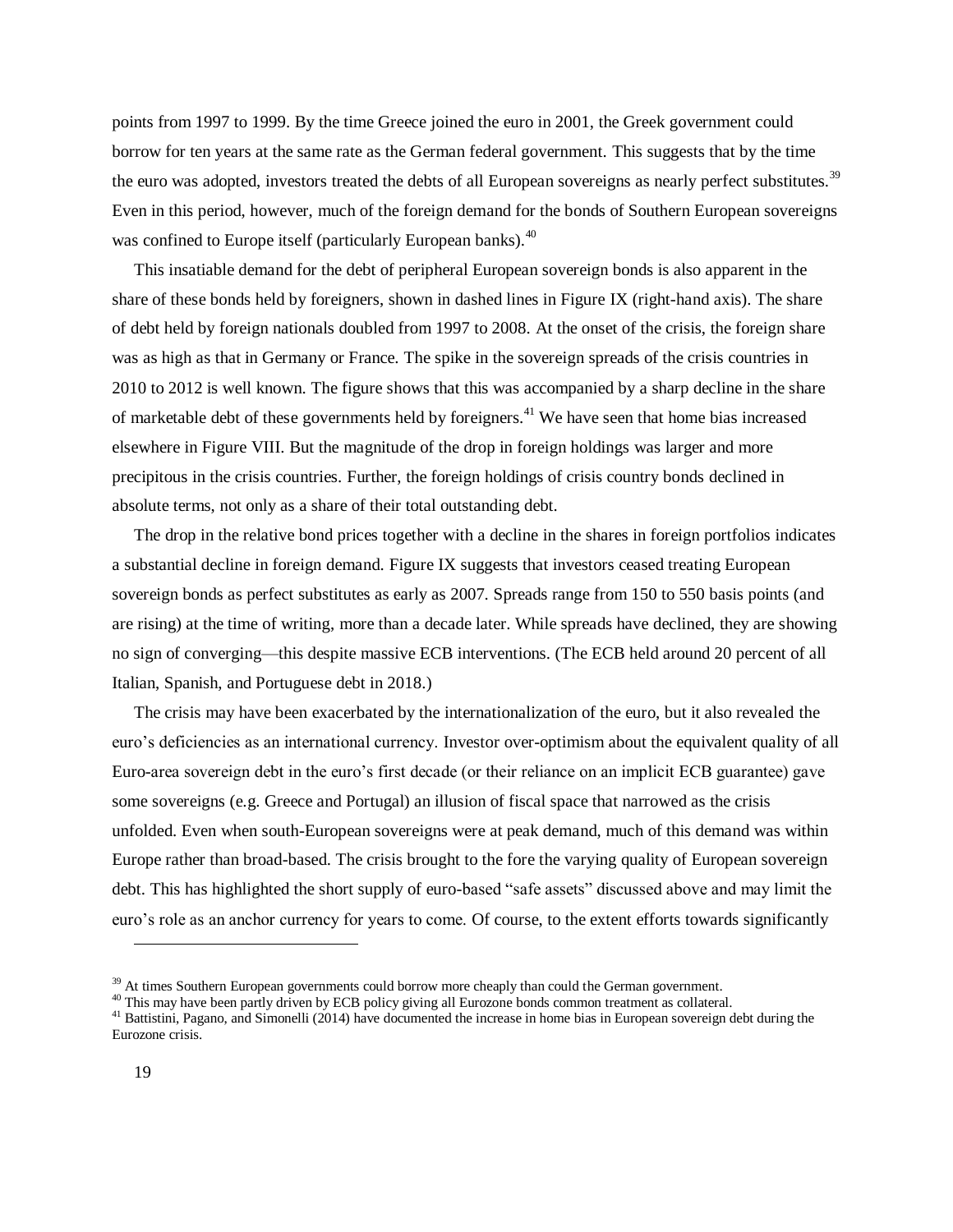greater Eurozone fiscal, banking and ultimately political integration bear fruit, the trends of the past two decades may reverse.

## **IV. A Central Bank Finding Its Footing**

We now turn to new analysis and a brief account of the short monetary history of the euro's first two decades. For most of history, anchor currencies (the US dollar, UK pound, Dutch guilder, or Spanish peseta) achieved credibility as an anchor by themselves being backed by commodities (silver or gold). Since the end of the Bretton Woods system, anchor currencies have instead been backed by the fiscal capacity of the issuing governments and the credibility of the central banks managing their supply.

The ECB's de jure inflation targeting mandate provides a framework for a potentially credible anchor currency. While inflation has been low and stable in the Eurozone (as in most advanced economies), the ECB's de facto monetary framework can still be said to be a work in progress. The ECB's first twenty years can be divided into to two roughly equal phases. We argue that the first decade (under the Duisenberg and Trichet presidencies) can be characterised as a "Bundesbank-plus" period, where the ECB provided more continuity with, rather than a break from, the Deutschemark-centric European Exchange Rate Mechanism (which again we abbreviate as EERM). A regime change occurred in its second decade (under the Draghi presidency) as the Bank took increasingly aggressive measures in attempt to aide recovery, particularly in the economies of its southern members. Of course, with an expanding policy toolkit of numerous asset purchase programs, this "whatever it takes" period may have come with new uncertainties about the nature and credibility of the euro anchor.<sup>42</sup>

Our analysis is based on estimating Taylor rules for all Eurozone members and for the Eurozone as a whole, while assessing the extent to which the ECB has responded to inflation (or unemployment) in specific member countries or the zone as a whole. We begin by describing the approach adopted and results obtained from estimating an individual Taylor rule for the countries that make up the Eurozone. We consider the possibility that the ECB's policy interest rate implicitly follows a Taylor-type rule with respect to the inflation and unemployment of a given country or region  $n$ . If  $i_t^*$  is ECB's target policy interest rate, the rule takes take the following form:

 $42$  With normal monetary policy constrained by the lower bound on interest rates (until such day as the Eurozone takes the legal and regulatory changes necessary to make unconstrained negative interest rate policy fully effective, see Rogoff, 2016), the ECB has been limited in its actions to various forms of quasi-fiscal policy that is difficult to assess, particularly as it takes place alongside the fiscal policy actions of the Eurozone's individual governments,.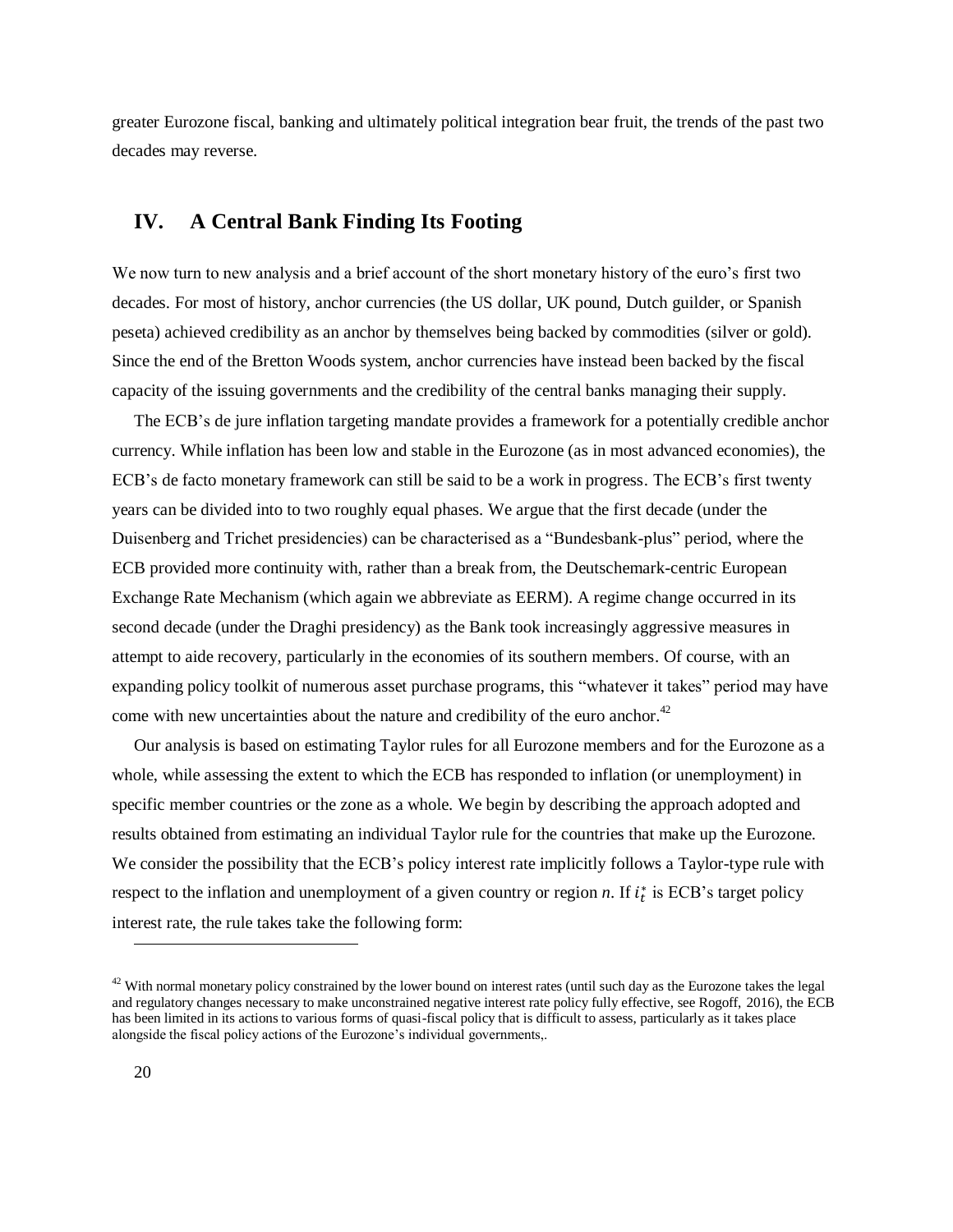$$
i_t^* = i_0 + \beta_n \left( E_t \pi_{n,t+1} - \bar{\pi} \right) + \gamma_n E_t \gamma_{n,t+1}, \tag{1}
$$

where  $\pi_{t,n}$  is year-on-year inflation for country *n* and  $\bar{\pi}$  is the inflation target. As a proxy for the output gap  $y_{t,n}$ , we use the difference between average unemployment in country *n* over 1992-2007 and unemployment in month  $t^{43} E_t$  is the expectations operator.  $i_0$  is the steady state interest rate, typically given by the (real) natural rate of interest plus the inflation target. The Taylor principle (ensuring that the *real*, not only *nominal*, interest rate responds to inflation) is satisfied for country *n* when  $\beta_n > 1$ . Given the definition of the output gap, countercyclical policy implies  $\gamma_n > 1$ .

We allow for the possibility of policy inertia, so that the ECB's actual policy rate  $i_t$  follows

$$
i_t = \rho_n i_{t-1} + (1 - \rho_n) i_t^*,\tag{2}
$$

where  $\rho_n$  is the degree of policy inertia.<sup>44</sup> Together, (1) and (2) give the following estimating equation

$$
i_t = \alpha_n + \rho_n i_{t-1} + (1 - \rho_n) (\beta_n E_t \pi_{n,t+1} + \gamma_n E_t y_{n,t+1}) + \varepsilon_{t,n},
$$
\n(3)

where the error term  $\varepsilon_{t,n}$  gives the ECB's deviation from country *n*'s Taylor rule in month *t* and  $\alpha_n =$  $(1 - \rho_n)(i_0 - \beta_n \bar{\pi}).$ 

Following Clarida, Galí, and Gertler (2000) and a large literature that follows, we estimate (3) using GMM. The data are monthly and span from January 1999, when the euro was adopted, to November 2013 when the ECB set interest rates at zero and the connection to a simple Taylor rule loses meaning (variants that incorporate quantitative easing are not explored here).<sup>45</sup> We substitute realized inflation and output gaps for their expectations in (3) and employ six lags of these variables as instruments (or forecasting

<sup>&</sup>lt;sup>43</sup> We use year on year inflation to smooth out transient fluctuations to inflation at monthly frequency, which the ECB might choose to ignore. Estimating the policy rules with annualized month-on-month inflation leads to similar results, but with larger standard errors as could be expected when using noisier data. Average unemployment is calculated over 1990 to November 2007, as unemployment began to rise sharply in some countries following that date.

<sup>&</sup>lt;sup>44</sup> The *n* subscripts on the autocorrelation coefficient  $\rho$  reflect the fact that the estimated degree of policy persistence may differ when estimating a given country's Taylor rule.

<sup>&</sup>lt;sup>45</sup> Data source: Eurostat. We use the Main Refinancing Facility Rate as the policy rate as this is the facility that provides the bulk of liquidity to the banking system and is more analogous to the Fed Funds rate. Results are similar when considering the deposit facility.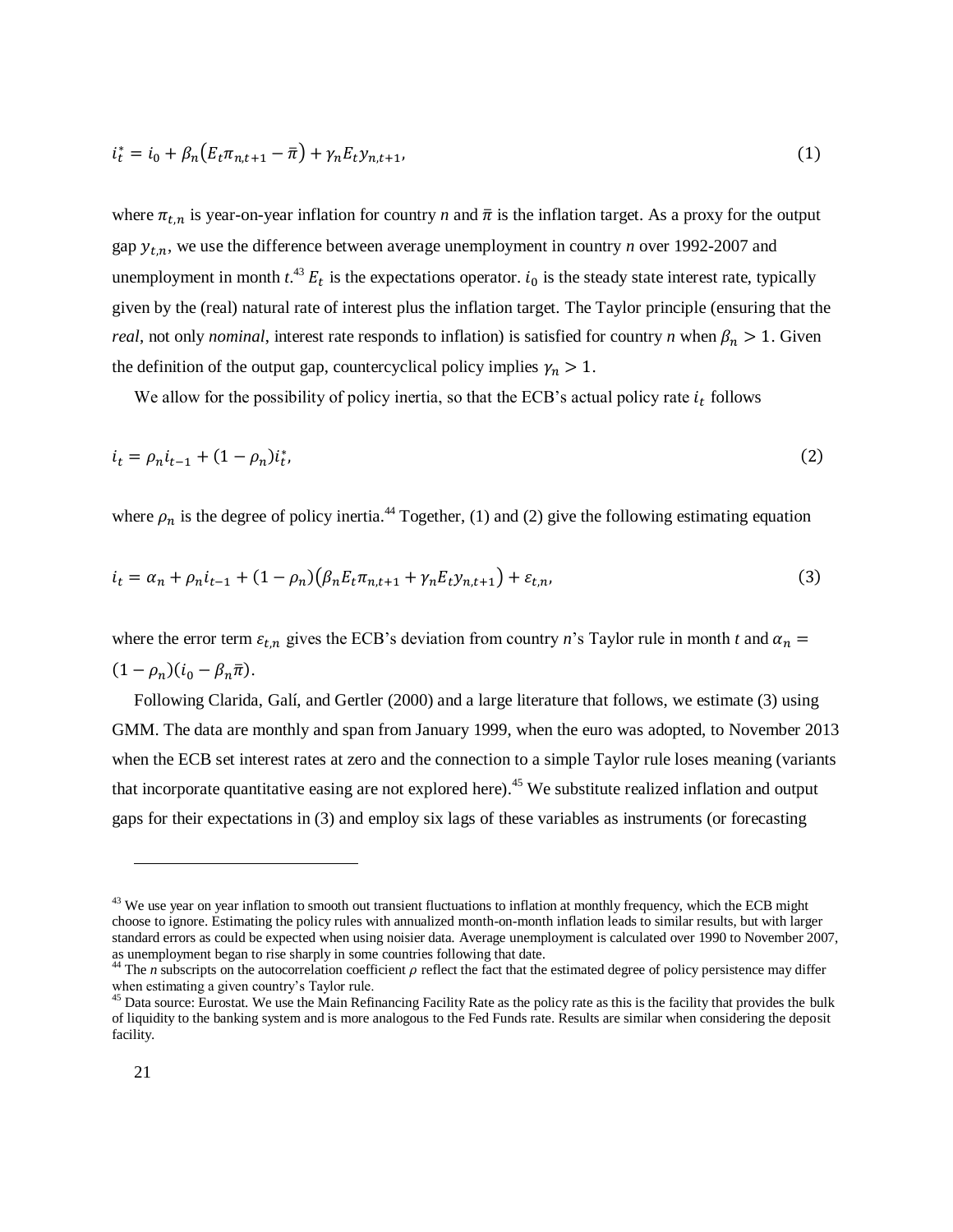tools) in the GMM estimation.<sup>46</sup> Figure X shows in bars the coefficients on inflation  $(\beta_n)$  for all original Eurozone members, Greece, and the Eurozone as a whole. The whiskers depict 95 percent confidence intervals. The contrast between the coefficient estimates for Germany and other members is striking. The estimated coefficient on the inflation rate for Germany is above one; Germany is the only Eurozone economy for which the estimated Taylor rule satisfies the Taylor principle (although there are three other countries for which the 95% confidence intervals include the possibility of stabilizing monetary policy).<sup>47</sup>

The coefficient for the Eurozone as a whole is of also of note. The point estimate is well below one; we can reject that the ECB's coefficient on Eurozone inflation was above one (that is, satisfies the Taylor principle) or above that of Germany, within standard confidence intervals. In other words, one cannot reject the hypothesis that the ECB's practice has been to stabilize inflation in Germany, but not for the currency area as a whole. On the surface, at least, these estimates indicate that in the first decade and a half of its existence, the ECB may have placed a de facto greater emphasis on stabilizing inflation in Germany than elsewhere. This result is anticipated in Smant (2002), who concludes that, after an initial period of lower than expected interest rates, since mid-2000 the ECB has set the policy interest rate consistent with the Bundesbank's old policy rule.<sup>48 49</sup>

We explore this hypothesis further by estimating a "horse-race" type regression, where we allow the ECB to follow a rule that incorporates inflation and unemployment for both Germany and the bloc as a whole. In other words, we modify (1) to read

$$
i_t^* = i_0 + \beta_{DE} (E_t \pi_{DE, t+1} - \bar{\pi}) + \gamma_{DE} E_t y_{n, t+1} + \beta_{EU} (E_t \pi_{EU, t+1} - \bar{\pi}) + \gamma_{EU} E_t y_{EU, t+1},
$$
(4)

<sup>&</sup>lt;sup>46</sup> We use the average quarterly lagged interest rate in estimating  $(3)$ , as the interest rate shows little variability at the monthly frequency.

<sup>&</sup>lt;sup>47</sup> Coibion and Gorodnichenko (2011) show (in the context of a New Keynesian Model) that the critical value of  $\beta_n$  required for stabilization is one only when trend inflation is zero. The critical parameter is increasing in trend inflation. Given that average inflation was higher in the European periphery than in Germany during this period, our estimates may if anything overstate how appropriate ECB policies were for countries of Southern Europe.

The coefficients on the output gap  $(y_n)$  are shown in Figure A.5 in the appendix. They paint a somewhat different picture, as they are positive for all Eurozone members other than Finland and Germany with the interpretation that the ECB does conduct countercyclical monetary policy for most Eurozone members. There is less agreement as to the necessity that the central bank responds to unemployment, nor on the value that the coefficient on unemployment should take. Given that the ECB's dominant mandate is achieving and maintaining price stability, one cannot rule out that the countercyclical nature of its policy is indeed secondary.

<sup>&</sup>lt;sup>49</sup> The value of  $\rho_n$  for a number of countries (France, Greece, the Netherlands) approaches one, leading to convergence problems when estimating (3). The estimated coefficients for these countries displayed in Figure X impose the estimated autocorrelation coefficient from the Eurozone Taylor rule estimation ( $\rho_{EU} = 0.42$ ) in estimating (3). The estimated autocorrelation coefficient in the German Taylor rule is very similar  $(\rho_{DE} = 0.44)$ . We show later in Figure A.7 in the appendix that results are very similar when we impose a single value of  $\rho$  for all countries in the sample.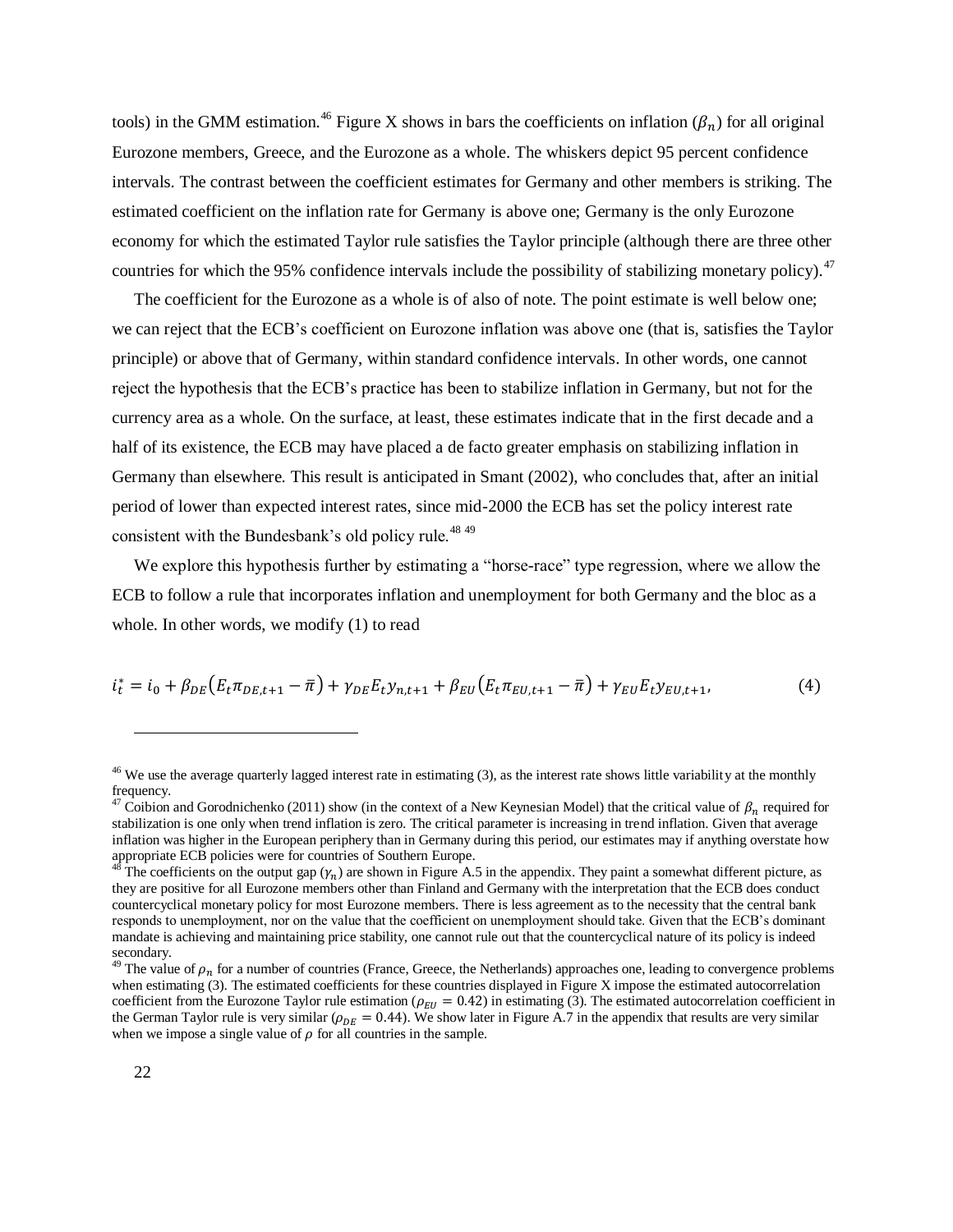where superscripts DE and EU represent Germany and the Eurozone, respectively. The resulting coefficients on inflation  $\beta_{DE}$  and  $\beta_{EU}$  are shown in Figure XI. Once we control for German inflation and unemployment, the estimated coefficient on Eurozone inflation is negative and not statistically significant from zero. In this specification, we cannot reject the hypothesis that the policy rate didn't respond to Euro-wide inflation innovations that were orthogonal to German inflation. The coefficient on German inflation also declines in this horse-race regression, but we still cannot reject the hypotheses that the Taylor principle was satisfied for Germany or a de facto policy rule that put a higher weight on German inflation than on Eurozone inflation.

Certainly, the ECB has not officially adopted a Taylor rule when setting the course of its policies. The ECB may include additional variables, such as financial conditions, in its policy considerations. Further, in using current vintages of inflation and output, we are employing information that was not available to policymakers at the time. (We explore real time data and forecasts below.) As such, our findings do not imply that the ECB intentionally favored German inflation to euro area-wide inflation. To be absolutely clear, our findings relate to the ECB's implicit, and ex-post, reaction function, and do not demonstrate any explicit intent. Instead, we are illustrating that ex-post real interest rates turned out to be more stabilizing for Germany than for the euro area as a whole.

We conduct a number of robustness checks. First, we estimate the Taylor rule via for all countries in the sample using OLS rather than GMM. Figure A.6 in the appendix shows the coefficient on inflation for all countries. The OLS estimates are strikingly similar to those estimated via GMM. Second, estimates of policy persistence  $\rho_n$  may be biased if the ECB didn't follow a Taylor rule with respect to a country *n*, which is likely true for most individual countries in our sample. To address this, we estimated (3) imposing the autocorrelation coefficient estimated from the Eurozone's Taylor rule, i.e.  $\rho_n = \rho_{EU}$  for all  $n \neq EU$ . Figure A.7 in the appendix shows results for all countries, with similar results again.

Coefficients for Germany' Taylor rule and that of the Eurozone as a whole are shown for a number of additional robustness checks in Figure A.8 in the appendix. Panel A of the figure shows estimates of (3) using GMM, but with current rather than expected inflation and output gaps. Panel B adds oil prices (as an additional forecasting variable) to the instrument list. In panel C, we add an additional control for ECB policy shocks. The shocks are taken from Jarocinski and Karadi (forthcoming) who use high frequency data on interest rate futures to isolate the new informational content of ECB monetary policy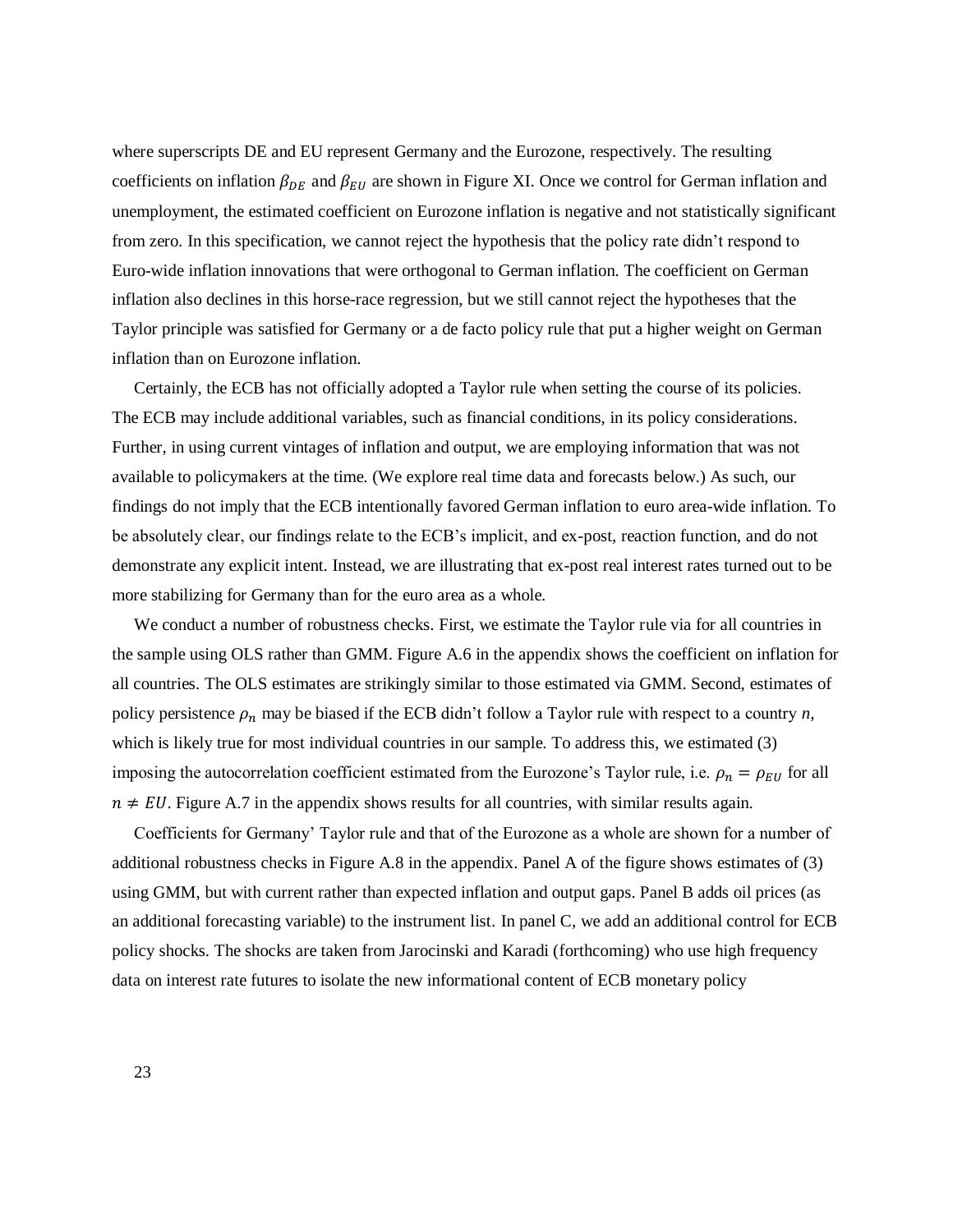announcements about the path of interest rates.<sup>50</sup> Purging interest rates from their surprise component retains the more systematic variation in the ECB policy rate.<sup>51</sup> In all specifications, one cannot reject the hypothesis that the ECB was following the Taylor principle for Germany, but can reject that is doing so for the Eurozone as a whole, within standard confidence intervals. We can also reject that the weight on Eurozone inflation was higher than that on German inflation.

As Orphanides (2001) emphasizes, using ex-post revised data isn't informative about policy behavior or intent. We cautioned above that our results should not be interpreted as reflecting policy bias or policy errors, but instead that hindsight suggests that policy was more stabilizing for Germany than for other Eurozone members. It is nevertheless interesting to investigate how policy responded to real time estimates and forecasts of macroeconomic data. We conduct analysis using real-time data in Appendix II, with results shown in Figure A.9 in the appendix. The results are largely inconclusive: In some specifications the policy rate does appear to respond actively to the ECB's forecasts of Eurozone inflation. But it is difficult to ascertain whether the ECB responded more to real-time forecasts of German inflation or the Eurozone as a whole. $52$ 

A different way to pose the same question is to re-construct what interest rate policy would have looked like using a Taylor rule for the Eurozone and for individual Eurozone members, and ask whether actual policy followed that path. Taylor's (1993) original rule, given by:

$$
i_t = \pi_t + .5y_t + .5(\pi_t - 2) + 2,\tag{5}
$$

where  $i_t$  is the recommended policy rate,  $y_t$  is the output gap, and  $\pi_t$  is inflation. As in (1), the output gap is measured as the difference between average unemployment in the country in question and unemployment in month *t*.

<sup>&</sup>lt;sup>50</sup> Jarocinski and Karadi write: "We have constructed a novel dataset of euro area high-frequency financial-market surprises along similar lines as the Gurkaynak, Sack and Swanson (2005b) data for the US. This dataset contains 284 ECB policy announcements from 1999 to 2016. Most of these announcements happen after the ECB Governing Council monetary policy meeting and consist of a press statement ECB at 13:45 followed by an hour-long press conference at 14:30. Analogously to the US, we use 30-minute windows around press statements and 90-minute windows around press conferences, both starting 10 minutes before and ending 20 minutes after the event. Whenever there is a press conference after a press statement our surprise measure is the sum of the responses in the two windows."

<sup>&</sup>lt;sup>51</sup> Controlling for monetary policy surprises that are identified through financial market prices may constitute an over-control. If the ECB did in fact put an excess weight on stabilizing German inflation and this came as a surprise to market participants, these shocks would contain information about the systemic response of the ECB to German inflation.

 $52$  Orphanides (2001) suggests that the use of policymakers' real-time information set "is likely to be of great importance when the investigation concentrates on how policymakers react or how they ought to react to current information". Again, our objective is to analyze the ex-post implications of ECB policy rather than the policymakers' intent.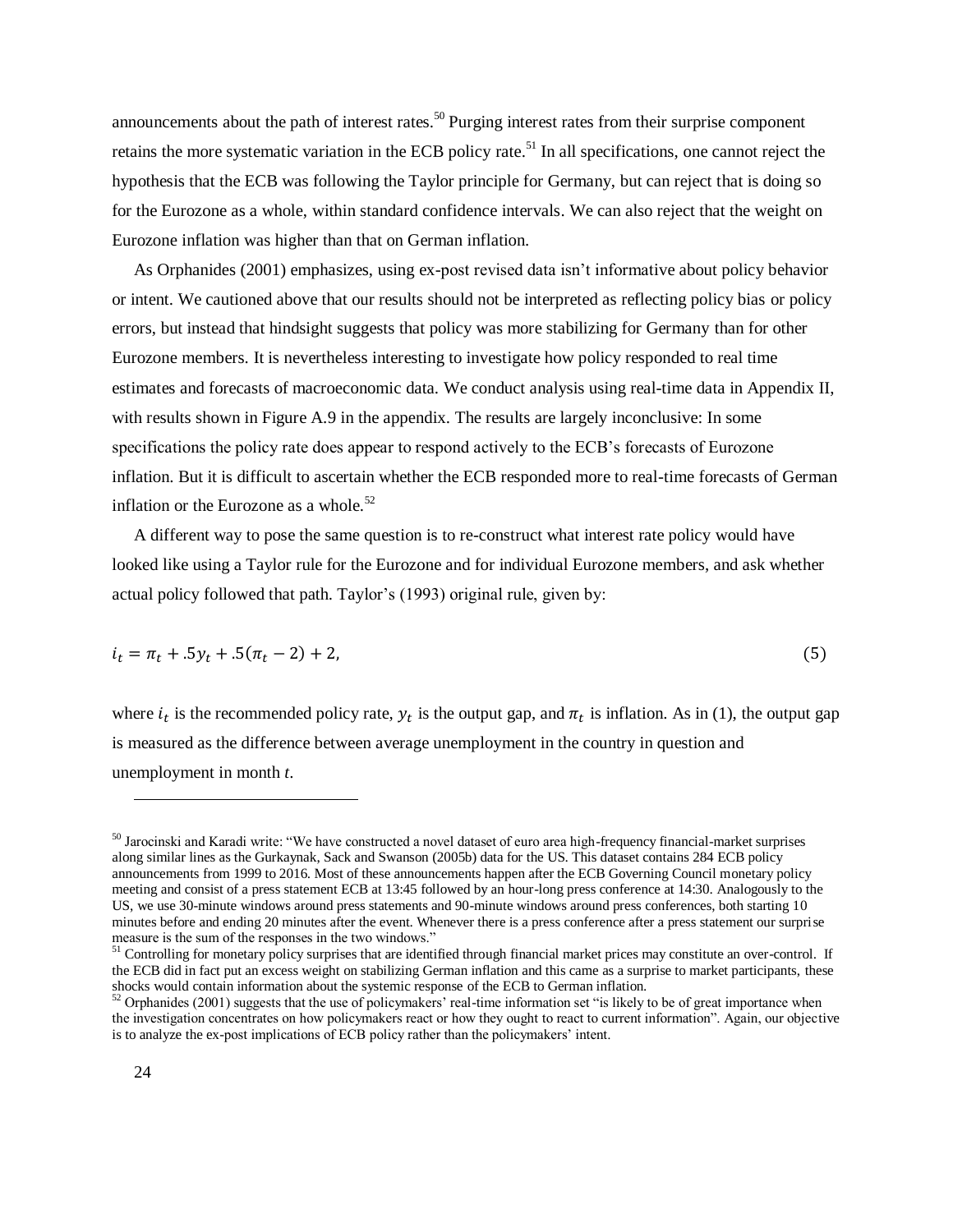Figure XII shows the evolution of the hypothetical policy rate associated with a Taylor rule for two Eurozone countries taken at a time: first Portugal and France; and then Germany and the Eurozone as a whole.<sup>53 54</sup> The Taylor rule is once again estimated with ex-post revised data rather than real time estimates. Policy rates were far lower than the Taylor rule would have advocated for France, Portugal, and most other Euro-area economies, and indeed for the currency union as a whole until 2008. By contrast, from 1999 to the onset of the global financial crisis, the ECB followed Germany's "Taylor rule" with a remarkable degree of precision. This is most clearly demonstrated in late 2002 and early 2003, when the German economy faced a mild recession. The ECB lowered the deposit facility rate from 2.25 to 1 percent over the course of six months. (The MRO rate declined by a similar margin from 3.25 to 2 percent.) German inflation was indeed sluggish, with year on year inflation of 0.5 percent in May 2003 well below the ECB's target. But Eurozone inflation was higher, declining only to 1.8 percent and above the Bank's 2 percent target for most of this period. Greek, Spanish, and Portuguese inflation peaked at 4 percent, Italian inflation was just below 3 percent, and French inflation just at target.

As the crisis hit, the ECB became more willing to loosen policy due to conditions in the crisis countries, which in varying degrees included France, Greece, Germany, Ireland, Italy, the Netherlands, Portugal, and Spain, as documented in Reinhart and Rogoff (2014). As a result, the policy rate followed the Eurozone Taylor rule more closely (Figure XII, last panel). By the time interest rates reached zero and went negative in 2013-2014, policy had converged to the Eurozone's estimated Taylor rule and departed substantially from Germany's.

One can plausibly argue that the break from Bundesbank-plus regime can be dated earlier, as the ECB's balance sheet nearly doubled in 2011 and the Bank created a number of lending facilities, particularly targeting the crisis countries. These included the Long Term Financing Operations (LTRO) starting in 2011, Outright Monetary Transactions starting in 2012, and Quantitative Easing, starting in 2014. While the first has provided liquidity to the banking system, the latter two allow for purchases of sovereign bonds. In 2017, the LTRO program expanded to allow banks collateralized borrowing in US dollars. That the ECB itself is providing liquidity in foreign currency is prima facie evidence of the euro's decline as an anchor currency.

 $53$  We report the results for France and Portugal, as these are representative of the remaining Eurozone countries (with the exception of Germany, as discussed). The Taylor rule for all the remaining Eurozone countries are not reported to economize on space but are available from the authors.

Figure A.10 in the appendix shows that these hypothetical rules look very similar if we allow for policy persistence.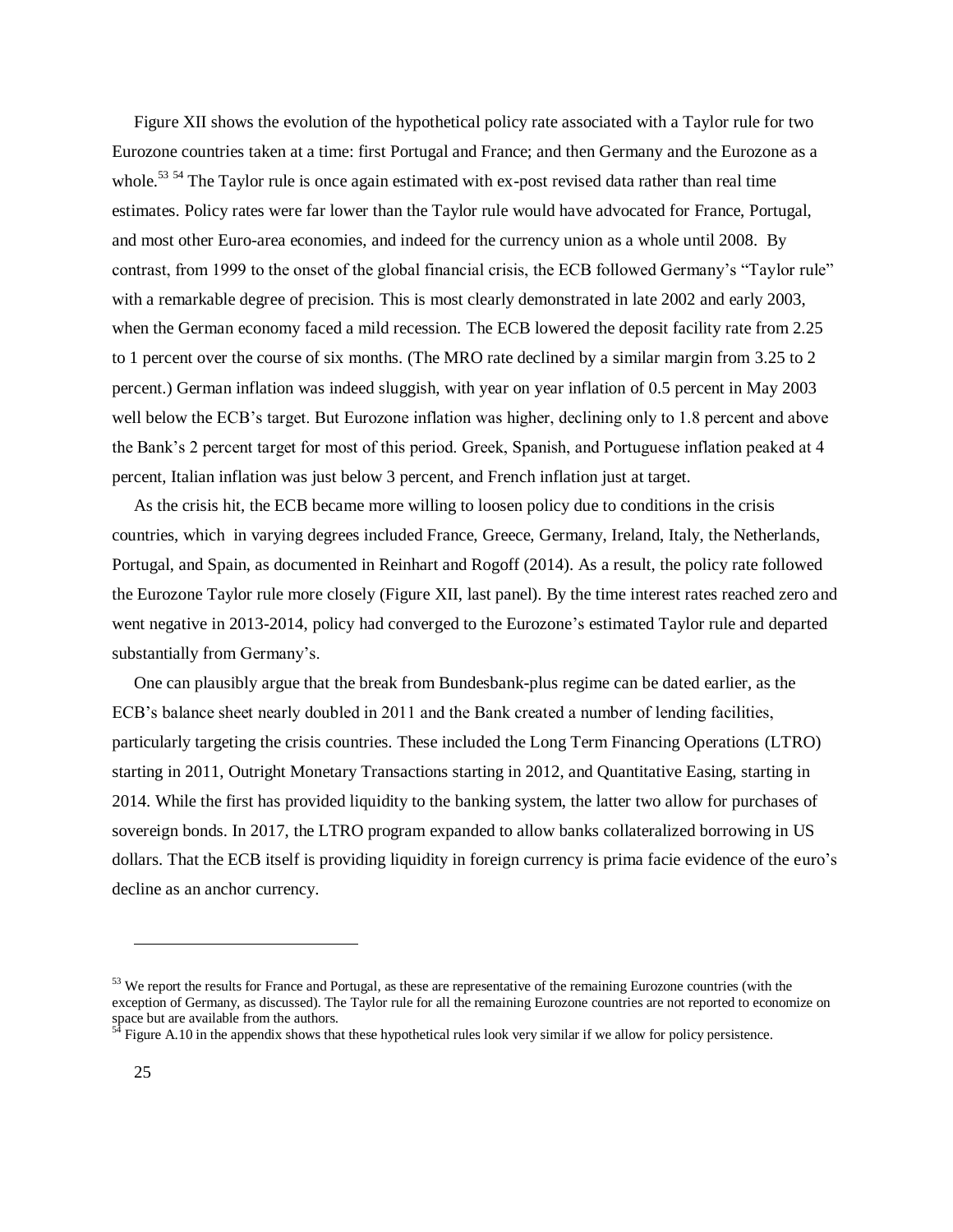Table III quantifies the visual impression arising from Figure XII. It shows the mean squared error between the ECB's policy interest rate and the counterfactual Taylor rule of a central bank following (5) for a given country *n*. The first column shows estimates from the original rule (5). The second column adapts the rule to allow interest rate persistence as in (2), with a coefficient  $\rho = 0.9$ . In both cases, ECB policy was far closer to Germany's counterfactual rule than that of any other Eurozone economy, including the entire Eurozone.

In summary, the Eurozone's monetary framework has evolved in two stages. The first can be characterised as a Bundesbank-plus era in roughly 1999-2011, in which the ECB provided continuity from the EERM and appears to have mimicked the policies that the Bundesbank would have conducted. The second period from 2011 to date reflect a "whatever it takes" era of zero and negative interest rates and an expanding ECB balance sheet providing financing to banks and less creditworthy sovereigns.

It is too soon to predict what the ECB's next phase will look like, with a transition in the ECB presidency in progress. It is hard to imagine a return to a Bundesbank-plus model from the current juncture. The more pertinent question is whether the ECB can gain the credibility required to expand its international role. The absence of a European-wide safe asset limits the supply of euro-denominated reserves. German and Italian bonds are far from perfect substitutes: The Italian economy hasn't grown for 15 years, its banking system is teetering on the brink of collapse. With the implicit ECB guarantee to banks and sovereigns in southern Europe, the fear remains that the ECB devolves into a Banca d'Italia plus. The gap between an idealized optimal currency union and the reality of the Eurozone's economy and institutions is wide.

One can argue that eurozone monetary policy in recent years has come to do a much better job in patching up the massive holes in EU wide fiscal policy and this has likely helped stabilize the euro's position, even if it has not been nearly enough to help the euro fulfil its promise of challenging the dollar. Further progress will likely require, at a minimum, greater national political stability, and more likely entail a greater centralization of eurozone fiscal authority, which does not seem likely in the near term. Inter-central bank lending among ECB members (Target II balances) has to some extent provided a backdoor Eurobond that has helped sustain financial stability. But this is not a long-term substitute for genuine Eurobond backed by a stronger Federal system. 55

<sup>&</sup>lt;sup>55</sup> The role of Target II has and whether it been debated it past volumes of this journal. For example, Whelan (2017) writes that "there is also evidence that portfolio rebalancing by Spanish and Italian banks and investors (which has seen them sell domestic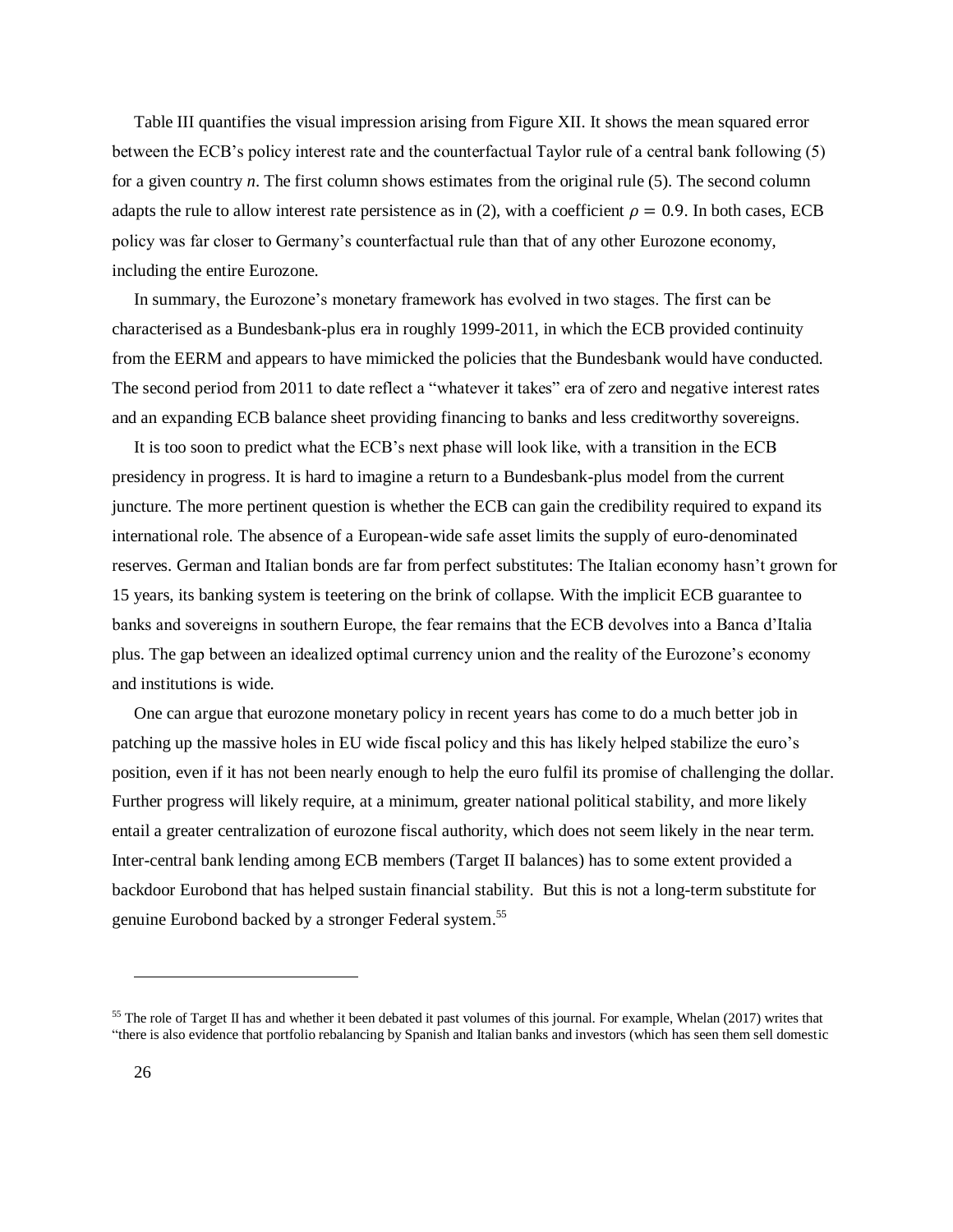sovereign bonds to the Eurosystem and relocate their money into foreign assets) has also played an important role." See also Whelan (2012).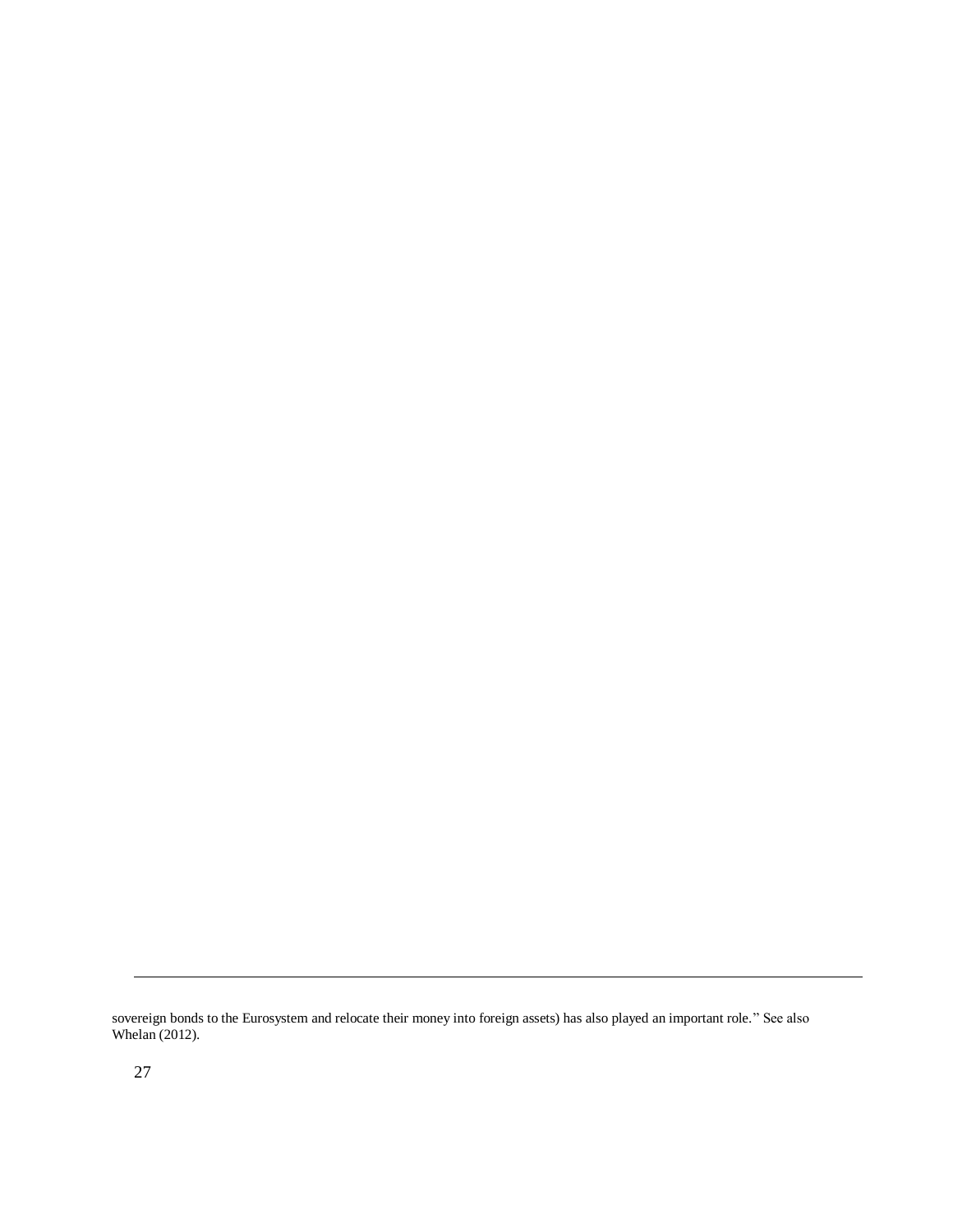# **V. Conclusions**

The euro is punching below its weight as an anchor currency and on a host of dimensions including trade invoicing, asset denomination, and central bank reserve accumulation. While there may well be a natural monopoly in anchor choice and currency denomination we suggest that there are a number of structural factors that limit the euro's appeal. At the present conjuncture, only partially a result of the Eurozone debt crisis, a central reason is the scarcity of high-quality marketable euro-denominated assets, and the general lack of liquidity compared to dollar debt markets. But we have also pointed to other deeper-seated factors. The fact the continent does not boast a financial center of the calibre of New York or London can be traced to taxation issues and, perhaps even more durably, advantages of the Anglo-Saxon legal system for finance that La Port, Lopez de Silanes and Shleifer (1998) have emphasized. Then there is the matter of the EU's limited geopolitical reach, which is in part due to its military dependence on the United States. Last but not least, with the future of finance intimately linked to technology, Europe's secondary role in technology research (behind the United States and China) is also a long-run limitation.

Interestingly, over the near term, the relative international role of the euro may be determined far from Europe itself, particularly in East Asia. In December 2015, the People's Bank of China announced that it is moving from a US dollar to anchor to a broader basket of currencies.<sup>56</sup> It is too early to determine how these exchange rate practices will evolve, but the euro's role may expand substantially by many of the metrics explored in this paper if China does indeed put a larger weight on the European currency. The share of world GDP anchored to the euro could increase to 23 percent and central bank reserves in euros may increase. It is less clear whether the private sector will follow suit in its denomination of trade and asset holdings. The shortage of safe euro-denominated assets that we document in this paper will pose a challenge to portfolio diversification aims of both private and official actors.

The move to greater renminbi flexibility is a double-edged sword for the international role of the euro. Chinese authorities are making efforts internationalize the renminbi. Given the size of the Chinese economy, a freely floating renminbi could overtake euro as the world's second anchor currency virtually overnight. If other currencies follow suit, or are already latently anchored to the renminbi, this bloc would substantially overshadow the euro bloc.

<sup>&</sup>lt;sup>56</sup> This basket is less diverse in practice than in theory. Many of the currencies in the basket (e.g. the Hong Kong dollar and the Malaysian ringgit) are themselves anchored to the dollar, so that the dollar is still the largest currency in the basket by a substantial margin.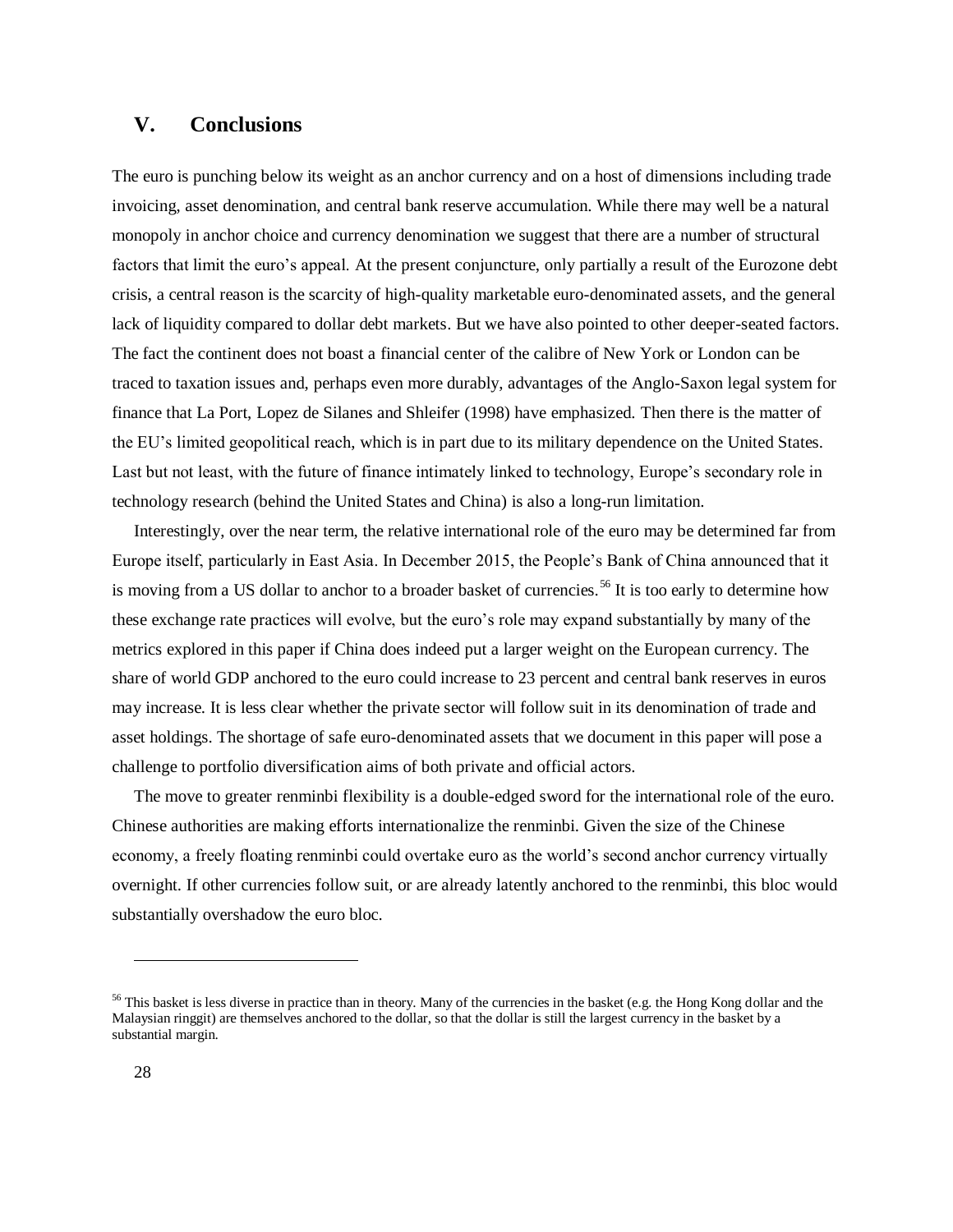Closer to home, we have also highlighted the potential role of the ECB in providing clarity on the nature of the euro anchor. We suggest that early ECB monetary policy was de facto an extension of the Bundesbank's pre-1999 policies. During the Eurozone crisis the very future of the currency was on the brink and the ECB became bolder and resorted to a wide range of policies to bolster the European economy. If the *Bundesbank-plus* regime was "one size fits one", the *Whatever it Takes* regime may be "one size fits none". This problem has no easy solution without significant institutional changes. Exacerbating these challenges is that Europe has increasingly come to rely on quasi-fiscal financing from the ECB through its quantitative easing policies (which in effect may be regarded as second-best substitute for a euro-bill) and its direct support for private sector bank lending (which again involves cross-national subsidies and directed lending choices that might ordinarily be the province of fiscal authorities) Given the lack of a European-wide fiscal authority, the ECB fulfils its mandate to the best of its ability, but its quasi fiscal tools are limited. The future prospects of the euro as an international (and even regional) currency depend on how European policymakers and the ECB rise to these challenges in the euro's third decade.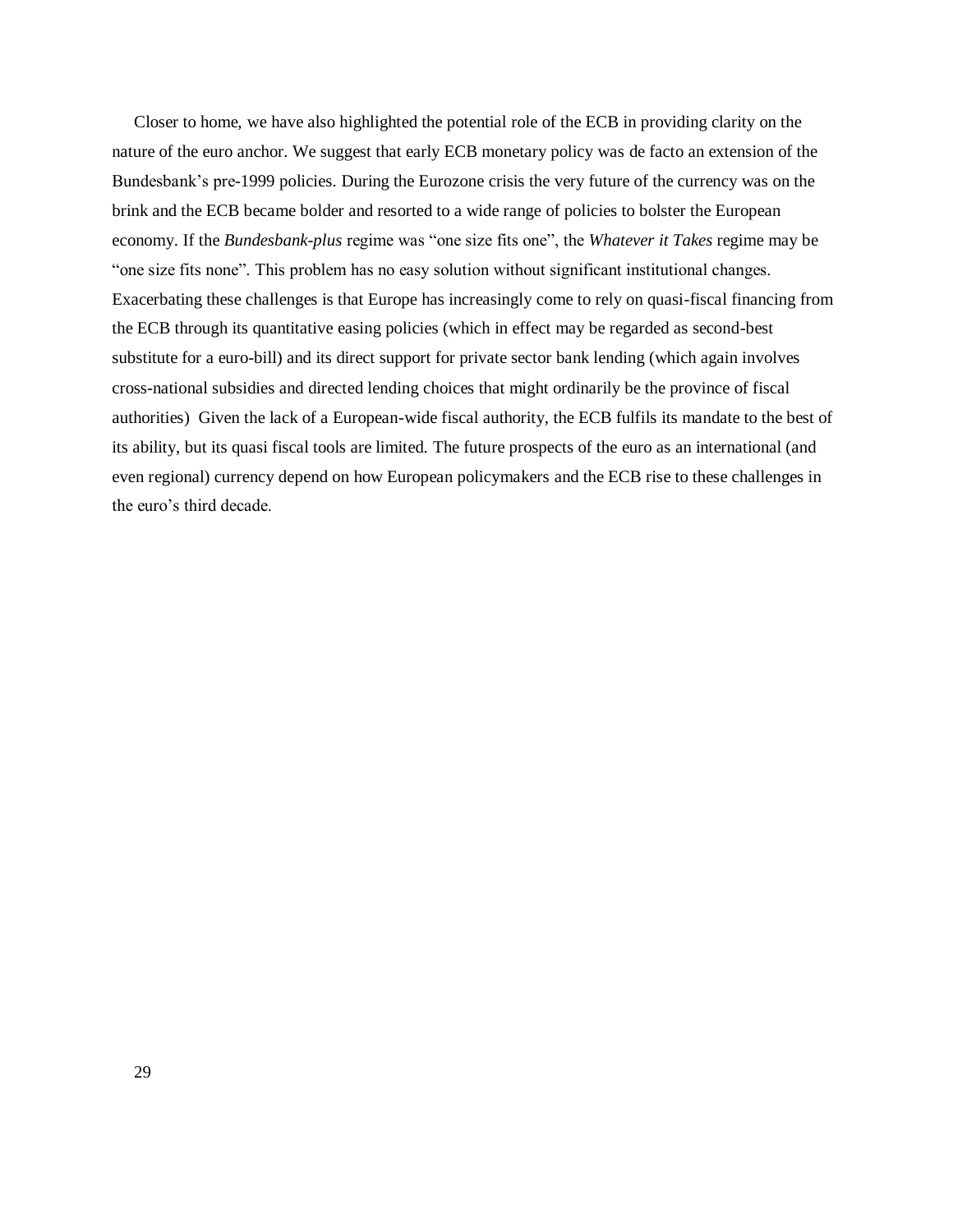# **References**

Ahamed, Liaquat*,* Lords of Finance: The Bankers Who Broke the World. (New York, NY: The Penguin Press, 2009).

Bacchetta, Philippe and Eric van Wincoop, "A Theory of the Currency Denomination of International Trade," Journal of International Economics 67: 295-319, 2005.

Bahaj, Saleem, and Ricardo Reis, "Central Bank Swap Lines," Mimeo, 2019.

Batten, Jeremy and Peter Szilagyi, "The Internationalization of the RMB: New Starts, Jumps and Tipping Points," Swift Institute Working Paper 2012-001.

Battistini, Nicolò, Marco Pagano, and Saverio Simonelli, "Systemic risk, Sovereign Yields and Bank Exposures in the Euro Crisis," Economic Policy 29(78), 203-251, 2014.

Bergsten, Fred, "The Dollar and the Euro," Foreign Affairs 76, 83–95, 1997. Blustein, Paul, Laid Low: Inside the Crisis That Overwhelmed Europe and the IMF, (Waterloo, Ontario: CIGI Press, 2016)

Bruno, Valentina and Hyun Song Shin, "Global Dollar Credit and Carry Trades: a Firm-Level analysis," BIS Working Papers No. 510, 2015.

Cabellero, Ricardo, Emmanuel Farhi and Pierre-Olivier Gournchas, "The Safe Assets Conundrum," Journal of Economic Perspectives 31, 29-46, 2017.

Calvo, Guillermo A. and Carlos A. Vegh, "Inflation Stabilization and BOP Crises in Developing Countries," in John B. Taylor and Michael Woodford eds. Handbook of Macroeconomics, edition 1, volume 1, chapter 24, 1531-1614 (Elsevier, 1999).

Chalmers, Robert, A History of Currency in the British Colonies, p. 371. (London: Eyre and Spottiswoode, 1893). Cf. pp. 391-394.

Cimadomo Jacopo, Sebastian Hauptmeier, Alessandra Anna Palazzo and Alexander Popov, "Risk Sharing in the Euro Area," European Central Bank, ECB Economic Bulletin, Issue 3 / 2018.

Clarida, Galí, and Gertler, "Monetary Policy Rules and Macroeconomic Stability: Evidence and Some Theory," Quarterly Journal of Economics 115(1), 147-180, 2000.

Cohen, Benjamin J. and Paola Subacchi, "A One-and-a-Half Currency System," Journal of International Affairs 62(1), 2008.

Coibion, Olivier, and Yuriy Gorodnichenko, "Monetary Policy, Trend Inflation and the Great Moderation: An Alternative Interpretation," American Economic Review 101, No 1, 341-70, 2011.

Cook, Samantha, and Kimmo Soramäki, "The Global Network of Payment Flows," The Journal of Network Theory in Finance, 2, 21–52, 2015.

Coeuré, Benoit, "Should the ECB Care about the Euro's Global Role?" Voxeu February 25, 2019.

Denzel, Markus, A., Handbook of World Exchange Rates, 1590-1914. (London: Ashgate, 2010).

Dooley, Michael, David Folkerts-Landau and Peter Garber, "An Essay on the Revived Bretton Woods System," NBER Working Paper 9971, 2003

Eichengreen, Barry, Exorbitant Privilege: The rise and fall of the Dollar and the Future of the International Monetary System. (Oxford, UK: Oxford University Press, 2011).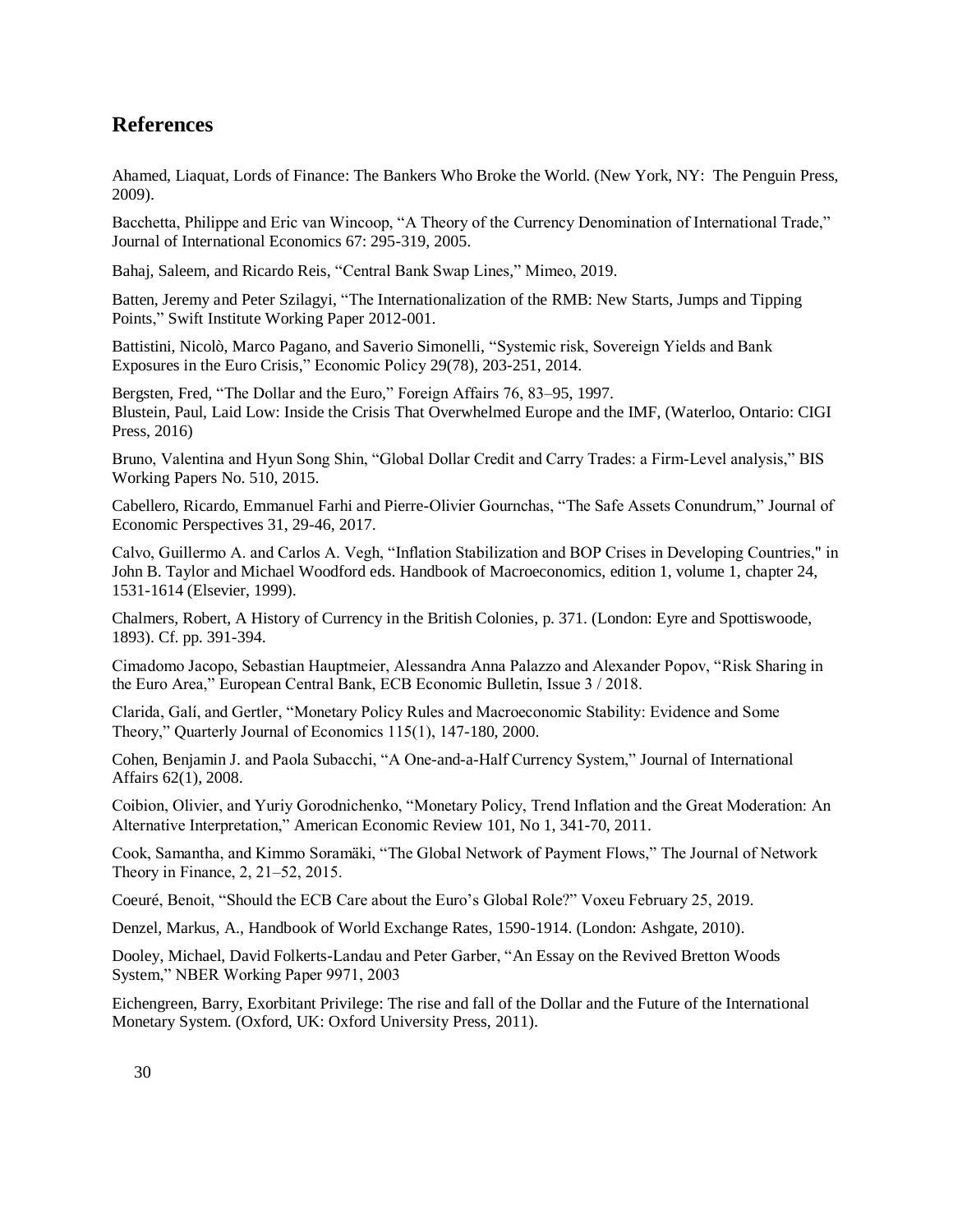Eichengreen, Barry, Arnaud Mehl, and Livia Chiţu, How Global Currencies Work: Past, Present, and Future, (Princeton, NJ: Princeton University Press, 2017).

Eichengreen, Barry, Arnaud Mehl and Livia Chiţu, "Mars or Mercury? The Geopolitics of Internaitonal Currency Choice" Economic Policy, forthcoming.

Emmanuel Farhi and Matteo Maggiori, "A Model of the International Monetary System," The Quarterly Journal of Economics, 133(2018), 295-355.

European Central Bank, The International Role of the Euro, June 2019.

Faudot, Adrien and Jean-François Ponsot, "The Dollar Dominance: Recent Episode of Trade Invoicing and Debt Issuance," Journal of Economic Integration, 31, 41-64, 2016.

Feldstein, Martin, "EMU and International Conflict," *Foreign Affairs* 76, pp. 60–73, 1997. Feldstein, Martin, "The Failure of the Euro," Foreign Affairs, January/February 2012.

Fratzscher, Marcel and Arnaud Mehl, "China's Dominance Hypothesis and the Emergence of a Tri-Polar Global Currency System," European Central Bank Working Paper No. 1392, 2011.

Goldberg, Linda S. and Tille, Cédric, "Vehicle Currency Use in International Trade," Journal of International Economics 76, 177-192, 2008.

Gopinath, Gita, "The International Price System," Jackson Hole Symposium (Federal Reserve Bank of Kansas City, 2015).

Gopinath, Gita, and Jeremy Stein, "Banking, Trade, and the Making of a Dominant Currency," NBER Working Paper Series, 24485, 2018.

Hassan, Tarek A., Thomas M. Mertens and Tony Zhang, "Currency Manipulation," Mimeo, University of Chicago, 2016.

He, Zhiguo, Arvind Krishnamurthy, and Konstantin Milbradt, "A Model of Safe Asset Determination," American Economic Review 109: 1230–1262, 2019.

Horn, Sebastian, Carmen M. Reinhart, and Christoph Trebesch, "China's Overseas Lending," NBER Working Paper 26050, 2019.

Ilzetzki, Ethan, Carmen M. Reinhart, and Kenneth Rogoff, "Country Chronologies and Background Material to Exchange Rate Arrangements into the 21<sup>st</sup> Century: Will the Anchor Currency Hold?," NBER Working Paper No 23135, 2017.

Ilzetzki, Ethan, Carmen M. Reinhart, and Kenneth Rogoff, "Exchange Arrangements Entering the 21<sup>st</sup> Century: Which Anchor Will Hold?" Quarterly Journal of Economics 134 (2): 599-646, 2019.

Ize, Alain and Levy-Yeyati, Eduardo, "Financial Dollarization," Journal of International Economics 59: 323- 347, 2013.

Jarocinski, Marek and Peter Karadi, "Deconstructing Monetary Policy Surprises—The Role of Information Shocks," American Economic Journal: Macroeconomics, forthcoming.

Klein, Michael and Jay Shambaugh, Exchange Rate Regimes in the Modern Era, (Cambridge, MA: MIT Press, 2010).

La Porta, Rafael, Florencio Lopez-de-Silanes, and Andrei Shleifer, "Law and Finance," Journal of Political Economy 106 (No. 1): 1113-1155, 1998.

Levy-Yeyati, Eduardo, and Federico Sturzenegger, "Classifying Exchange Rate Regimes: Deeds vs. Words," European Economic Review 49: 1603-1635, 2015.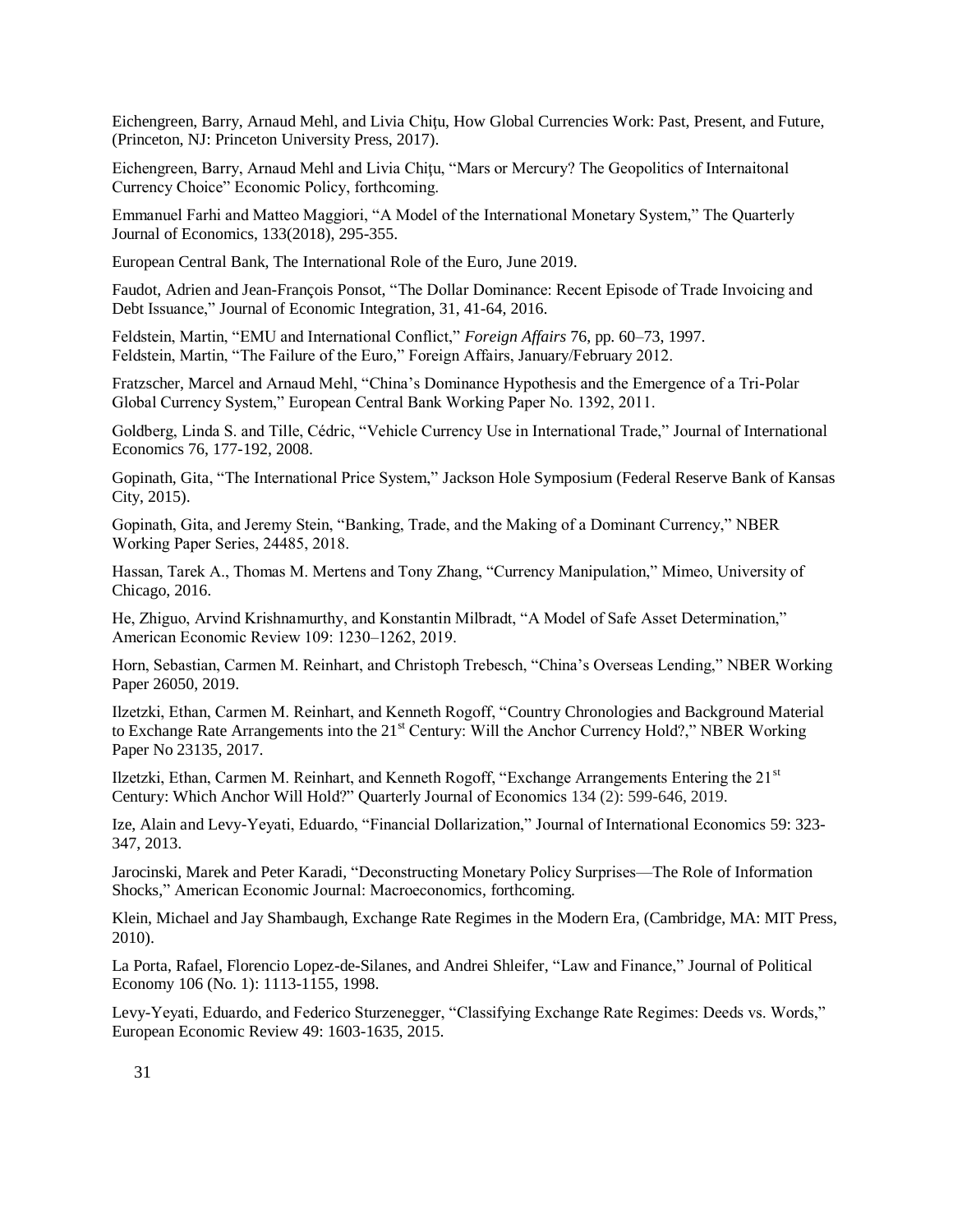Levy-Yeyati, Eduardo and Federico Sturzenegger, "Classifying Exchange Rate Regimes: Fifteen Years Later," Center for International Development Working Paper 319, 2016.

Maggiori, Matteo, Brent Neiman, and Jesse Schreger, ["The Rise of the Dollar and Fall of the Euro as](https://scholar.harvard.edu/maggiori/publications/rise-dollar-and-fall-euro-international-currencies)  [International Currencies,](https://scholar.harvard.edu/maggiori/publications/rise-dollar-and-fall-euro-international-currencies)" AEA Papers and Proceedings 109: 521-26, 2019.

Maggiori, Matteo, Brent Neiman, and Jesse Schreger, "International Currencies and Capital Allocation," Journal of Political Economy, forthcoming.

Merler, Silvia and Jean Pisani-Ferry, "Who's Afraid of Sovereign Bonds," Bruegel Policy Contribution 2012/02, February 2012.

Mody, Ashok, EuroTragedy: A Drama in Nine Acts, (Oxford, UK: Oxford University Press, 2018)

Organization for Economic Cooperation and Development, "OECD Science, Technology and Innovation Outlook 2019," Paris OECD (November 2018)

Orphanides, Athanasios, "Monetary Policy Rules Based on Real-Time Data," American Economic Review, 91(4), pages 964-985, 2001.

Portes, Richard and Hélène Rey "The Emergence of the Euro as an International Currency," Economic Policy 26: 305-343, 1998.

Prasad, Eswar, The Dollar Trap: How the U.S. Dollar Tightened Its Grip on Global Finance, (Princeton, NJ: Princeton University Press, 2015).

Prasad, Eswar, Gaining Currency: The Rise of the Renminbi, (Oxford, UK: Oxford University Press, 2016).

Raposo, Inês Gonçalves and Alexander Lehmann, "Equity Finance and Capital Market Integration in Europe," Bruegel Policy Contribution 3, January 2019.

Reinhart, Carmen M., Kenneth S. Rogoff, "The Modern History of Exchange Rate Arrangements: A Reinterpretation," Quarterly Journal of Economics 119, 1-48: 2004.

Reinhart, Carmen M, and Kenneth S Rogoff, ["Recovery from Financial Crises: Evidence from 100 Episodes,"](https://scholar.harvard.edu/rogoff/publications/recovery-financial-crises-evidence-100-episodes) American Economic Review: Papers and Proceedings 104 (5): 50-55, 2014.

Reinhart, Carmen M., Kenneth S. Rogoff and Miguel A. Savastano , "Addicted to Dollars," Annals of Economics and Finance, 15: 1-52, 2004.

Reinhart, Carmen M., Jacob F. Kirkegaard, and M. Belen Sbrancia, "Financial Repression Redux," *Finance and Development*, pp. 22-26, June 2011.

Rey, Hélène, "Dilemma not Trilemma: The Global Financial Cycle and Monetary Policy Independence," in Jackson Hole Symposium (Federal Reserve Bank of Kansas City, 2013).

Rogoff, Kenneth, The Curse of Cash*,* (Princeton: Princeton University Press, 2016).

Schmelzing, Paul. "56 Years of Safe Asset Cycles," chapter 2, Harvard Doctoral Dissertation *Essays on Long-Term Real Rate and Safe Asset Trends: 1311-2018*, 2019.

Shambaugh, Jay C., "The Effect of Fixed Exchange Rates on Monetary Policy", Quarterly Journal of Economics*,* 119: 301-352, 2004.

Smant, David JC, "Has the European Central Bank followed a Bundesbank policy? Evidence from the early years," Kredit und Kapital 3(3): 327-343, 2002.

Strange, Susan, Sterling and British Policy, (London: Oxford University Press, 1971).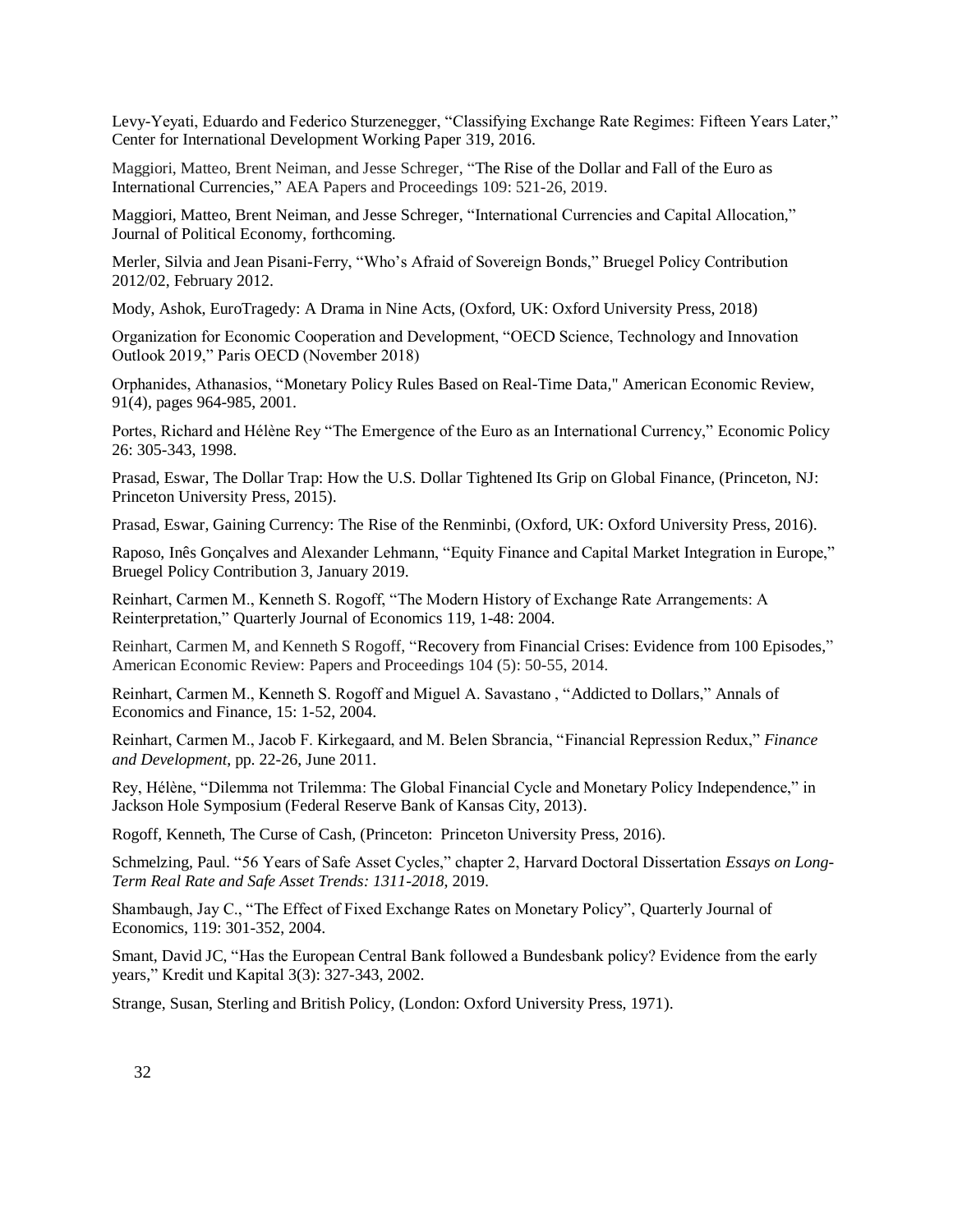Swoboda, Alexander, "Vehicle Currencies and the Foreign Exchange Market: the Case of the Dollar," in Robert Z. Aliber, ed. The International Market for Foreign Exchange, Praeger Special Studies in International Economics and Development. (New York: Frederick A. Praeger, 1969).

Taylor, John B., "Discretion Versus Policy Rules in Practice," Carnegie-Rochester conference series on public policy. Vol. 39, 1993. North-Holland.

Whelan, Karl, "TARGET2 and Central Bank Balance Sheets," Economic Policy, 29(77), 79-137, 2014.

Whelan, Karl, "Should We Be Concerned About TARGET Balances?" European Parliament Monetary Dialogue, November 2017.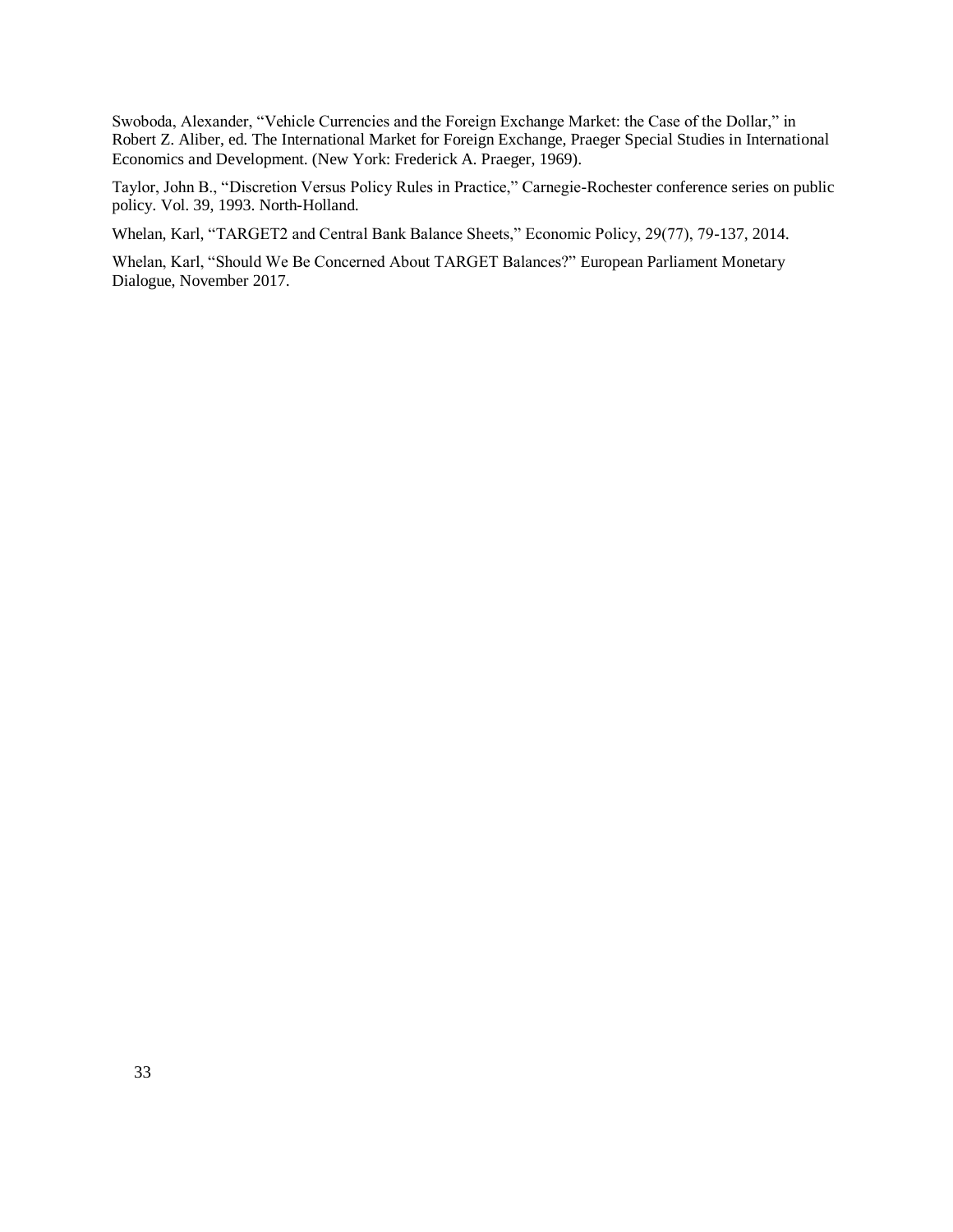

*Number of countries weighted by their share in world GDP, 1975-2015*



Note: The figure shows the share of countries anchored to the US dollar (top, green line) and to the euro (post 1999) and German Deutschemark and French Franc (pre 1999) (bottom, blue line). The thin lines exclude the US from the dollar bloc and current Eurozone members from the euro bloc. The top panel weighs the anchored countries by their share in world GDP. The bottom panel gives an unweighted measure. The vertical lines show the date of euro adoption. Sources: Reinhart and Rogoff (2004), Ilzetzki, Reinhart, and Rogoff (2019), and the authors.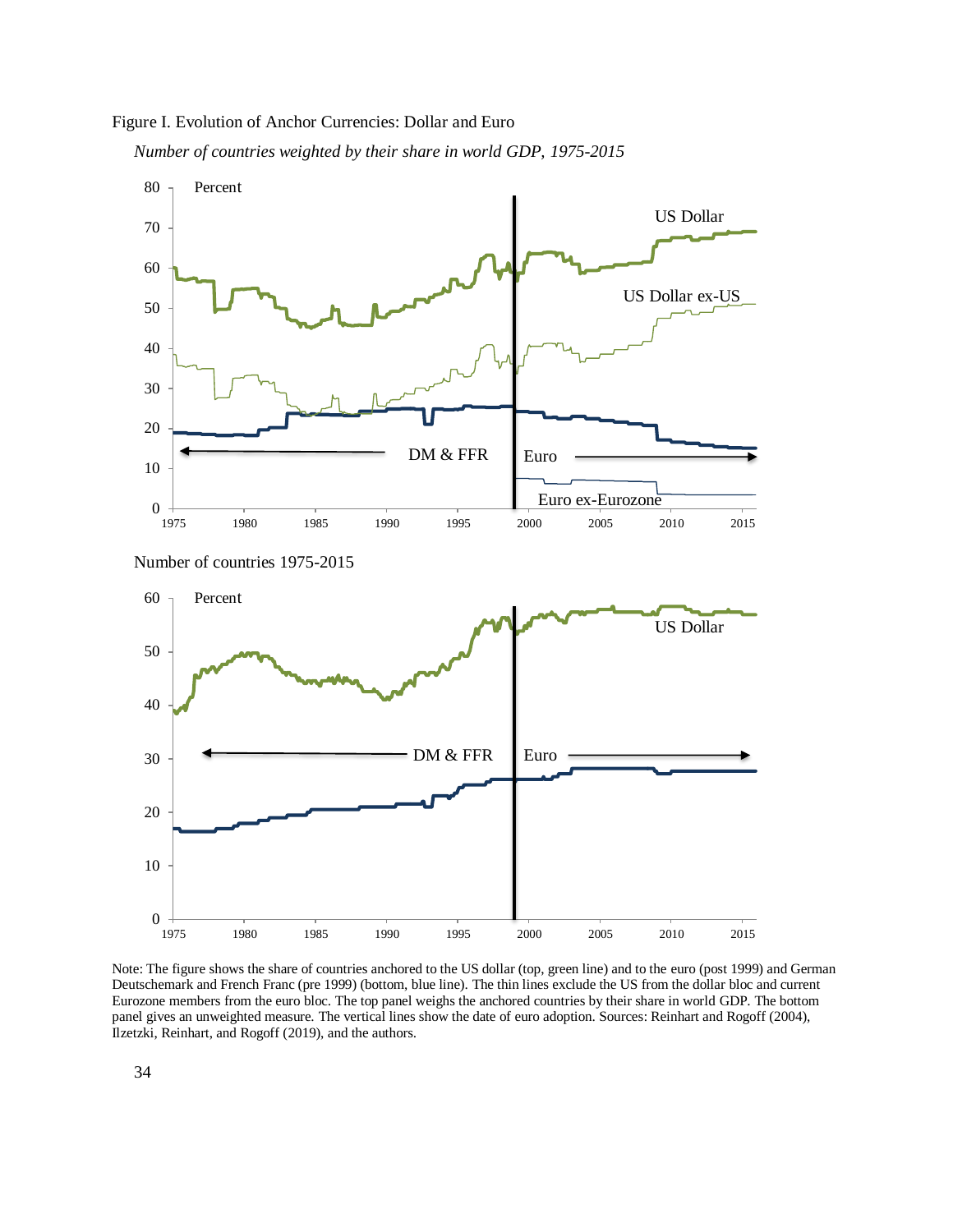

Figure II. Countries with Euro (top) and US Dollar (bottom) Anchors, 1999 and 2016

Note: The maps show countries whose currencies were anchored to the euro (top panel) and the US dollar (bottom panel). Brightly-shaded countries were anchored in both 1999 and 2016. Dark shades represent countries that were anchored in 2016, but not in 1999 (joined the bloc). Pale shades represent countries that were anchored in 1999, but not in 2016 (departed from the block). Sources: Reinhart and Rogoff (2004), Ilzetzki, Reinhart, and Rogoff (2019), and the authors.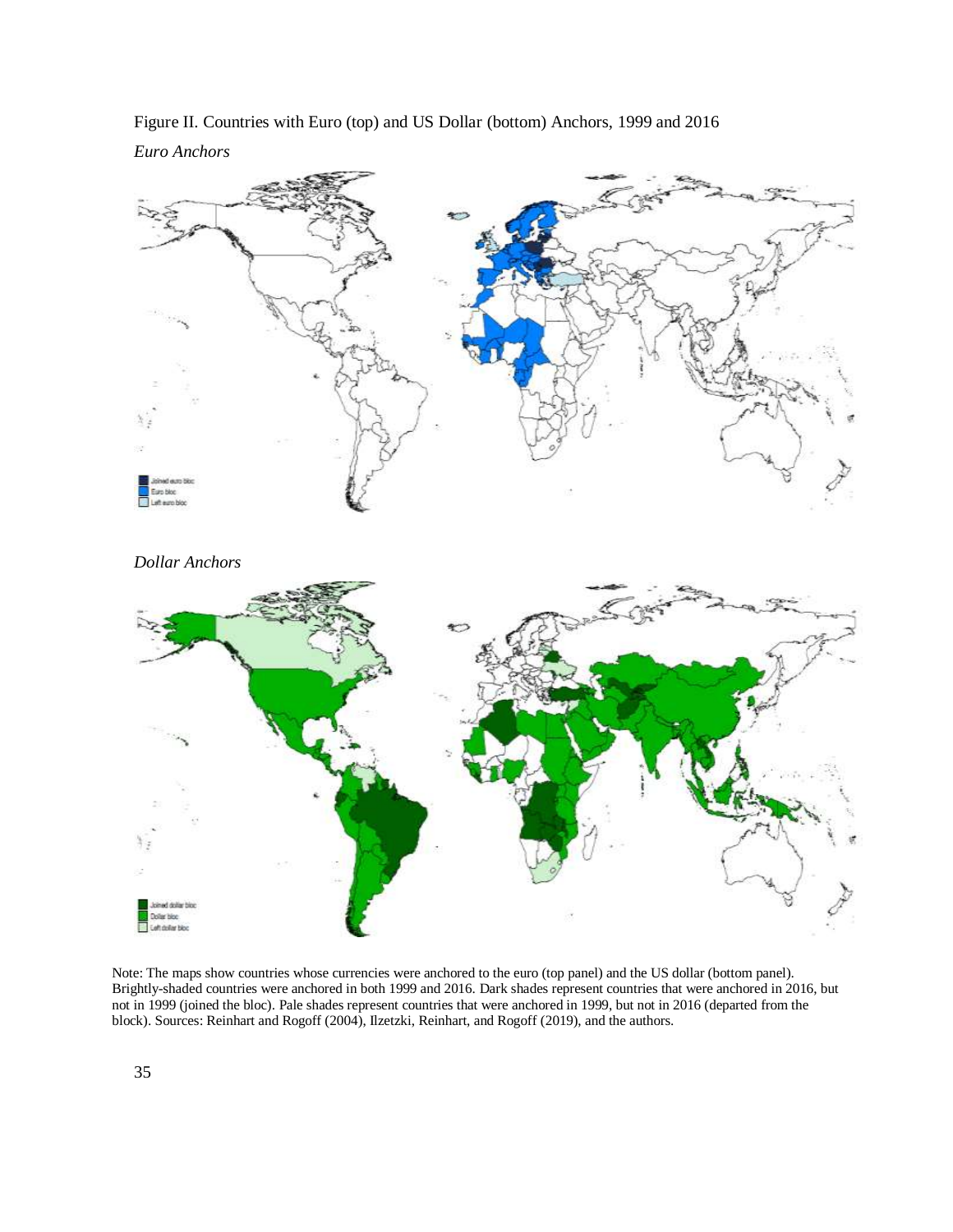

Figure III. Currency Composition of Central Bank Reserves: Dollar and Euro, 1995-2018

Note: The figure shows the share of allocated central bank reserves denominated in euro (bottom, blue) and dollar (top, green; both left-hand axis). The line (right-hand axis) shows total world central bank allocated reserves in billions of US dollars. The vertical line shows the date of euro adoption. Prior to euro adoption, "euro" reserves are replaced with reserves denominated in Deutschemarks, French francs, Dutch guilder, and ECU, so that the figure slightly understates total Eurozone reserves before 1999. Source: International Monetary Fund's *Currency Composition of Official Foreign Exchange Reserves* and the authors.



Figure IV. Foreign Exchange Turnover: Shares of Major Currencies, 1995-2016

Note: The figure shows the share of foreign exchange transactions in which each of presented currencies was one side of the transaction. The euro is replaced by the Deutschemark prior to 1999. On one hand this understates the share of pre-1999 Eurozone transactions, because it excludes all Eurozone economies other than Germany. On the other hand it overstates this share because it counts trans-national intra-Eurozone transactions. Source: Bank for International Settlements *Triennial Survey of FX and OTC derivatives trading*.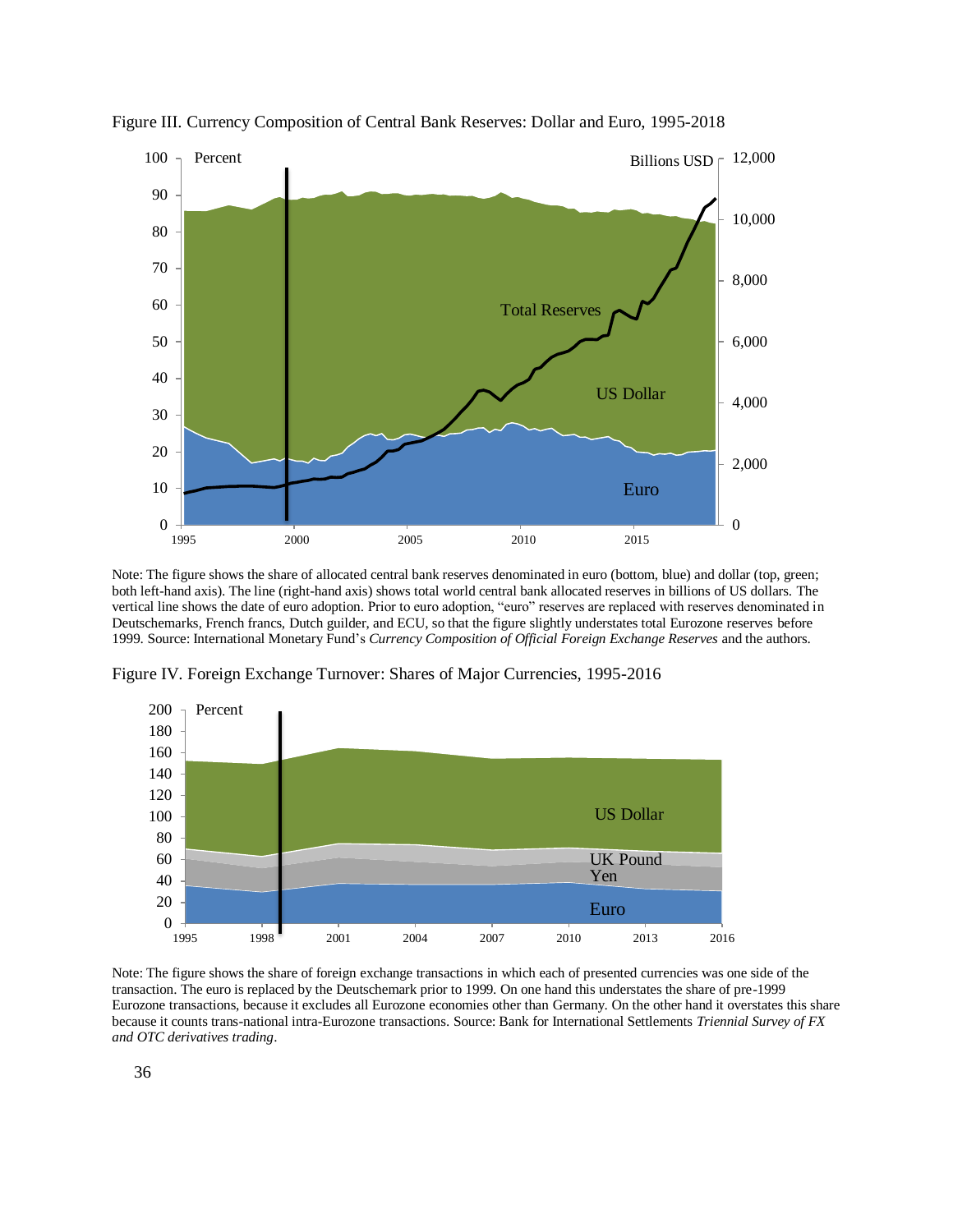

Figure V. Federal Reserve Dollar Liabilities to non-US residents and ECB Euro Liabilities to non-Eurozone Residents

Note: The top line shows the total liabilities of the Federal Reserve to non-US residents (Source: Federal Reserve Bank of New York), January 2000 to March 2019. The dotted line shows the liabilities held by residents of the EU excluding the UK. The bottom line shows the liabilities of the European Central Bank to non-Eurozone residents (Source: ECB). Euro liabilities were converted to dollars at current market exchange rates.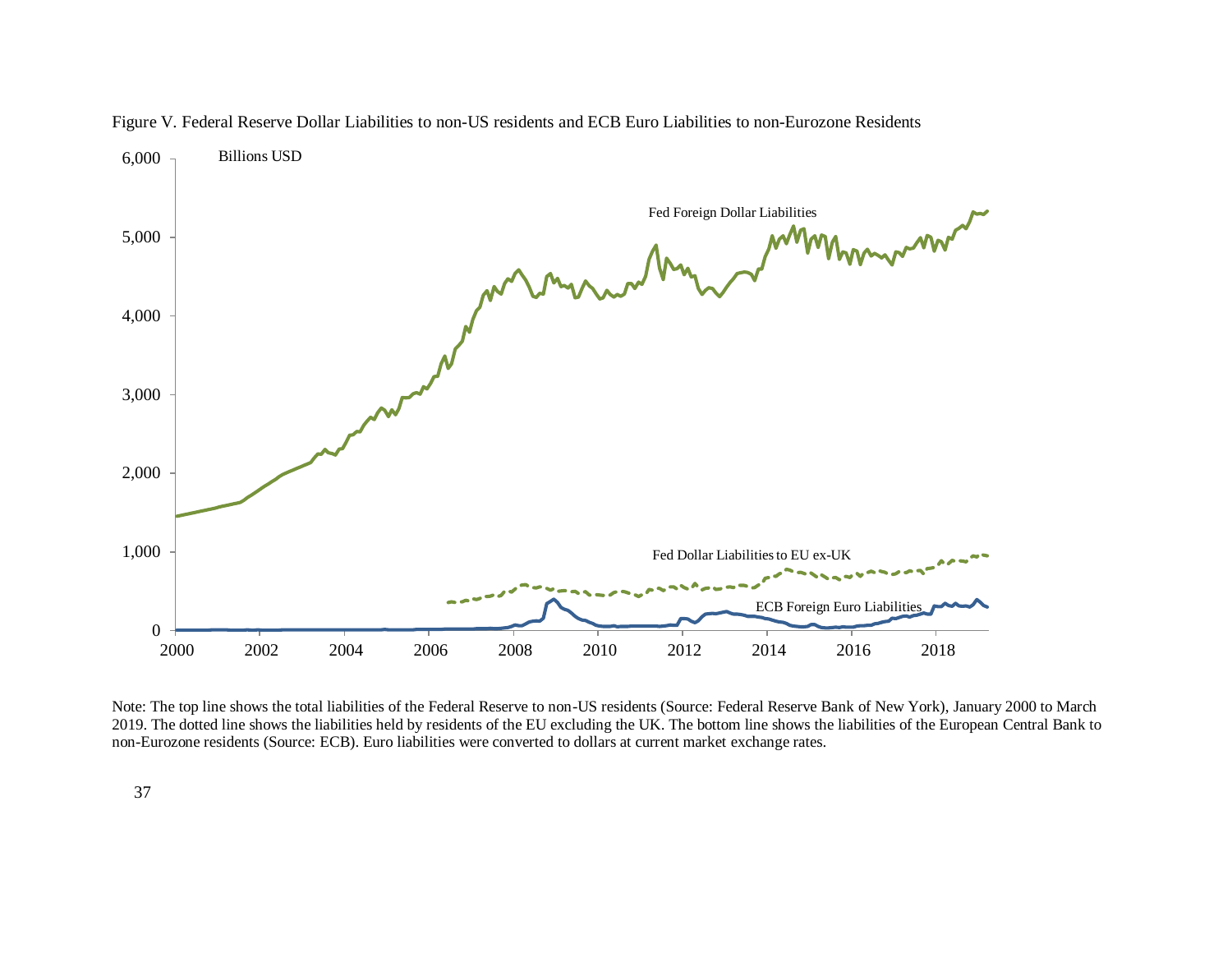

Figure VI. Borrowing in Euros and Dollars: Developing Country Public Debt

Note: The figure shows the share of developing countries' external public and publicly guaranteed debt denominated in dollars (top, green line) and to the euro (post 1999) and German Deutschemark and French Franc (pre 1999) (bottom, blue line) as a share of total foreign currency denominated external debt. Source: World Bank *International Debt Statstics*.



Figure VII. Marketable Debt Outstanding, 2018

Note: The left panel shows the marketable central government outstanding in billions of US dollars in 2018 for Eurozone countries and the US. Eurozone economies are divided into Germany, France, other non-crisis countries, and the crisis countries. Sources: US Treasury, L'Agence France Trésor, and Finanzagentur GmbH. The right-hand panel shows corporate bonds outstanding and total corporate bank lending as a percent of GDP in the Eurozone and the US. Sources: Federal Reserve Board, Bureau of Economic Analysis, European Central Bank, and authors' calculations.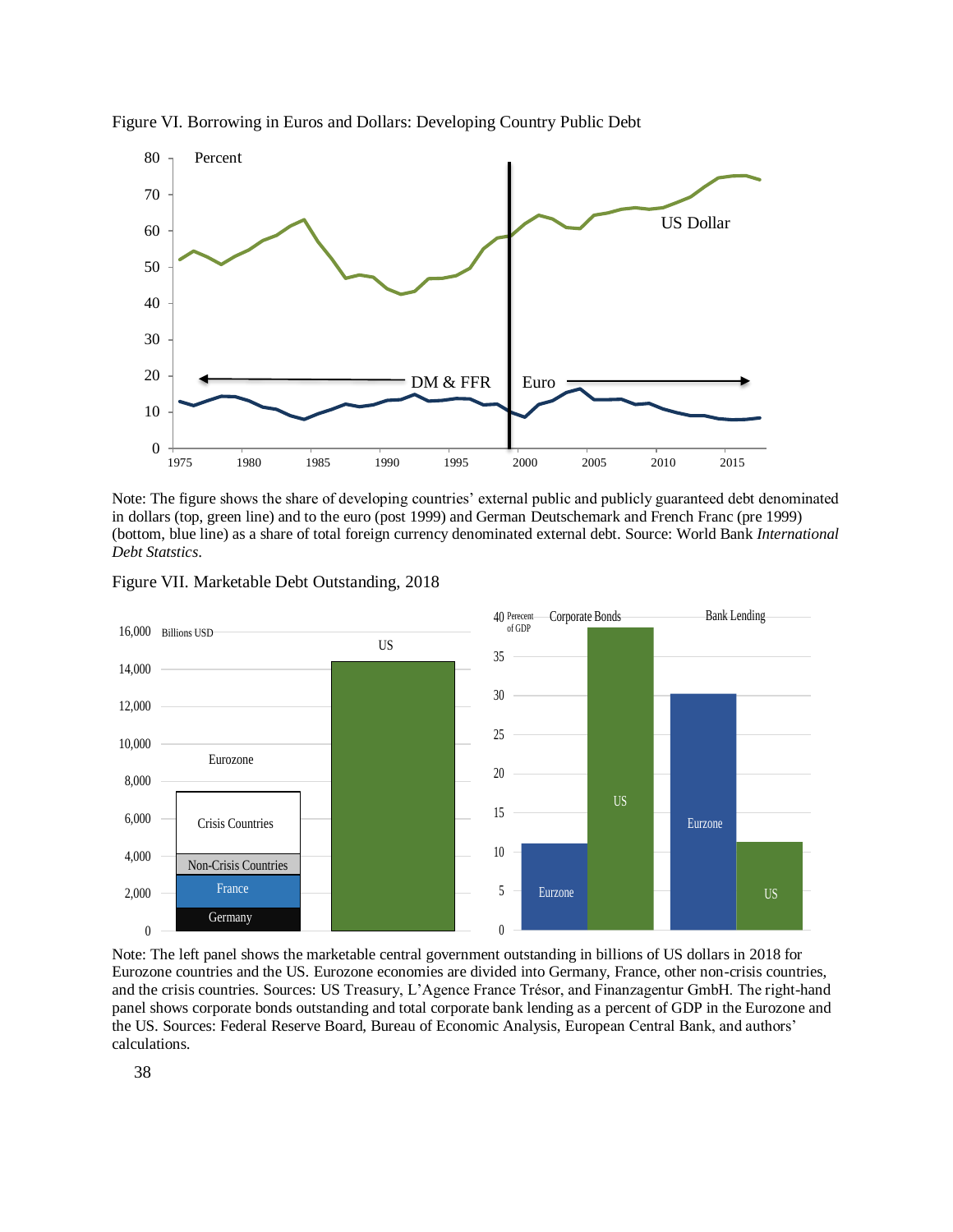

Figure VIII. Foreign Holdings as a Share of Marketable Government Debt, 1999-2018

Note: The figure shows the percent share of marketable government that is held by foreign investors (private and official sectors) for the US, Germany and France. Sources: US Treasury, the Bruegel database of sovereign bond holdings developed in Merler and Pisani-Ferry (2012), and the authors.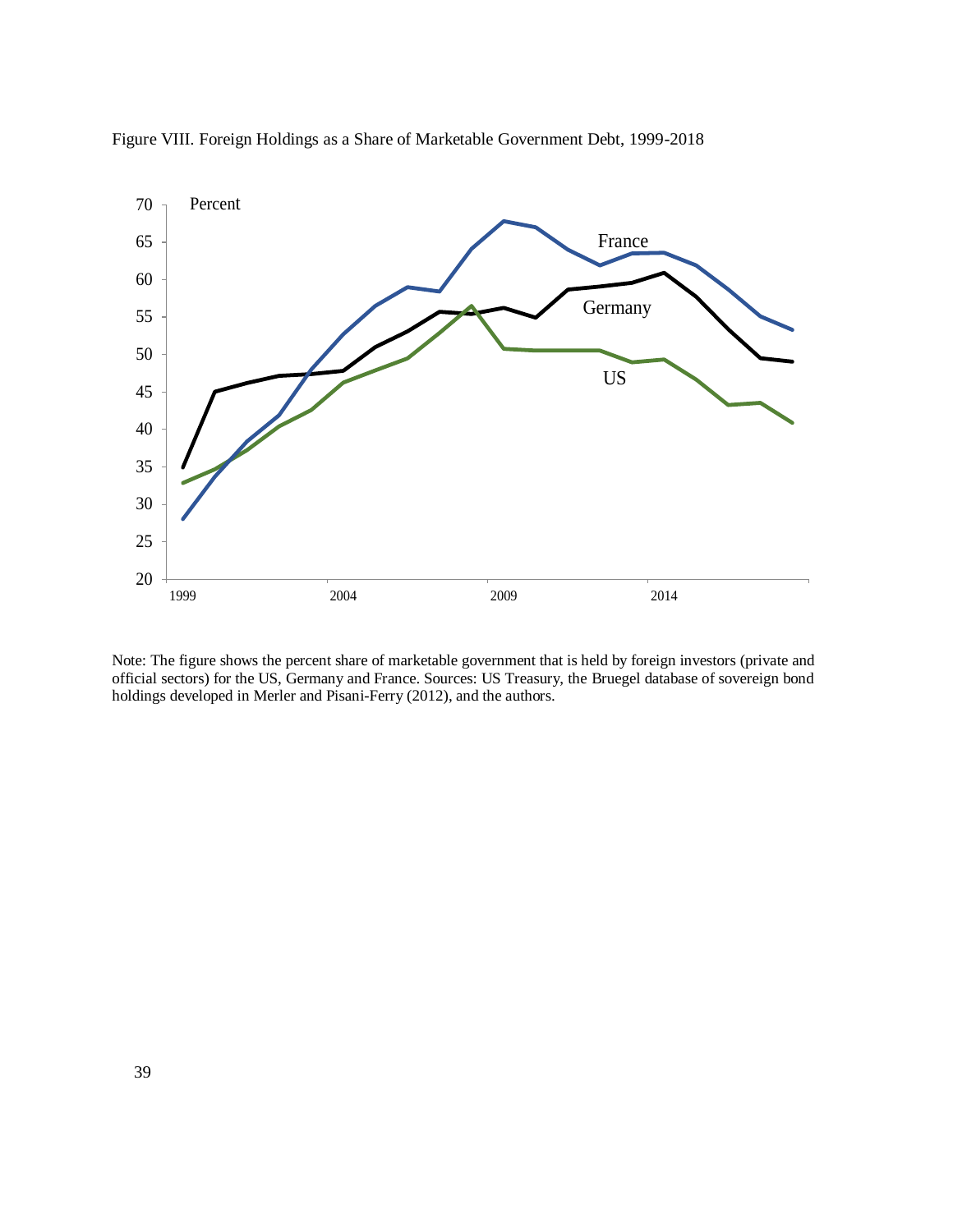

Figure IX. Sovereign Spreads and Foreign Holdings as a Share of Marketable Gov. Debt, 1997-2018

Note: The figure shows the percent share of marketable government that is held by foreign investors (private and official sectors, dashed lines, right-hand axis) and the spread of the 10 year bond of the country in question over Germany's (left-hand axis). Panels are for (clockwise from top left-hand panel) Italy, Spain, Greece, and Portugal, 1997-2018. Sources: Eurostat, the Bruegel database of sovereign bond holdings developed in Merler and Pisani-Ferry (2012), and the authors.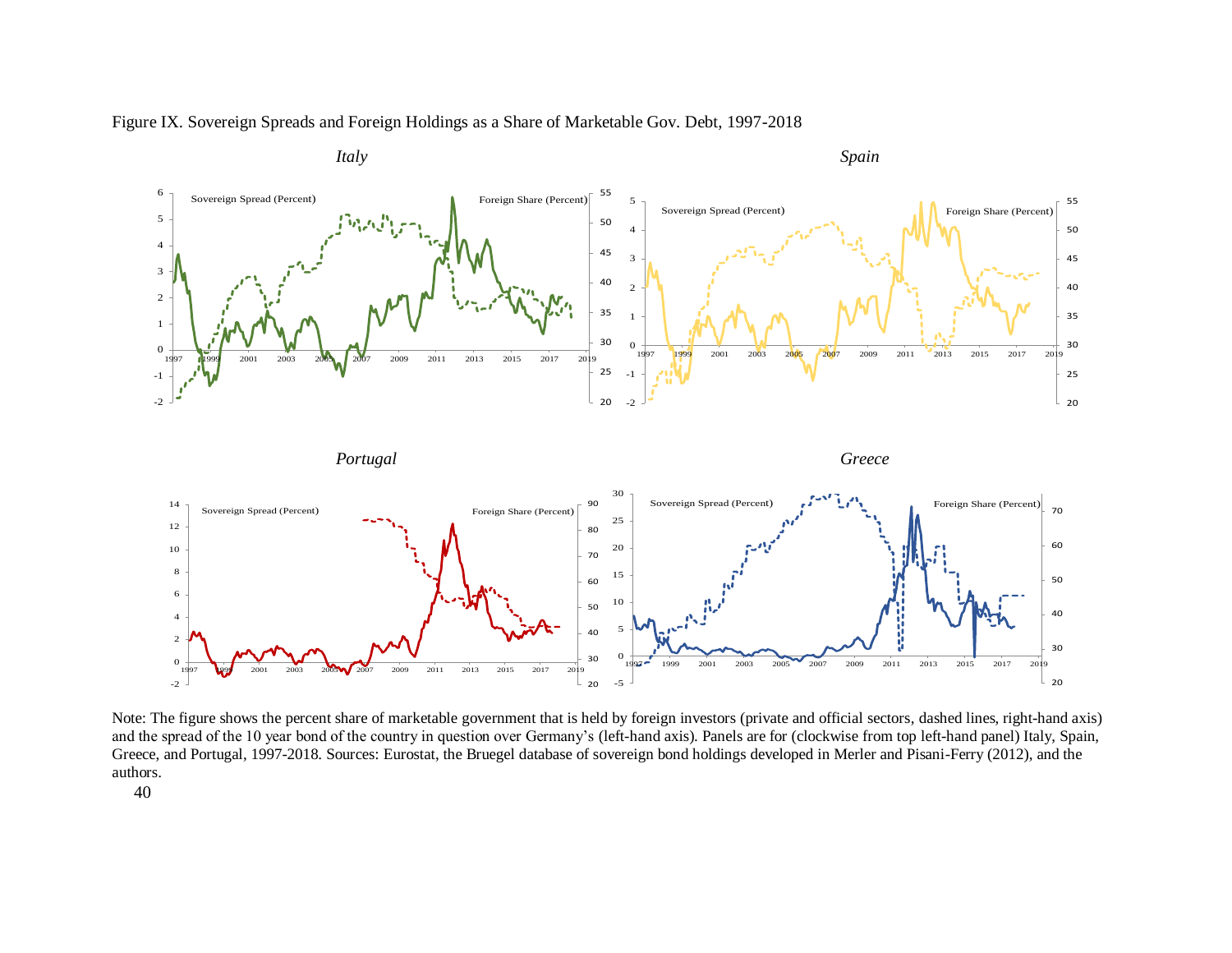



Note: The figures give the Taylor rule coefficients for Euro-area economies and the Eurozone deriving from an estimate of the following equation via GMM with 6 monthly lags of inflation and unemployment as instruments:  $i_t = \alpha_n + \rho_n i_{t-1} + (1 - \rho_n)(\beta_n E_t \pi_{n,t+1} + \gamma_n E_t y_{n,t+1}) + \varepsilon_{t,n}$ . The coefficients  $\beta_n$  are displayed as bars with 95% confidence intervals given with whiskers.  $\beta_n > 1$  only for Germany.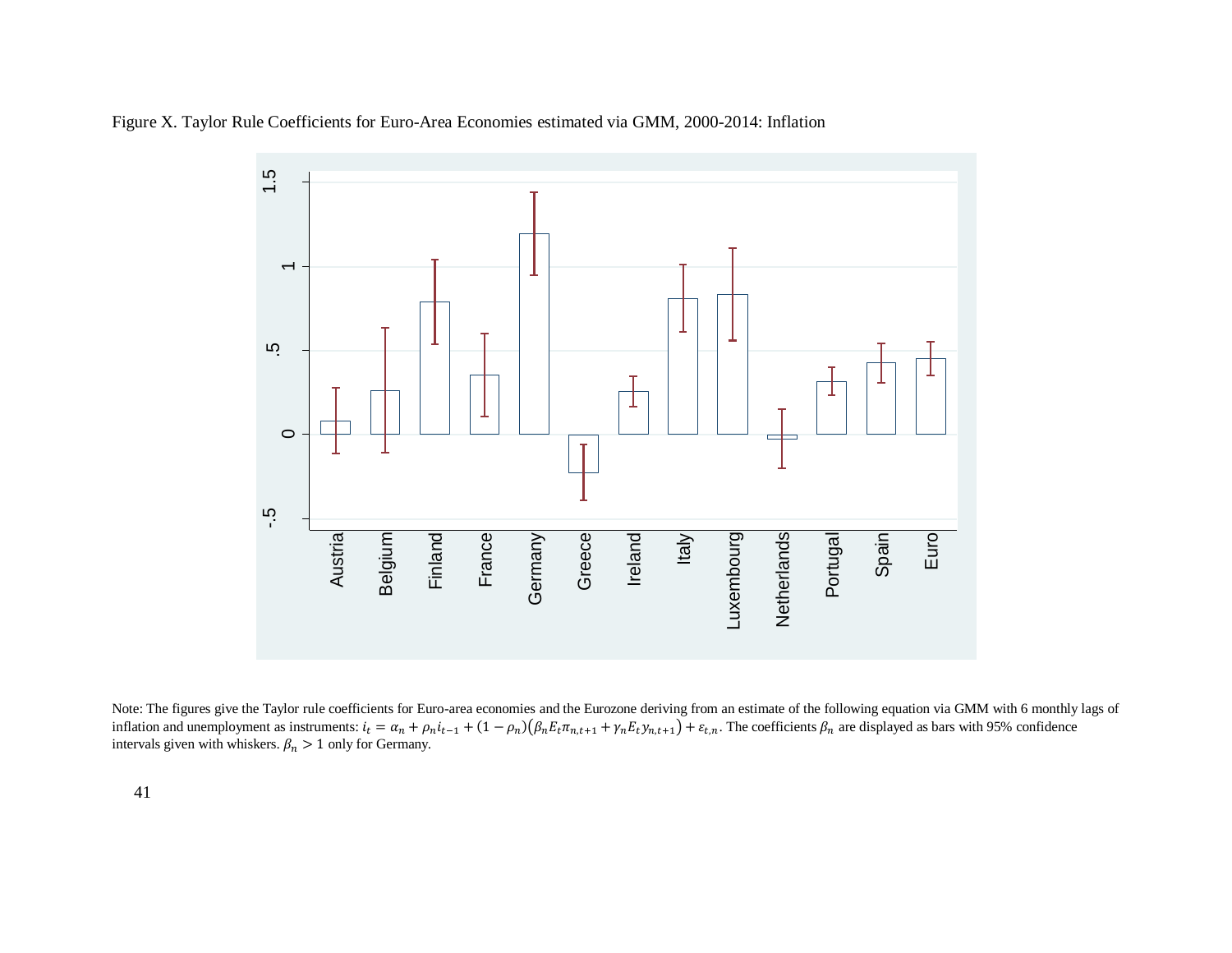

Figure XI. Horse Race between German and Eurozone Taylor Rules, 2000-2014: Inflation Coefficients

Note: The figures give the inflation coefficients for a Taylor rule that combines both German and Eurozone infaltion:  $i_t = \alpha_n + \beta$  $\rho_n i_{t-1} + (1 - \rho_n)(\beta_{DE} E_t \pi_{DE,t+1} + \gamma_{DE} E_t \gamma_{n,t+1} + \beta_{EU} E_t \pi_{EU,t+1} + \gamma_{EU} E_t \gamma_{EU,t+1}) + \varepsilon_{t,n}$ . Estimates are via GMM with 6 monthly lags of inflation and unemployment as instruments. The coefficients  $\beta_{DE}$  and  $\beta_{EU}$  are displayed as bars with 95% confidence intervals given with whiskers.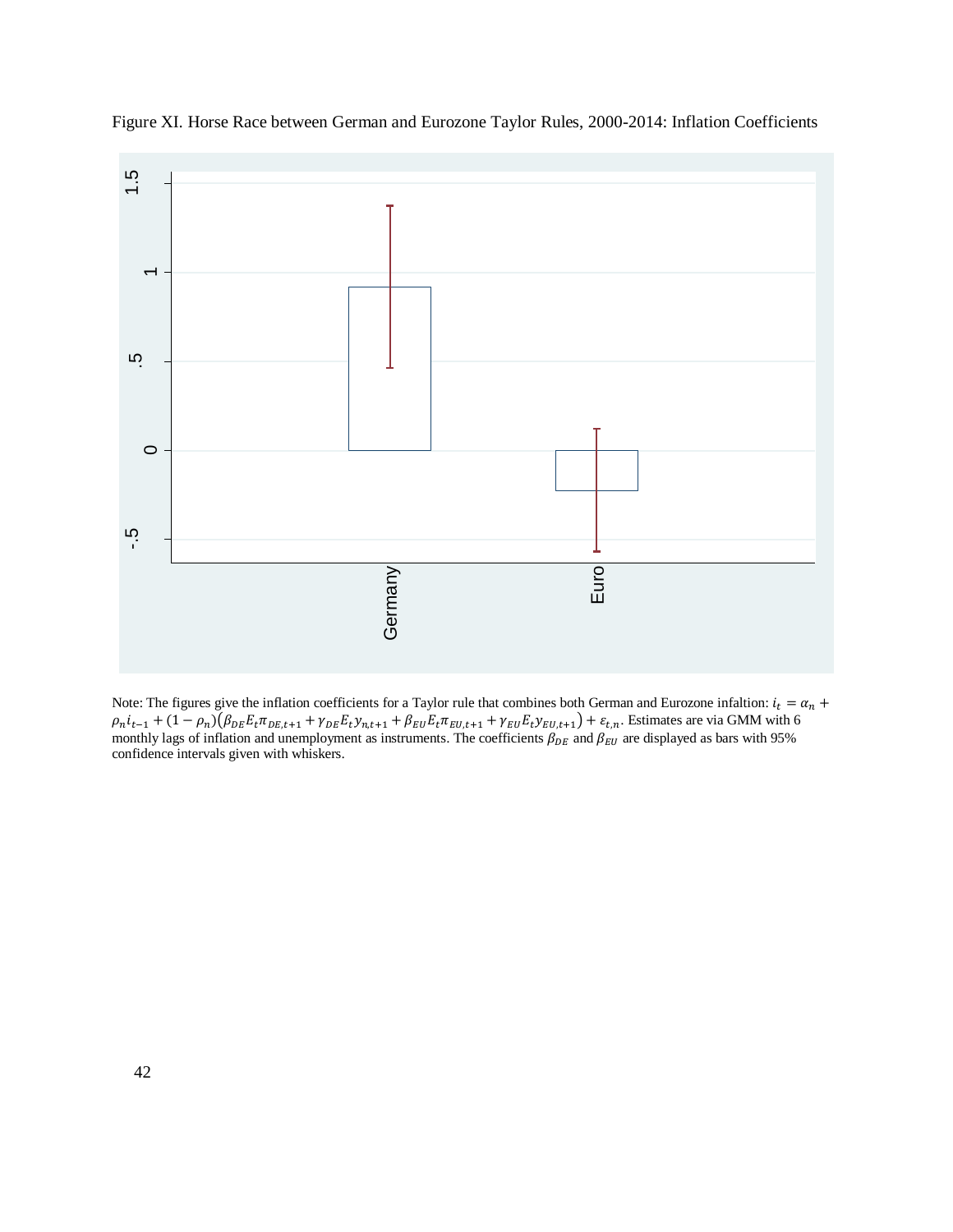

Figure XII. Taylor Rule versus Central Bank Policy Rate, 1992-2015

Note: the figure shows (in black) the interest rate policy that would result if a central bank followed a Taylor rule, using Taylor's (1993) original coefficients and specification, for the country in question. The original rule is given by  $i_t = \pi_t + 0.5y_t + 0.5(\pi_t - 2) + 2$ . This is compared with the ECB's policy rate, in blue, replaced by the Bundesbank's rate prior to 1999. Sources: Eurostat, International Monetary Fund, OECD, and the authors.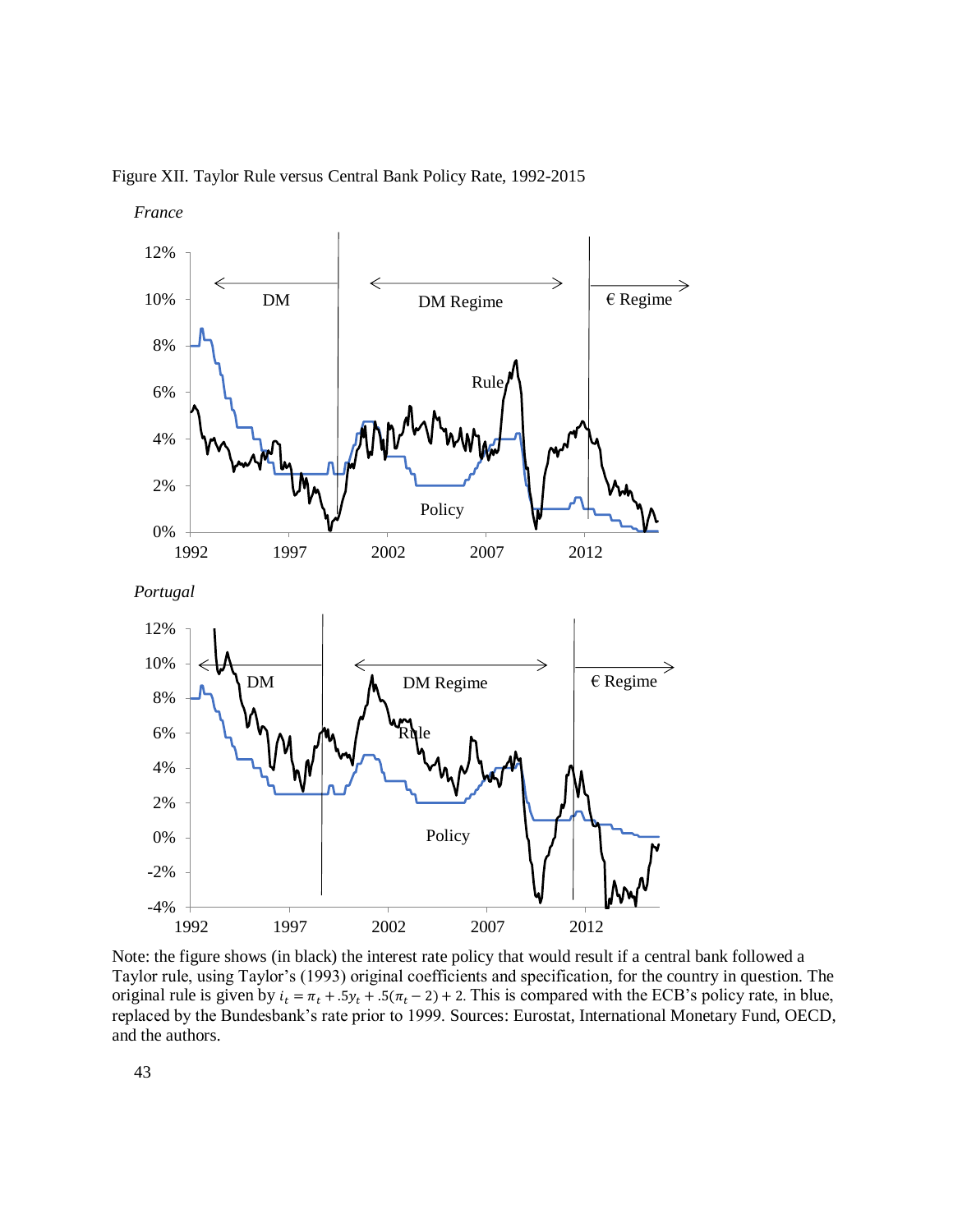

Figure XII (cont.) Taylor Rule versus Central Bank Policy Rate, 1992-2015

Note: the figure shows (in black) the interest rate policy that would result if a central bank followed a Taylor rule, using Taylor's (1993) original coefficients and specification, for the country in question. The original rule is given by  $i_t = \pi_t + .5y_t + .5(\pi_t - 2) + 2$ . This is compared with the ECB's policy rate, in blue, replaced by the Bundesbank's rate prior to 1999. Sources: Eurostat, International Monetary Fund, OECD, and the authors.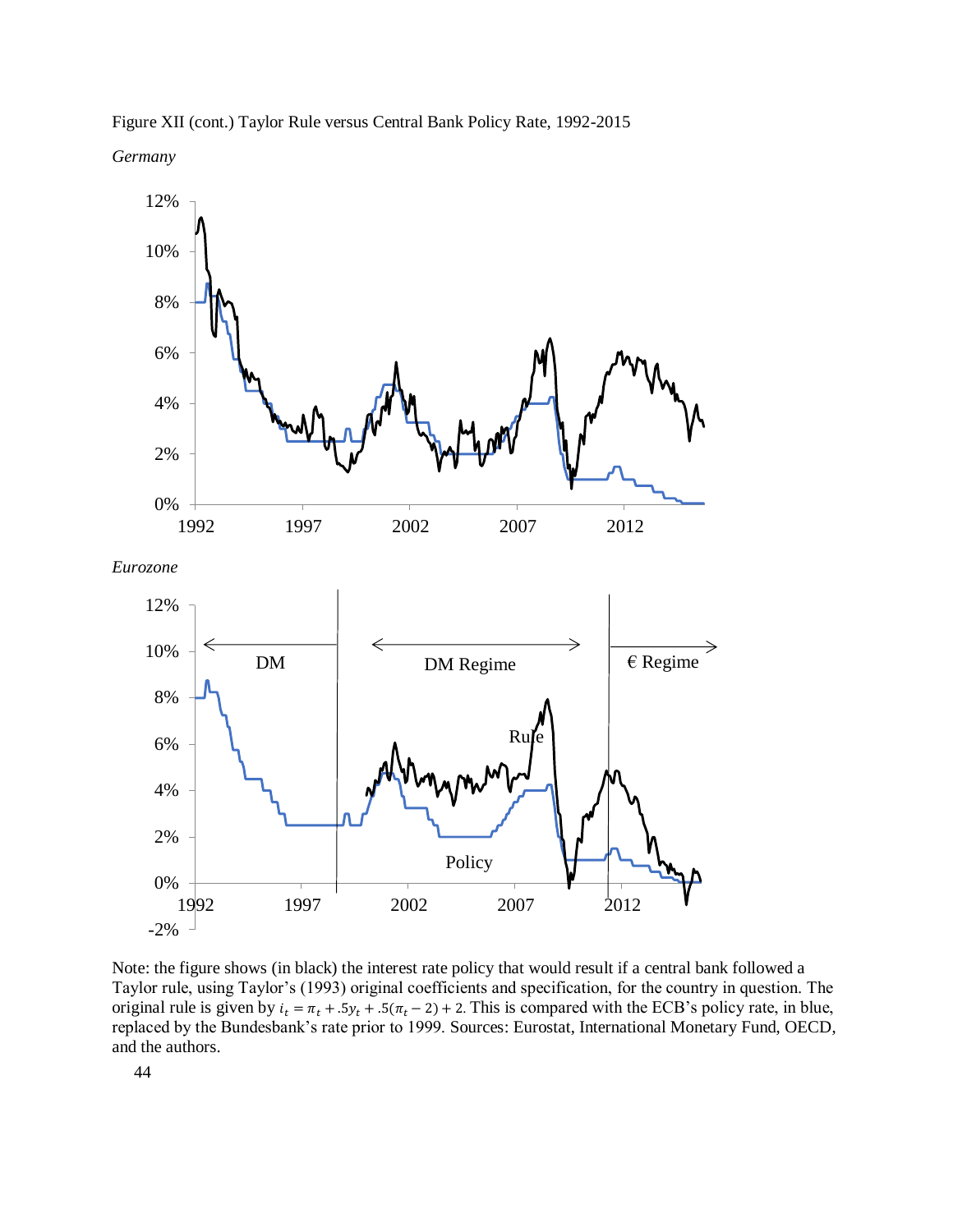Table I. Markers of an Anchor Currency: Comparing the Dollar and the Euro

| Indicator                                   | US/Dollar | Eurozone/Euro |
|---------------------------------------------|-----------|---------------|
| <b>Share of Countries Anchored</b>          | 59        | 29            |
| Share of World GDP Anchored                 | 69        | 15            |
| Share of World Reserves                     | 64        | 21            |
| Share of Developing Country External Debt   | 74        | 8             |
| Share of Bank Assets in Local Currency      | 85        | 71            |
| Share of Bank Liabilities in Local Currency | 76        | 59            |
| Trade Invoicing Index                       | 69        | $56^{57}$     |
| <b>Share of World GDP</b>                   | 18        | 12            |
| <b>Share of World Exports</b>               | 9         | $26^{58}$     |

<sup>&</sup>lt;sup>57</sup> The euros's trade invoicing index would be smaller, and the dollar's higher, if adjusted to exclude intra-Eurozone trade. If all intra-Eurozone trade is invoiced in euros, the dollar index would come to roughly 75 and the euro index would decline to below 50 under this adjustment.

 $58$  This figure may overstate the gap between US and Eurozone trade, as the latter includes intra-Eurozone trade. A rough estimate of the Eurozone's exports to the rest of the world is still nearly twice the US share. Source: Eurostat balance of payments statistics and the WTO.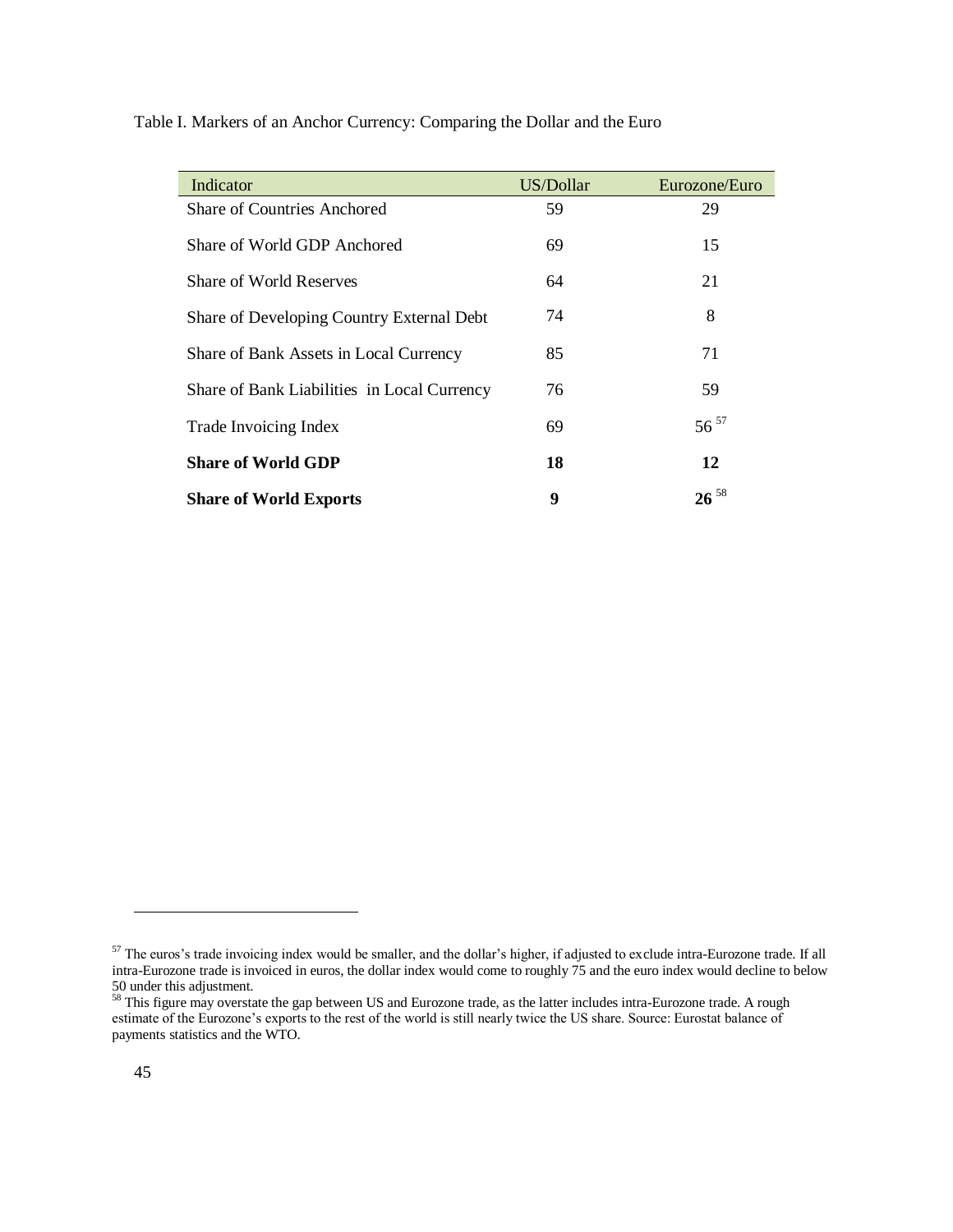| Exchange                      | <b>Market Capitalization</b> | <b>Monthly Trade Volume</b> |
|-------------------------------|------------------------------|-----------------------------|
|                               | (\$ Billion US)              | (\$ Billion US)             |
| <b>Total US</b>               | 30,436                       | 3,508                       |
| NY Stock Exchange             | 20,679                       | 1,868                       |
| <b>NASDAQ</b>                 | 9,757                        | 1,639                       |
| <b>Total Eurozone</b>         | 7,329                        | 311                         |
| Euronext                      | 3,927                        | 151                         |
| Deutche Borse (Frankfurt)     | 1,864                        | 118                         |
| Borsa Italiana (Milan)        | 610                          | N/A                         |
| other Eurozone                | 928                          | 42                          |
| <b>Total China (incl. HK)</b> | 10,143                       | 888                         |
| Shanghai                      | 3,919                        | 325                         |
| Hong Kong                     | 3,819                        | 120                         |
| Shenzhen                      | 2,405                        | 443                         |
| Japan                         | 5,296                        | 482                         |
| $UK$ (London Stock Exchange)  | 3,027                        | 166                         |

Table II. Market Capitalization and Volume of Major Stock Exchanges, December 2018

Note: The table gives the total market capitalization as of December, 2018 and the monthly trade volume during that month in billions of US dollars. Sources: World Federation of Exchanges and London Stock Exchange Group. UK market capitalization taken as the market capitalization of the LSE group, which includes the London Stock Exchange and the Borsa Italiana,, net of the market cap of the latter, which is given in the Eurozone category. Data on trade volume isn't available in this disaggregated form, so that the London Stock Exchange's trade volume includes that of the Borsa Italiana and somewhat overstates the volume of the UK stock exchange. The Eurozone's total monthly trade volume is slightly understated due to the missing Italian component, but trade volume on European exchanges is only a small fraction of that on US exchanges even if the entire LSE were included in the count for Europe.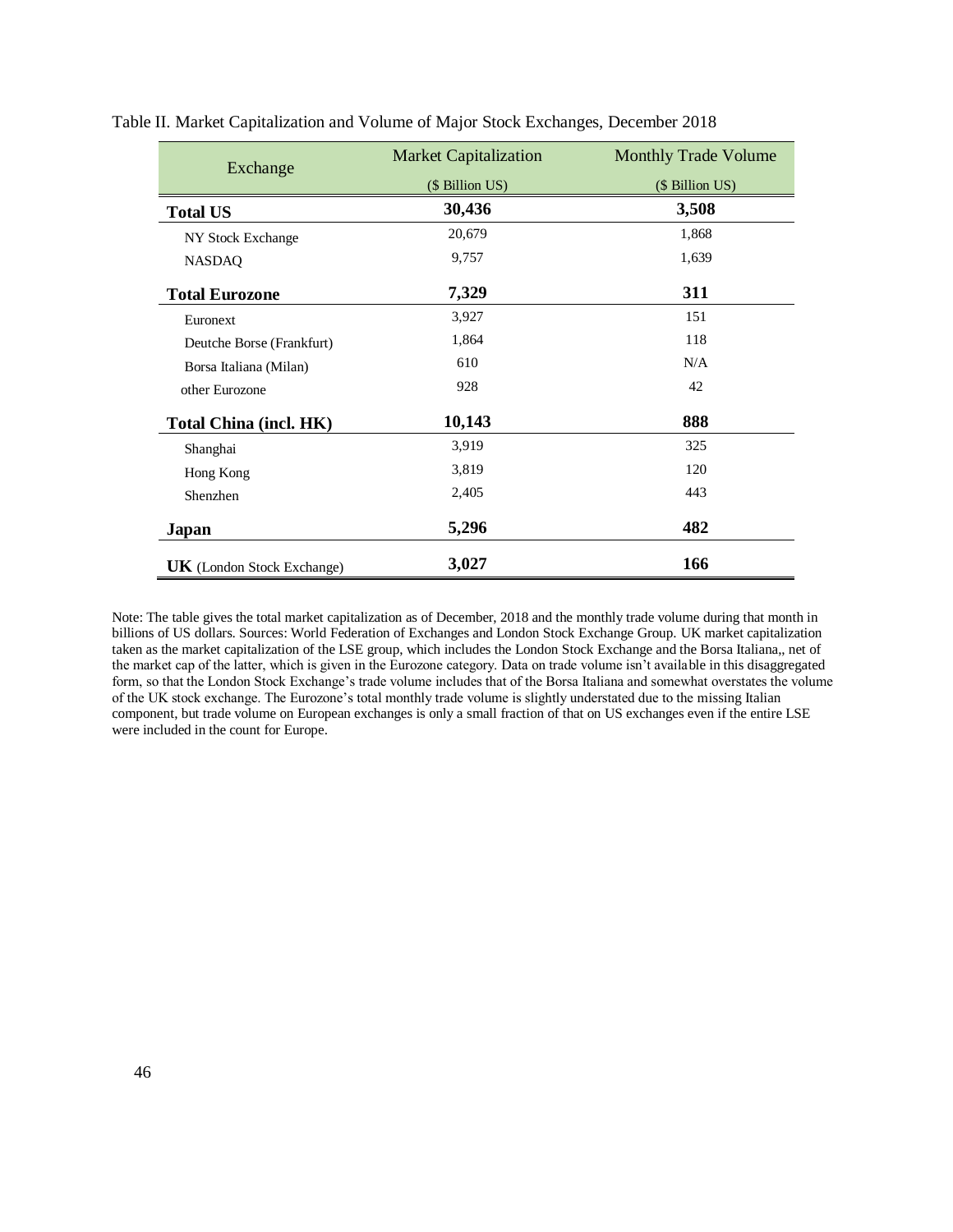|  |  |  |  | Table III. Mean Squared Error between ECB Policy Rate and Counterfactual Taylor Rule. |  |  |
|--|--|--|--|---------------------------------------------------------------------------------------|--|--|
|  |  |  |  |                                                                                       |  |  |

| Country     | $\circ = 0$ | $\rho = 0.9$ |
|-------------|-------------|--------------|
| Austria     | 3.71        | 3.45         |
| Belgium     | 6.25        | 6.03         |
| Finland     | 7.14        | 6.71         |
| France      | 3.45        | 3.55         |
| Germany     | 2.30        | 2.14         |
| Greece      | 10.91       | 11.40        |
| Ireland     | 33.58       | 33.34        |
| Italy       | 6.06        | 6.04         |
| Luxembourg  | 3.41        | 3.07         |
| Netherlands | 5.32        | 5.60         |
| Portugal    | 6.18        | 6.36         |
| Spain       | 19.11       | 19.03        |
| Euro        | 4.02        | 4.03         |

Note: The table gives the Mean Squared Error between the ECB's policy rate and a counterfactual interest rate if a central bank had followed a Taylor rule for the country in question from January 1999 to October 2011. Mario Draghi began his tenure as ECB President in November 2011. The counterfactual Taylor rule is estimated using the original Taylor (1993) formula,  $i_t =$  $\pi_t$  + .5 $y_t$  + .5( $\pi_t$  – 2) + 2. The second column augments this Taylor rule to allow interest rate persistence with an autocorrelation coefficient of 0.9.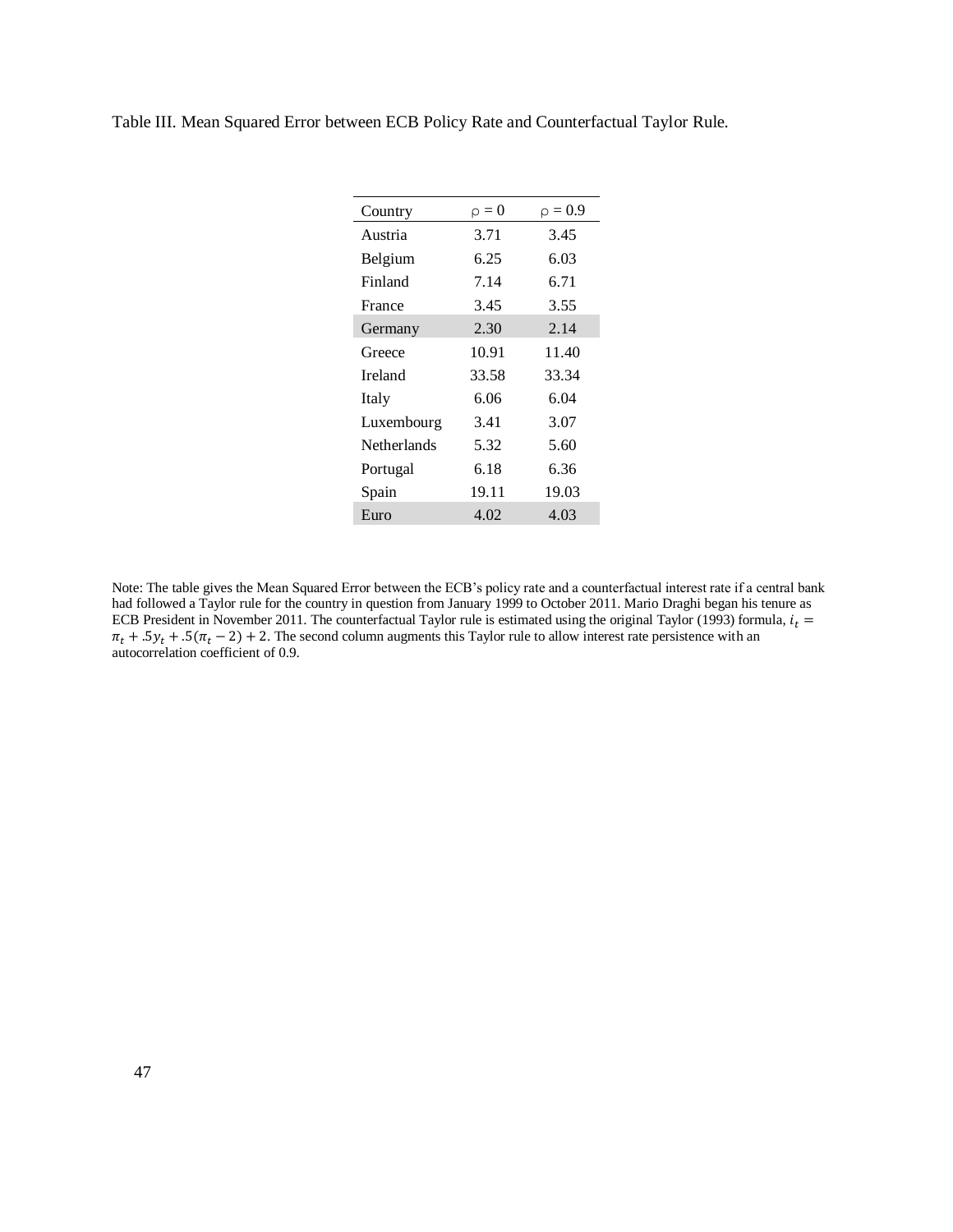#### **Appendix Materials**



Figure A.1. Major Economies' Shares in World GDP, 1995-2016

Note: The figure shows the GDP shares of major economies in world GDP.





Note: The figure shows the share of world GDP anchored to the dollar (top) and the euro (bottom), where each country is weighted by the inverse of its fine exchange rate arrangement in IRR (2019)—a classification that includes 15 categories. For example, this gives a weight of one to countries part of a currency area (such as Eurozone members), of one half to hard pegs (such as the renminbi peg to the dollar), and  $\frac{1}{12}$  to a managed floating currency.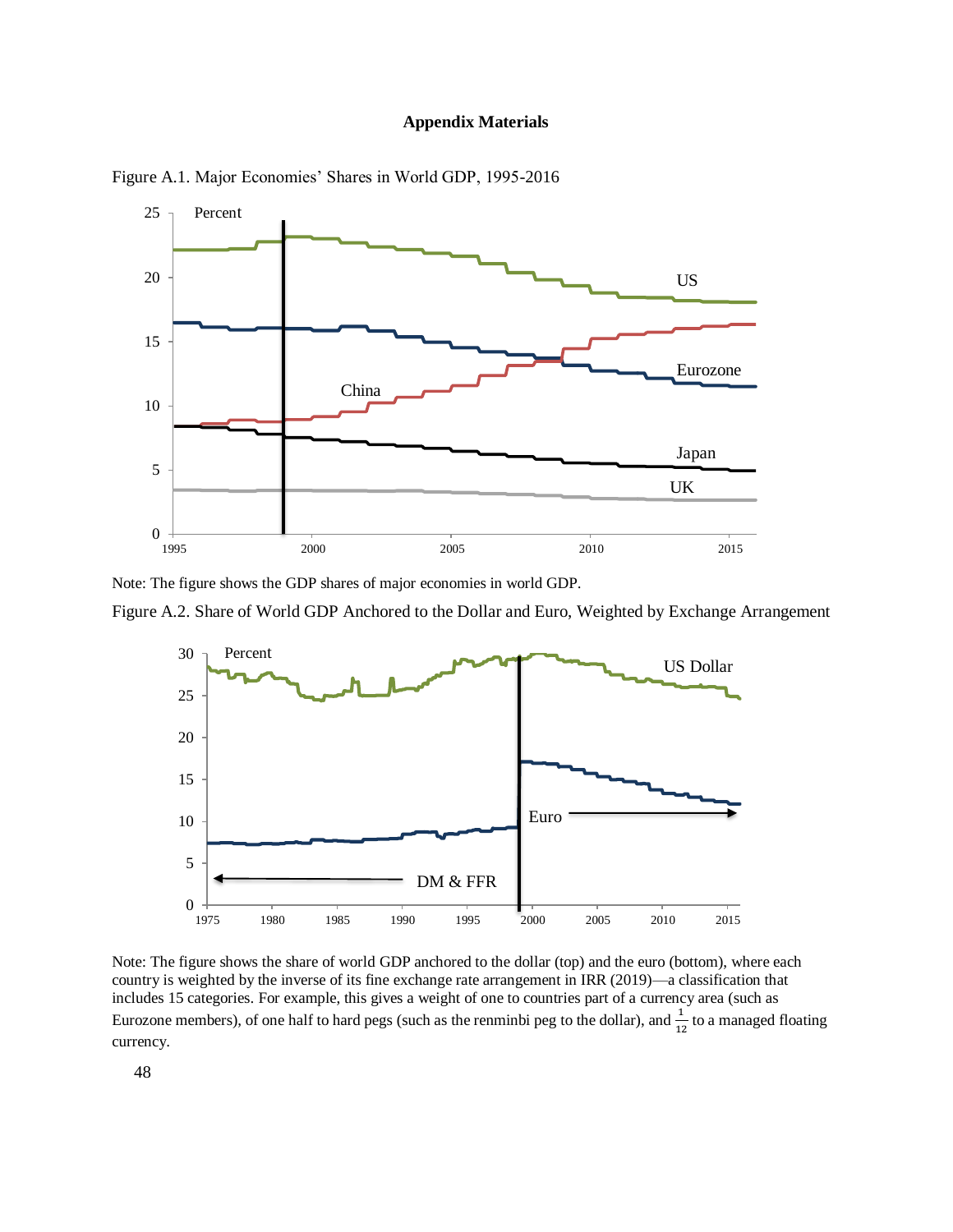

Figure A.3. Share of Central Bank Reserves Held in Euros and the Dollar-Euro Exchange Rate

The figure shows the share of allocated central bank reserves denominated in euro (left-hand axis.) The line (right-hand axis) shows the dollar-euro exchange rate (spliced with the Deutschemark-dollar exchange rate at 1999). Source: International Monetary Fund's *Currency Composition of Official Foreign Exchange Reserves*, Federal Reserve, and the authors.

Figure A.4. Federal Reserve Swap Lines During the Global Financial Crisis



Note: Adpated from Bahaj and Reis (2019), courtesey of the authors. The figure shows the dollar amount of swaps provided by the Federal Reserve to other central banks.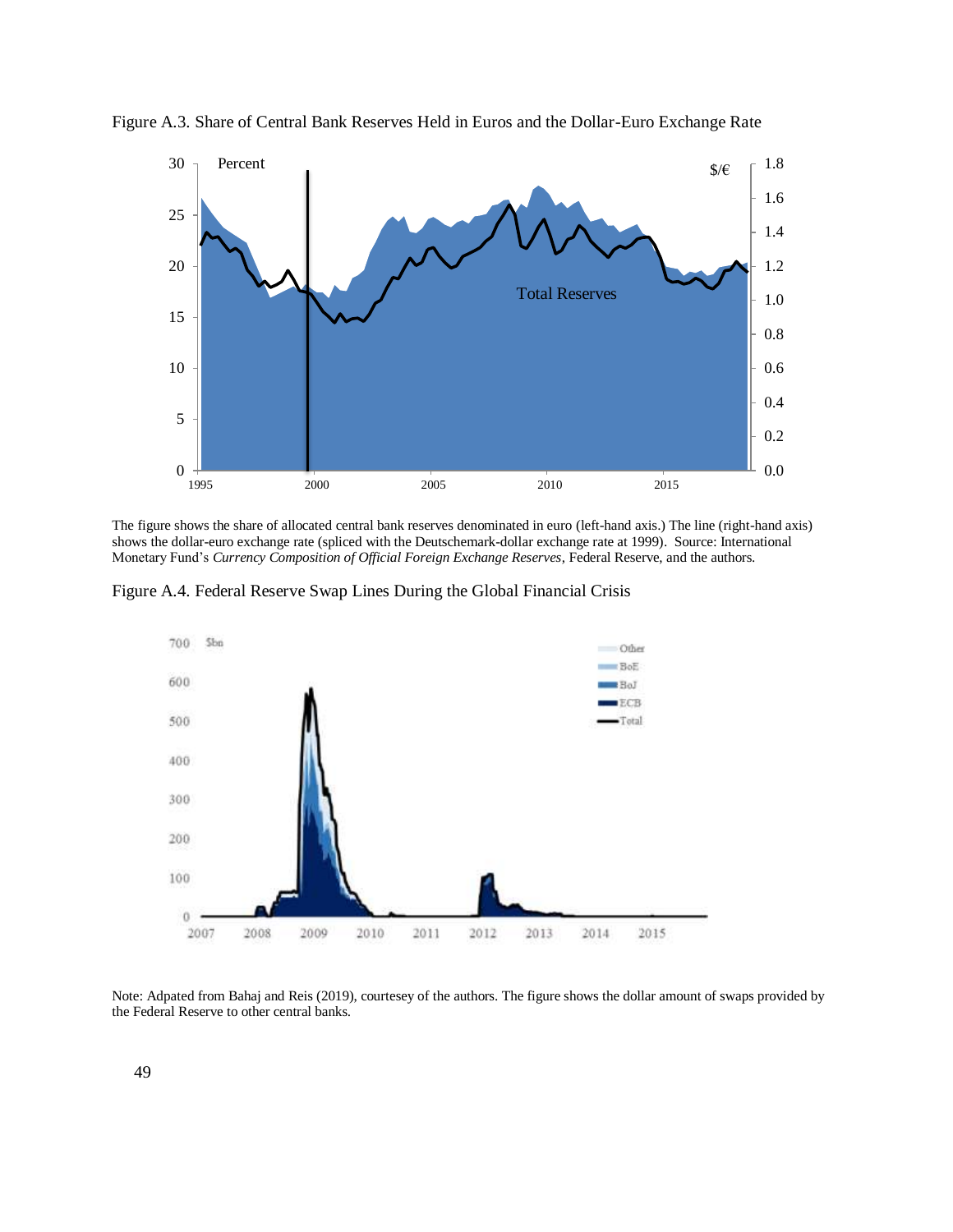Figure A.5. Taylor Rule Coefficients for Euro-Area Economies, 2000-2014: Output Gap



Note: The figures give the Taylor rule coefficients for Euro-area economies and the Eurozone deriving from an estimate of the following equation via GMM with 6 monthly lags of inflation and unemployment as instruments:  $i_t = \alpha_n + \rho_n i_{t-1} +$  $(1 - \rho_n)(\beta_n E_t \pi_{n,t+1} + \gamma_n E_t y_{n,t+1}) + \varepsilon_{t,n}.$ 

Figure A.6. Taylor Rule Coefficients for Euro-Area Economies estimated via OLS, 2000-2014: Inflation



Note: The figures give the Taylor rule coefficients for Euro-area economies and the Eurozone deriving from an estimate of the following equation via OLS:  $i_t = \alpha_n + \beta_n \pi_n + \gamma_n y_n + \varepsilon_{t,n}$ . The coefficients  $\beta_n$  are displayed as bars with 95% confidence intervals given with whiskers. The hyphothesis  $\beta_n > 1$  can be rejected for all countries in the sample except for Gemany and Italy with 95% confidence. The hypothesis  $\beta_{EU} > \beta_{DE}$  can also be rejected with similar confidence.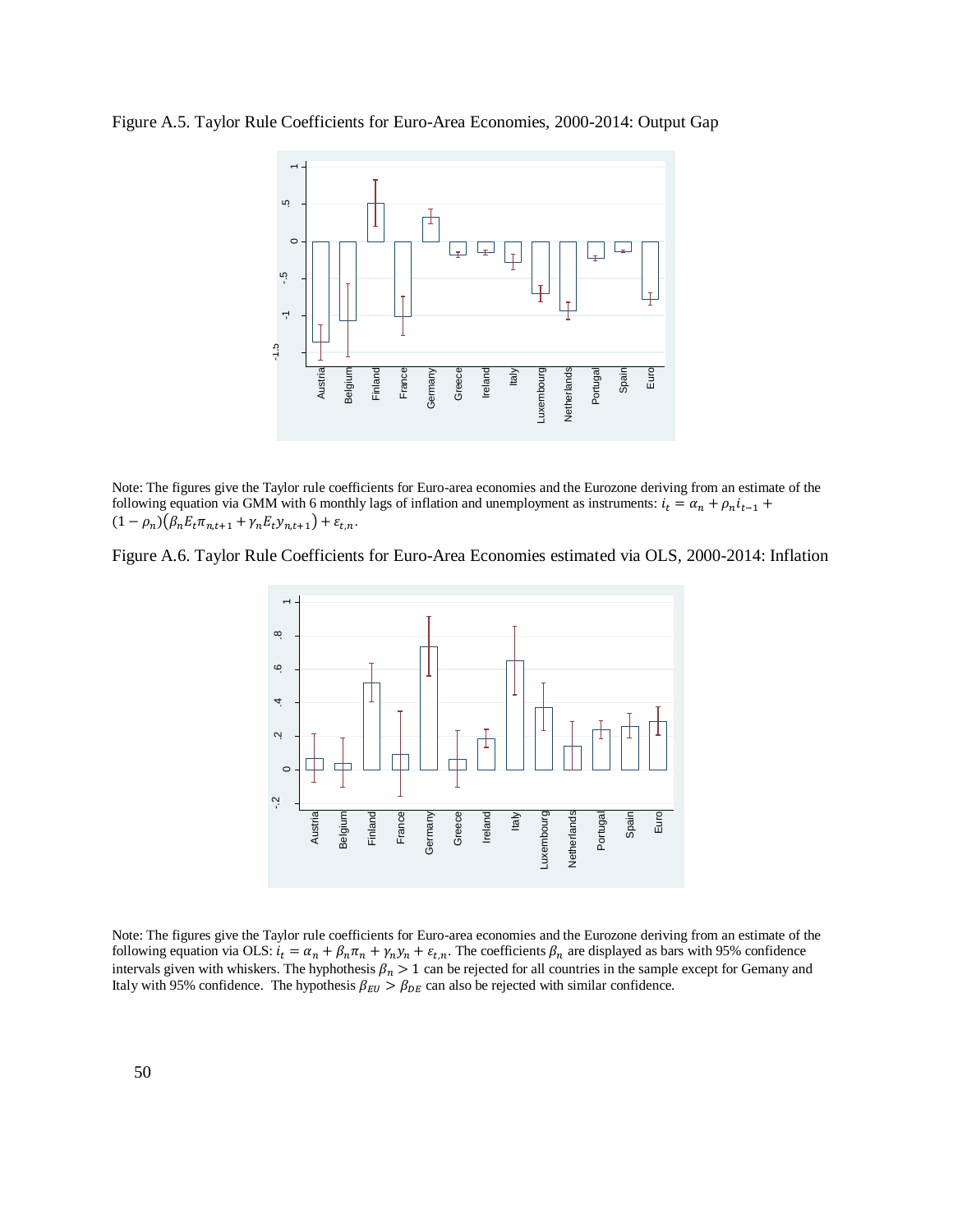

Figure A.7. Taylor Rule Coefficients for Euro-Area Economies estimated via GMM, 2000-2014: Inflation

Note: The figures give the Taylor rule coefficients for Euro-area economies and the Eurozone deriving from an estimate of the following equation via GMM with 6 monthly lags of inflation and unemployment as instruments:  $i_t = \alpha_n + \rho i_{t-1} + (1 - \rho)(\beta_n E_t \pi_{n,t+1} + \gamma_n E_t y_{n,t+1}) + \varepsilon_{t,n}$ , with  $\rho = 0.42$  for all countries. The coefficients  $\beta_n$  are displayed as bars with 95% confidence intervals given with whiskers. The hyphothesis  $\beta_n > 1$  can be rejected for all countries in the sample except for Gemany and Italy with 95% confidence. The hypothesis  $\beta_{EU} > \beta_{DE}$  can also be rejected with similar confidence.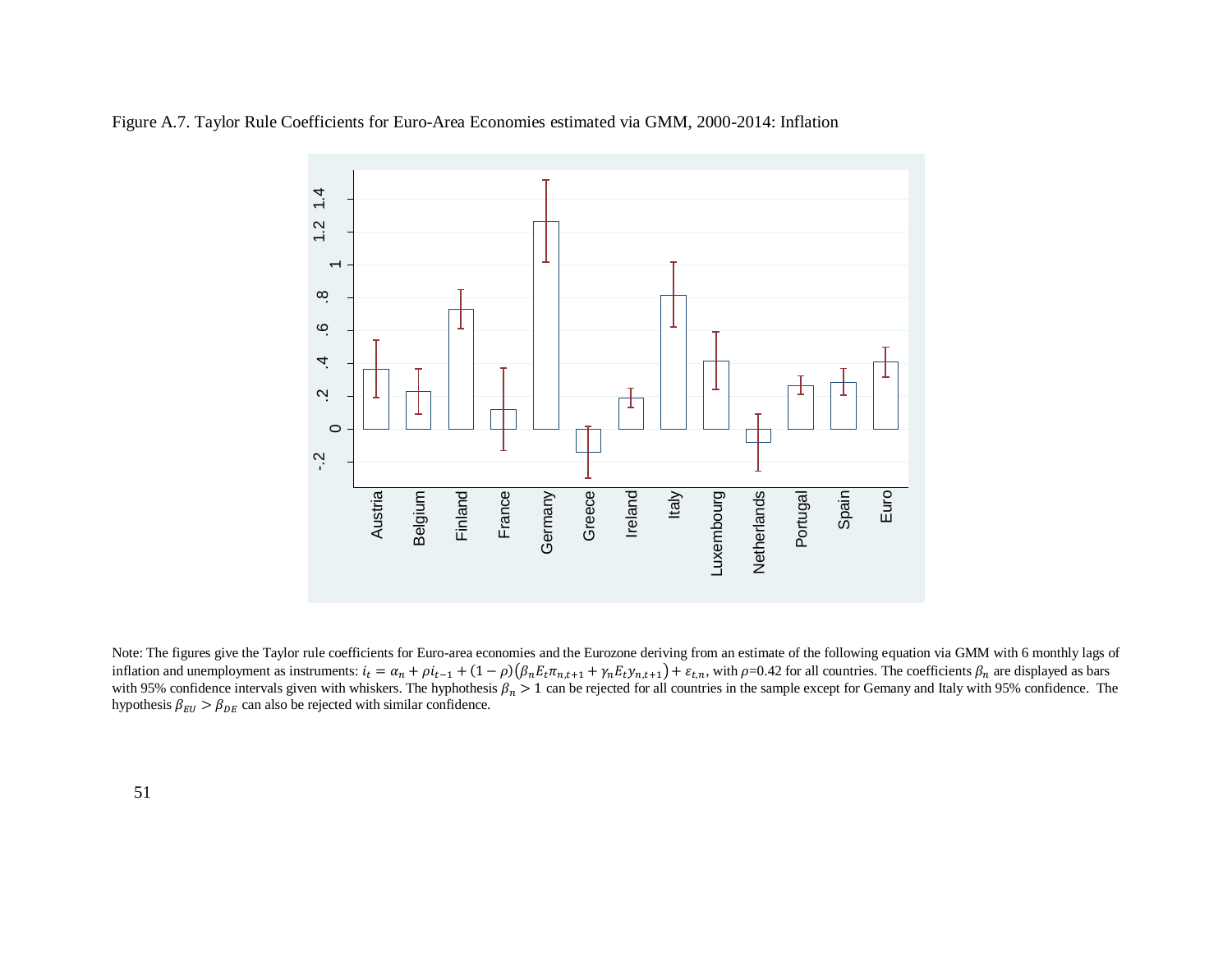Figure A.8. Roubstness of Taylor Rule Coefficients for Euro-Area Economies estimated via GMM, 2000-2014: Inflation



Note: The figure gives the Taylor rule coefficients for Euro-area economies and the Eurozone deriving from an estimate of the following equation via GMM with 6 monthly lags of inflation and unemployment as instruments:  $i_t = \alpha_n + \rho_n i_{t-1} + (1 - \rho_n)(\beta_n E_t \pi_{n,t+1} + \gamma_n E_t y_{n,t+1}) + \varepsilon_{t,n}$ . The coefficients  $\beta_n$  are displayed as bars with 95% confidence intervals given with whiskers. Panel A replaces expected inflation and unemployment with their current values. Panel B includes current oil prices as an additional instrument. Pannel C includes Jarocinski and Karadi (2018) monetary policy shocks as an additional control.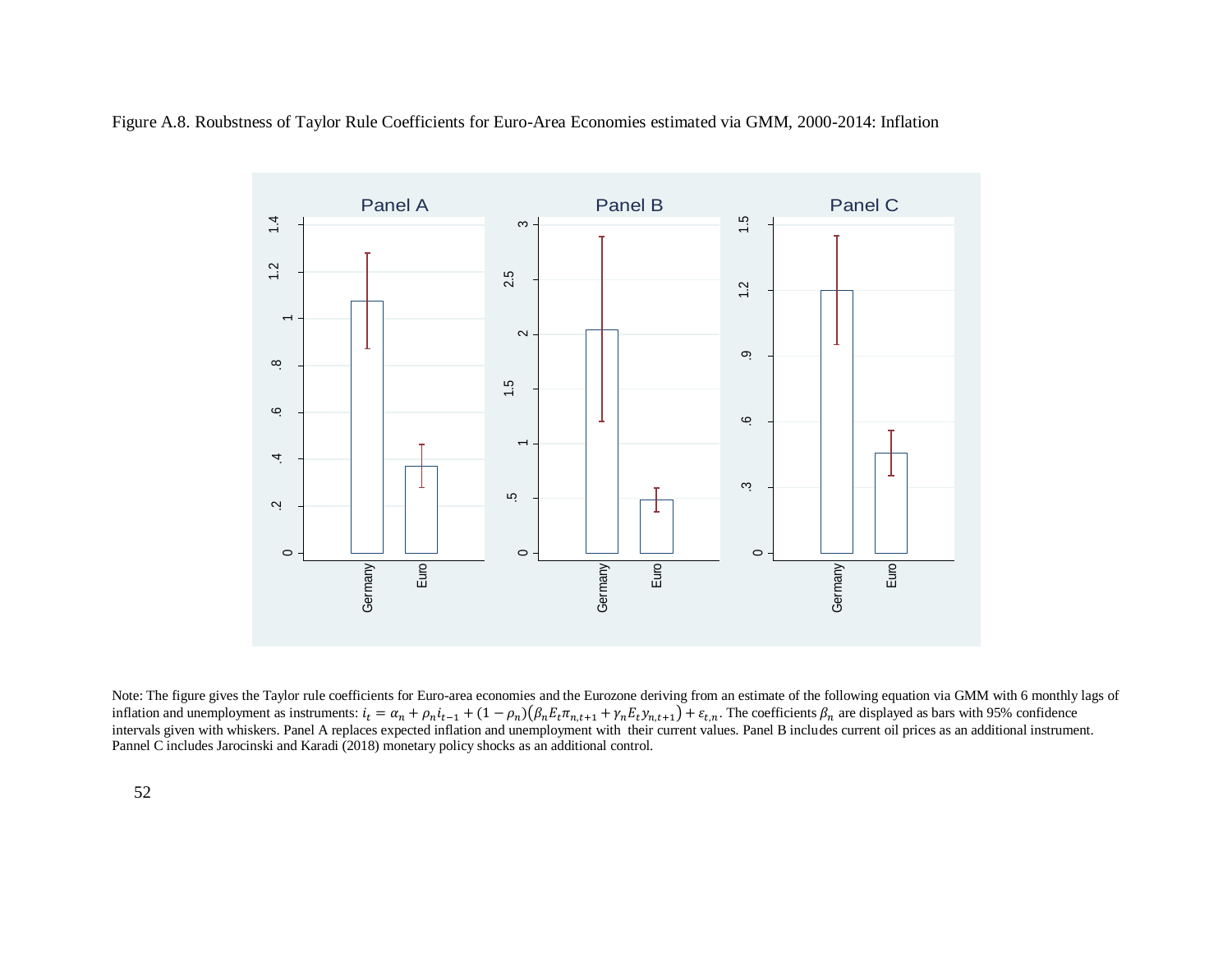Figure A.9. Horse Race between German and Eurozone Taylor Rules, 2000-2014: Using Real-Time Forecasts



Note: The figures give the inflation coefficients for Taylor rules that combine both German and Eurozone infaltion:  $i_t = \alpha_n + \rho_n i_{t-1} + (1 - \rho_n)(\beta_{DE} E_t \pi_{DE, t} + \gamma_{DE} E_t \gamma_{n,t} + \rho_{DE} E_t \gamma_{n,t}$  $\beta_{EU}E_t\pi_{EU,t} + \gamma_{EU}E_t\gamma_{EU,t}$  +  $\varepsilon_{t,n}$ . In these regressions, inflation and the output gap are given from real time forecasts, where the output gap replaced by forecasts of GP growth. Estimates are via OLS. The coefficients  $\beta_{DE}$  and  $\beta_{EU}$  are displayed as bars with 95% confidence intervals given with whiskers. Panels A and B are in quarterly frequency and Panel C in biannual frequency. Panel A uses real time forecasts of current-year variables, so that t variables represent forecasts at quarter t of current GDP growth. Panels B and C use one year ahead forecasts based on the quarter (or half year) t. In Panels A and B, euro area forecasts are from the ECB and German forecasts from Consensus Economics. Panel C takes forecasts from Consensus Economics only to allow consistent sources and data frequency.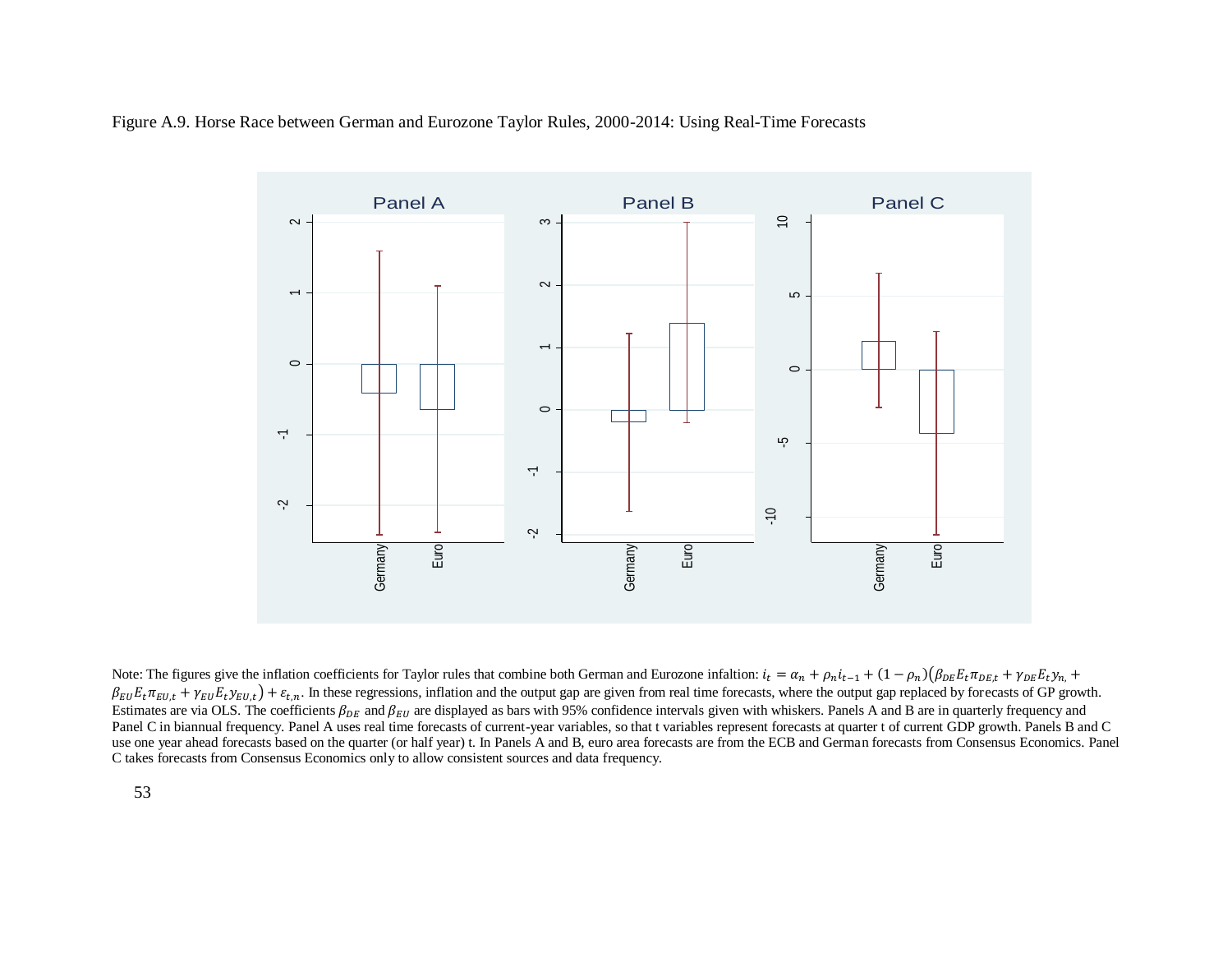*France* 6% 8% 10% 12%  $DM$  DM Regime  $\left| \begin{array}{ccc} \in \text{Regime} \end{array} \right|$ Rule

Figure A.10. Taylor Rule versus Central Bank Policy Rate, 1992-2015, Allowing for Policy Persitence

0%

2%

4%



1992 1997 2002 2007 2012

**Policy** 

Note: the figure shows (in black) the interest rate policy that would result if a central bank followed a Taylor rule, using Taylor's (1993) original coefficients and specification, allowing for policy persistence with a coefficient of  $\rho = 0.9$  for the country in question. This gives a policy rule:  $i_t = \rho i_{t-1} + (1 - \rho)(\pi_t + 5y_t + 5(\pi_t - 2) + 2)$ . This is compared with the ECB's policy rate, in blue, replaced by the Bundesbank's rate prior to 1999. Sources: Eurostat, International Monetary Fund, OECD, and the authors.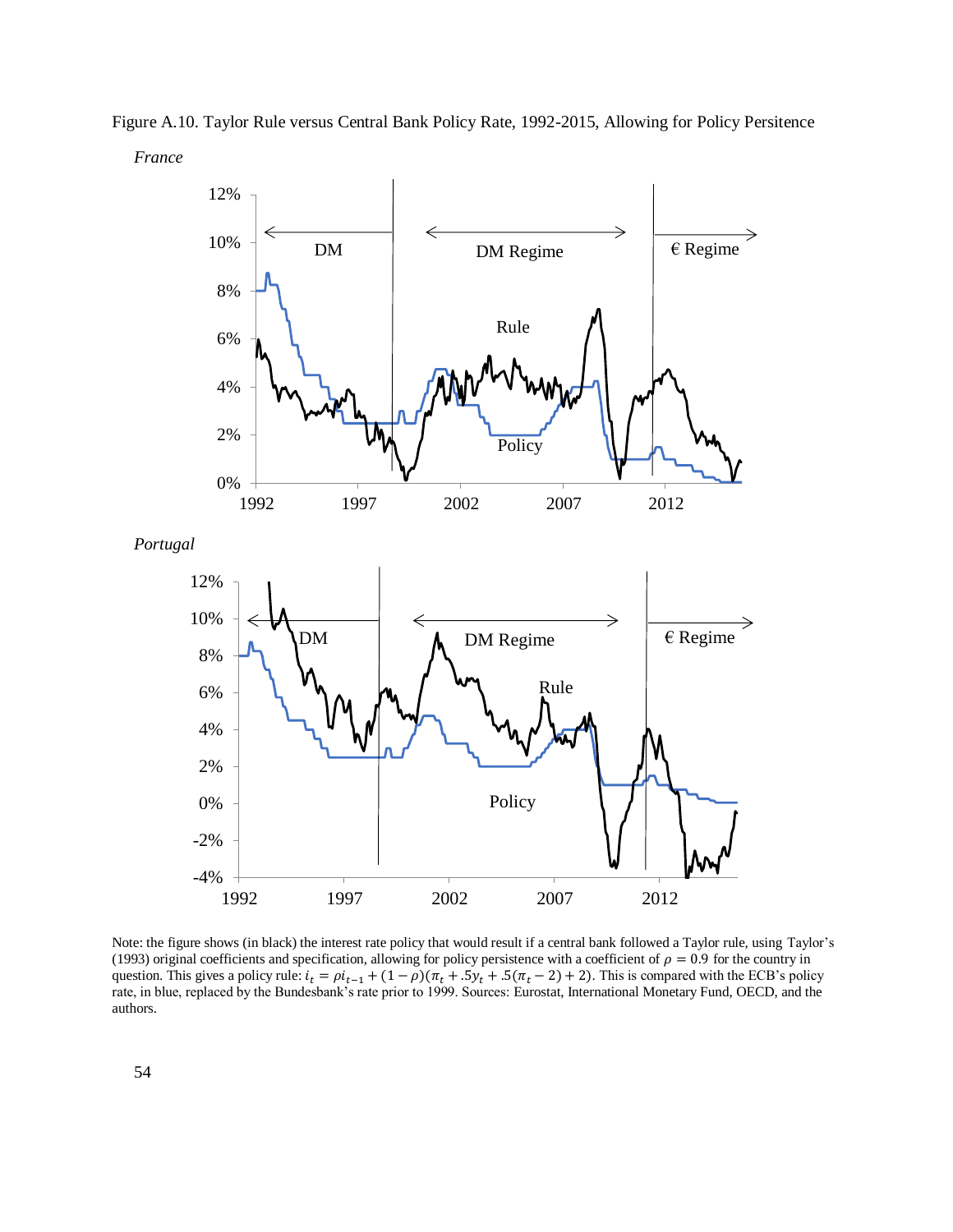

Figure A.10 (cont.) Taylor Rule versus Central Bank Policy Rate, 1992-2015, Allowing for Policy Persitence

*Germany*

Note: the figure shows (in black) the interest rate policy that would result if a central bank followed a Taylor rule, using Taylor's (1993) original coefficients and specification, allowing for policy persistence with a coefficient of  $\rho = 0.9$  for the country in question. This gives a policy rule:  $i_t = \rho i_{t-1} + (1 - \rho)(\pi_t + 5y_t + 5(\pi_t - 2) + 2)$ . This is compared with the ECB's policy rate, in blue, replaced by the Bundesbank's rate prior to 1999. Sources: Eurostat, International Monetary Fund, OECD, and the authors.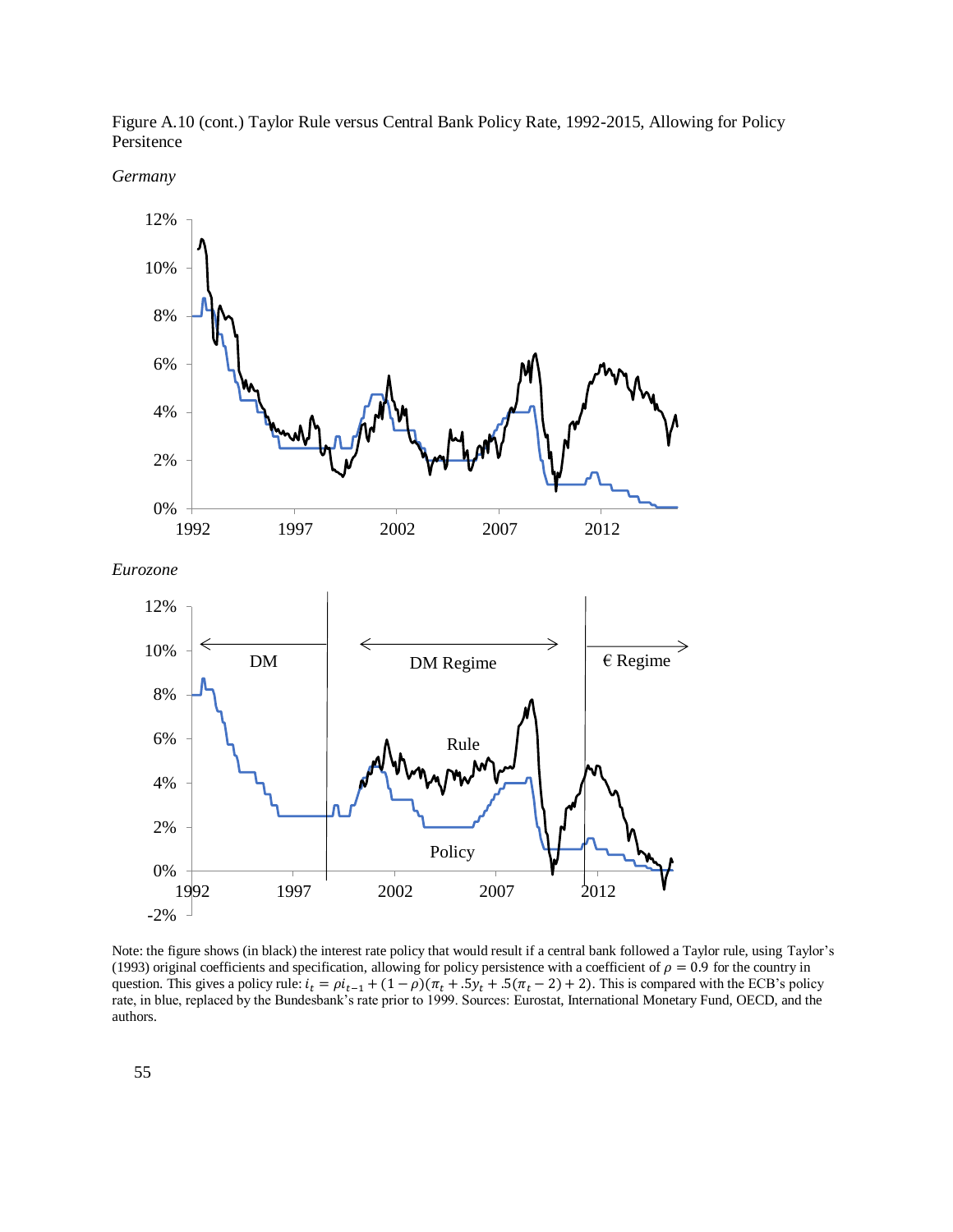

Figure A.11. Flowchart of the Ilzetzki, Reinhart, and Rogoff (2019) Algorithm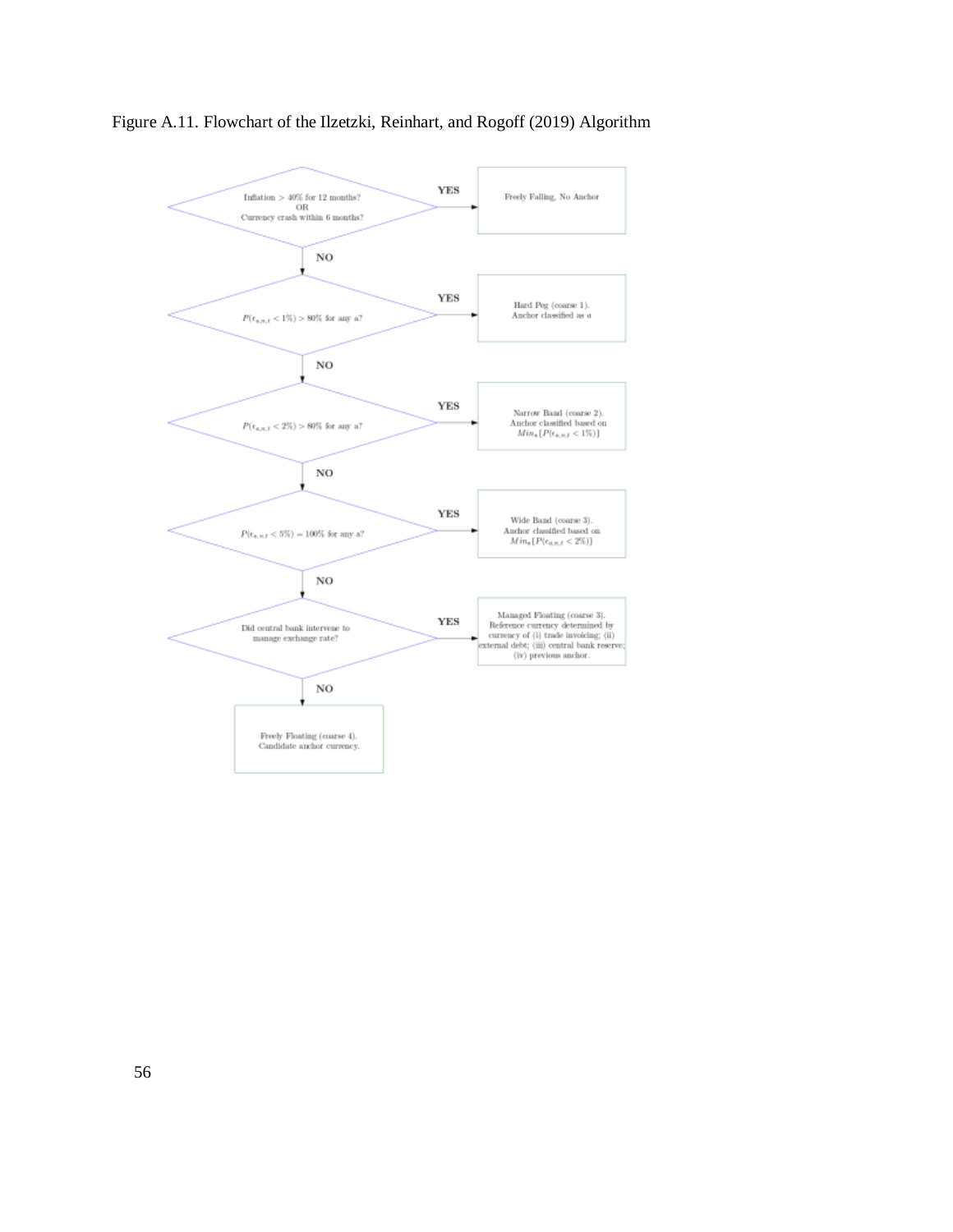#### **Appendix I: The Classification Algorithm**

This appendix gives a brief and rough exposition of the algorithm used to classify the exchange arrangements and anchor currencies of the 194 countries and territories that comprise our sample. Full details can be found in IRR (2019). A flowchart summarizing the algorithm is found in Figure A.11 in the appendix. We first assess whether the currency in question has a parallel market. If so, we use the market rather than the official rate for purpose of our analysis. Countries with a parallel market where no market data was available are classified as having no anchor currency for the purpose of this paper.

For each of the 194 countries and territories studied, the raw data include the month-on-month rate of inflation and the absolute value of the monthly change in the (average) spot exchange rate. We denote the latter as  $\varepsilon_{a,n,t}$  for country *n* in month *t*, with respect to anchor currency *a*. The exchange rate is evaluated against eleven candidate anchor currencies.<sup>59</sup> The candidate anchors were chosen based on historical practice and currencies that are widely included in exchange rate baskets. In addition, currencies that are classified as freely floating themselves become candidate anchors in the relevant years.<sup>60</sup> In the current classification, the Chinese renminbi is not considered a candidate anchor as it has been strongly linked to the dollar itself and is not convertible. We allow for de facto currency baskets as potential anchors. Baskets include a dollar-euro, dollar-yen, euro-yen, and dollar-euro-yen basket, with equal weights on the anchors in each basket. In practice, no currencies were anchored to the latter two baskets. Countries with a dollar-euro anchor are split evenly between the two anchors in the analysis.

The remainder of the algorithm is outlined in Figure A.6. The first step is to separate currencies that were freely falling among those with floating exchange rates. A currency is deemed "freely falling" if the country experienced a year on year inflation rate exceeding 40% for 12 months *or* experienced a currency crash. A currency crash is defined by a 25 percent month on month deprecation if the rate of depreciation was more than 10 percentage points greater than in the previous month. The regime is classified as freely falling in the six-month window following a currency crash. This dimension of our algorithm separates the cases where the exchange rate undergoes large fluctuations due to a lack of monetary control from currencies that fluctuate freely in tranquil times. Freely falling currencies are classified as having no anchor or reference currency.

 $59$  The candidate anchors are the US dollar, the Deutschmark, and French franc (replaced by the euro following 1999), the Japanese yen, the British pound, the Russian ruble, the Swiss franc, the Australian dollar, the South African rand, and the Brazilian real.

 $60$  This adds the Canadian dollar and the Turkish lira in some years.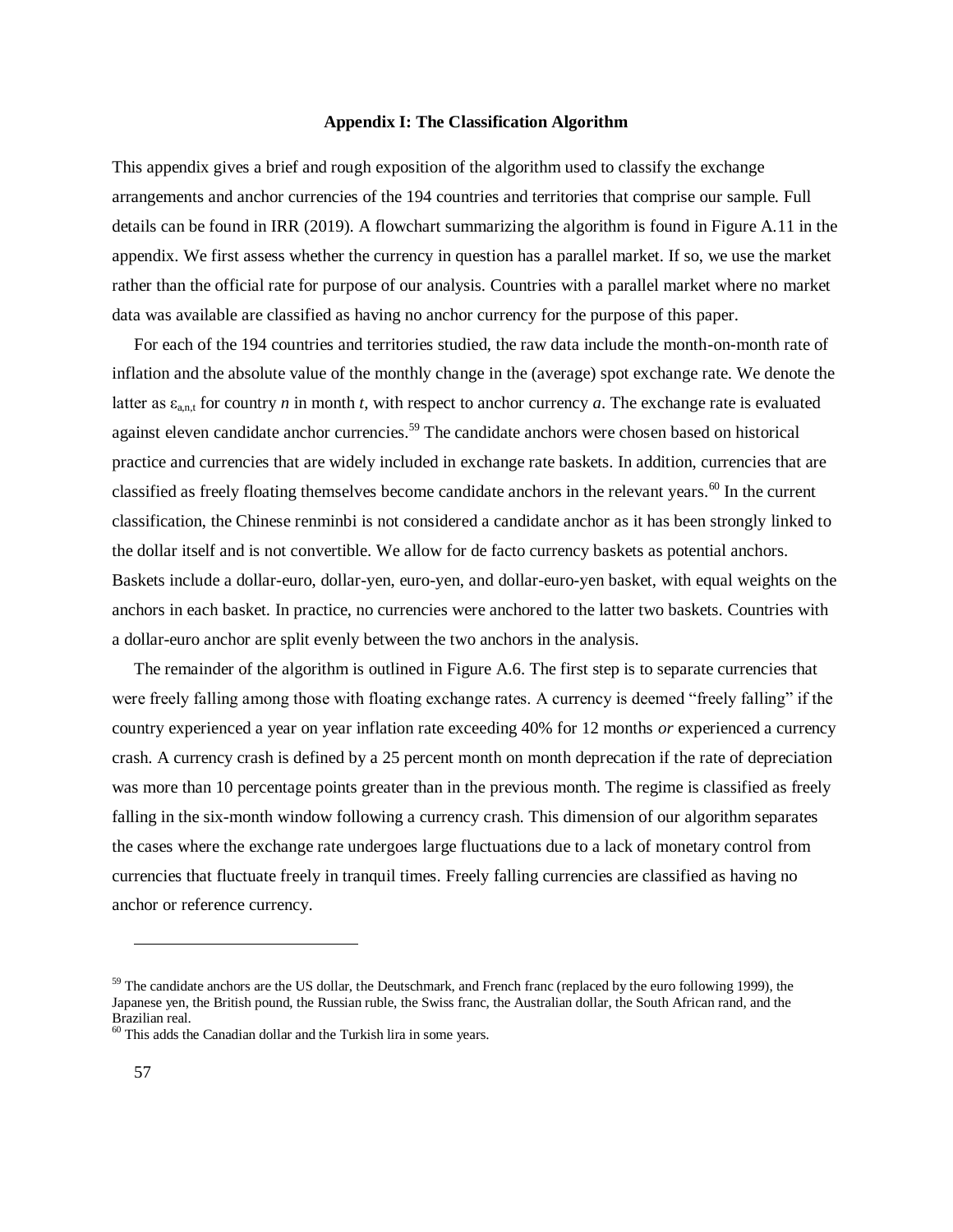The remaining countries are classified based on exchange rate bands that were determined based on historical practice (see IRR, 2019 for more detail on the choice of band widths and frequencies): 1%, 2%, and 5%. Each stage of the algorithm assesses whether the frequency at which the currency in question remained within the given band, i.e.  $P(\varepsilon_{a,n,t} < b)$  for some band *b*, within a 5-year rolling window. If the currency is within a 1% band for at least 80% of observations ( $P(\varepsilon_{a,n,t} < 1\%) > 80\%$ ), the currency is classified as having a hard peg to anchor *a* and is assigned *a* as its anchor currency.

If the currency is within a 2% band for at least 80% of observations ( $P(\varepsilon_{a,n,t} < 1\%) > 80\%$ ), for any anchor *a*, the currency is classified as having a narrow band. If the currency is within a narrow band of more than one anchor, the anchor currency is determined by the anchor with respect to which the exchange rate remained within a 1% band at highest frequency. That is, the anchor is classified based on  $Min_a\{P(\varepsilon_{a,n,t} < 1\%) \}$ .

Similarly, if the currency is within a 5% band for 100% of observations  $P(\varepsilon_{a,n,t} < 5\%) = 100\%$ , for any anchor *a*, the currency is classified as having a wide band. If the currency is within a wide band of more than one anchor, the anchor currency is determined by the anchor with respect to which the exchange rate remained within a 2% band at highest frequency. That is, the anchor is classified based on  $Min_a\{P(\varepsilon_{a,n,t} < 2\%)\}$ .

Currencies that were not within any of the aforementioned bands are classified as floating. Among these, countries whose central banks intervened with the explicit intention of affecting the level or variability of the exchange rate are classified as "managed floating", with the remaining countries classified as "freely floating". Freely floating currencies do not have an anchor and are themselves candidate anchor currencies. For managed floating currencies, we use the term "reference currency" rather than "anchor currency" to differentiate their looser association with the international currency in question. We use four separate criteria to assign a reference currency to these countries. First, in which currency is the majority of foreign trade invoiced? Second, in which currency is the largest share of external (public and publically guaranteed) debt denominated? Third, which currency comprises the largest share of central bank foreign reserves? And finally, which was the most recent anchor currency? Conveniently, all four indicators point to the same reference currency in almost all countries with a managed floating regime allowing an unambiguous classification of reference currency. For more details see IRR (2019).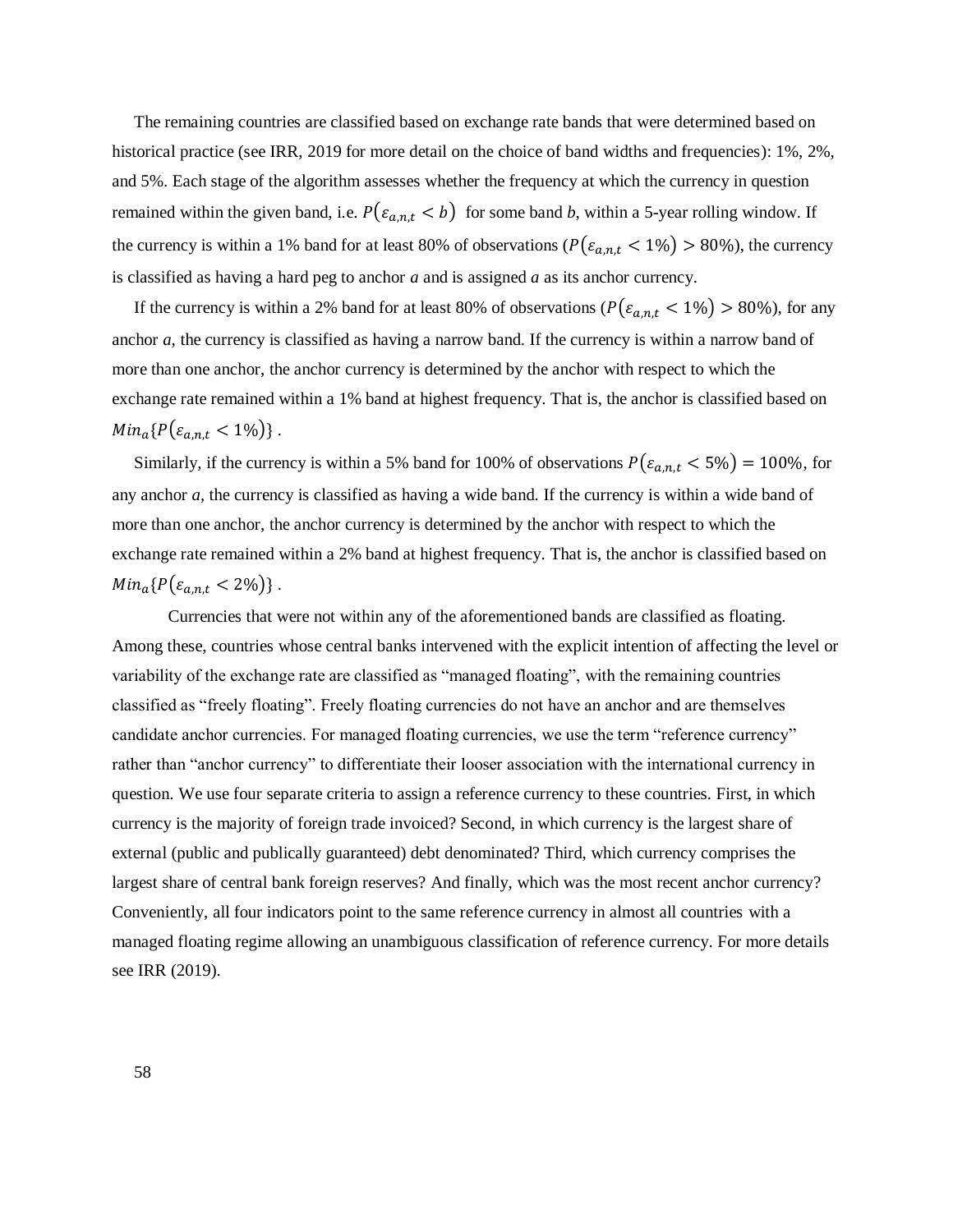#### **Appendix II: Taylor Rules with Real Time Data**

As Orphanides (2001) emphasizes, using ex-post revised data isn't informative about policy behavior or intent. Our analysis in the main text therefore should be interpreted as reflecting the policy response to ex-post realized macroeconomic conditions, rather than real time policy intentions, biases or errors. It is nevertheless interesting to investigate how policy responded to real time estimates and forecasts of macroeconomic data.

The ECB publishes its real time quarterly estimates and forecasts of inflation and GDP growth for the euro area.<sup>61</sup> These are biannual forecasts by ECB staff staggered with member national bank forecasts, giving forecasts in each quarter that likely reflect the information set of the ECB board in real time. Unfortunately, the ECB doesn't publish its forecasts for individual member countries so we are unable to assess the extent to which the ECB was responding to its forecasts of specific countries, including Germany. Instead, we use real time private sector forecasts (collected by Consensus Economics) on inflation and GDP growth in Germany. Unfortunately, these forecasts are collected only twice a year. We run regressions at a quarterly frequency and assume that forecasts for Germany persist at the previous quarter's value in quarters with no data.

Figure A.11 in the appendix compares the coefficient on euro area inflation and German inflation in a regression as in (4). Absent unemployment forecasts, the variable *y* is given by GDP growth (forecasts). Estimating potential output goes beyond the scope of this paper, but GDP growth is a proxy for the output gap if potential output grows at a constant rate. The equation is estimated via least squares, as advocated by Orphanides (2001).

Panel A of Figure A.11 in the appendix shows that interest rates respond *negatively* to both Eurozone and German inflation, based on real-time inflation vintages, albeit with very large standard errors. This is consistent with Orphanides' (2001) findings regarding the Federal Reserve. As he suggests, this may reflect forward-looking policy. Accordingly, Panel B re-estimates the policy rule, using one-year ahead forecasts of inflation and GDP growth.<sup>62</sup> Here, the coefficient on Eurozone inflation is greater than one and statistically significant from zero at the 10 percent level.<sup>63</sup> In contrast, the coefficient on German

 $^{61}$ https://www.ecb.europa.eu/mopo/strategy/ecana/html/table.en.html

<sup>&</sup>lt;sup>62</sup> The data give forecasts by calendar year. Year-ahead forecasts are obtained by a weighted average of current and next-year's forecast, appropriately weighted based on the current quarter.

 $63$  A Taylor rule for the Eurozone without controlling for German macroeconomic variables yields a smaller coefficient on oneyear ahead forecast inflation (just below one) that isn't statistically significant.